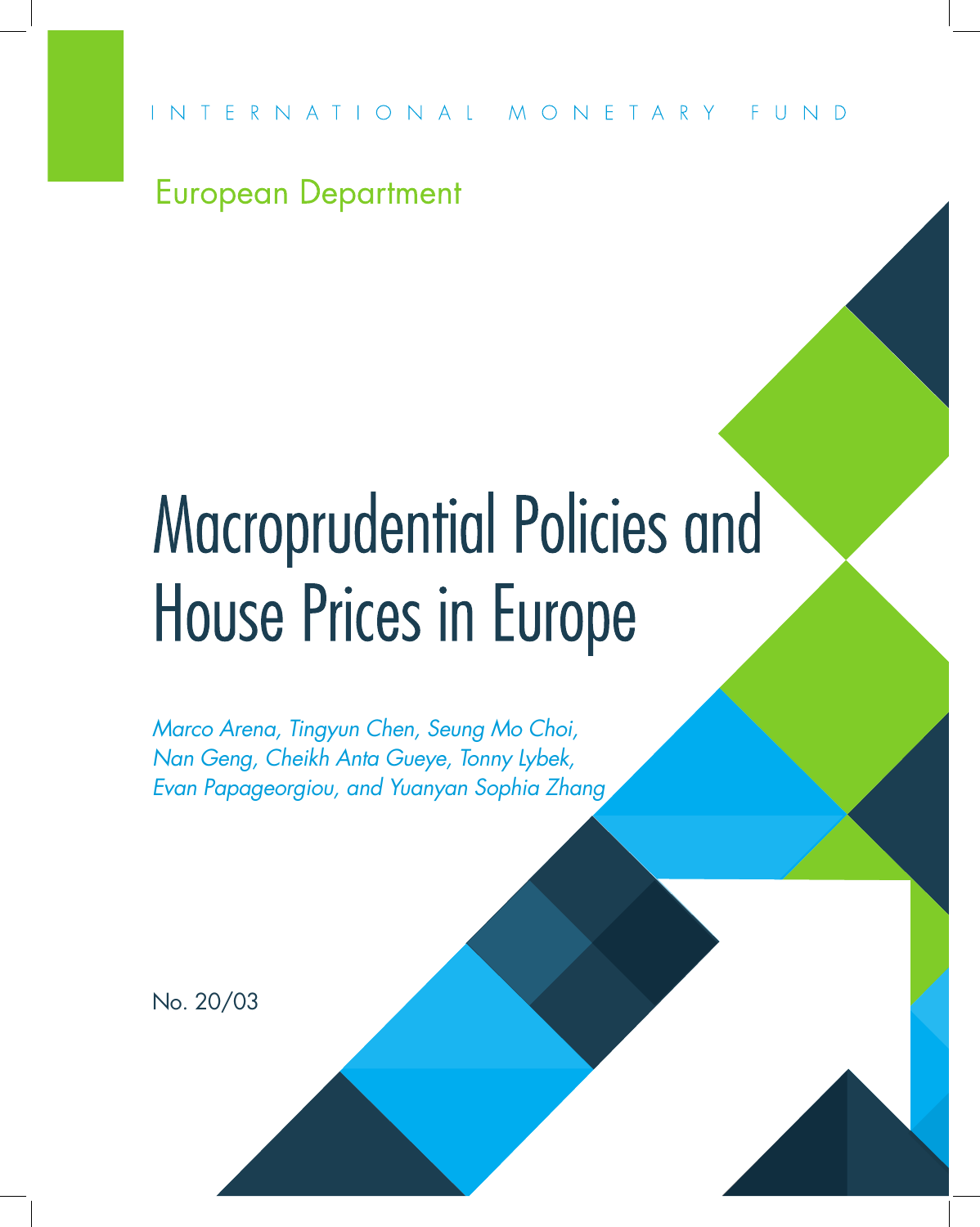## **Macroprudential Policies and House Prices in Europe**

**Marco Arena, Tingyun Chen, Seung Mo Choi, Nan Geng, Cheikh Anta Gueye, Tonny Lybek, Evan Papageorgiou, and Yuanyan Sophia Zhang**

**INTERNATIONAL MONETARY FUND**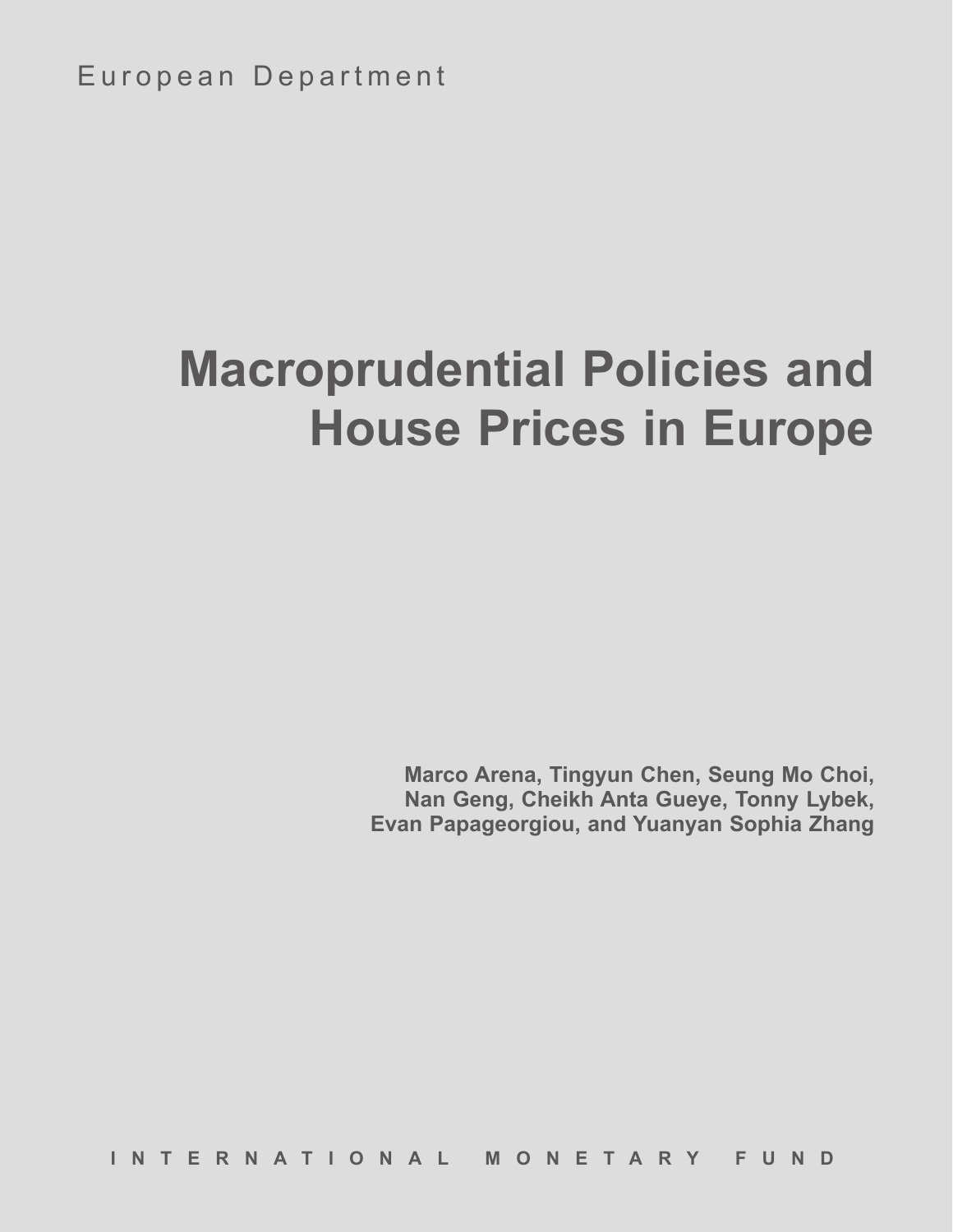Copyright ©2020 International Monetary Fund

#### **Cataloging-in-Publication Data IMF Library**

Names: Arena, Marco, author. | Chen, Tingyun, author. | Choi, Seung Mo, author. | Geng, Nan, author. | Gueye, Cheikh A. (Cheikh Anta), author. | Lybek, Tonny, author. | Papageorgiou, Evangelos, 1980-, author. | Zhang, Yuanyan Sophia, author. | International Monetary Fund. European Department, issuing body. | International Monetary Fund, publisher.

Title: Macroprudential policies and house prices in Europe / Marco Arena, Tingyun Chen, Seung Mo Choi, Nan Geng, Cheikh Anta Gueye, Tonny Lybek, Evan Papageorgiou, and Yuanyan Sophia Zhang.

Other titles: International Monetary Fund. European Department (Series).

Description: Washington, DC : International Monetary Fund, 2019. | At head of title: European Department. | Departmental paper series. | Includes bibliographical references.

Identifiers: ISBN 9781513512259 (paper)

Subjects: LCSH: Financial risk management—Europe. | Housing—Prices—Europe.

Classification: LCC HD61.A74 2019

The Departmental Paper Series presents research by IMF staff on issues of broad regional or cross-country interest. The views expressed in this paper are those of the author(s) and do not necessarily represent the views of the IMF, its Executive Board, or IMF management.

> Publication orders may be placed online, by fax, or through the mail: International Monetary Fund, Publication Services P.O. Box 92780, Washington, DC 20090, U.S.A. Tel. (202) 623-7430 Fax: (202) 623-7201 E-mail: publications@imf.org www.imfbookstore.org www.elibrary.imf.org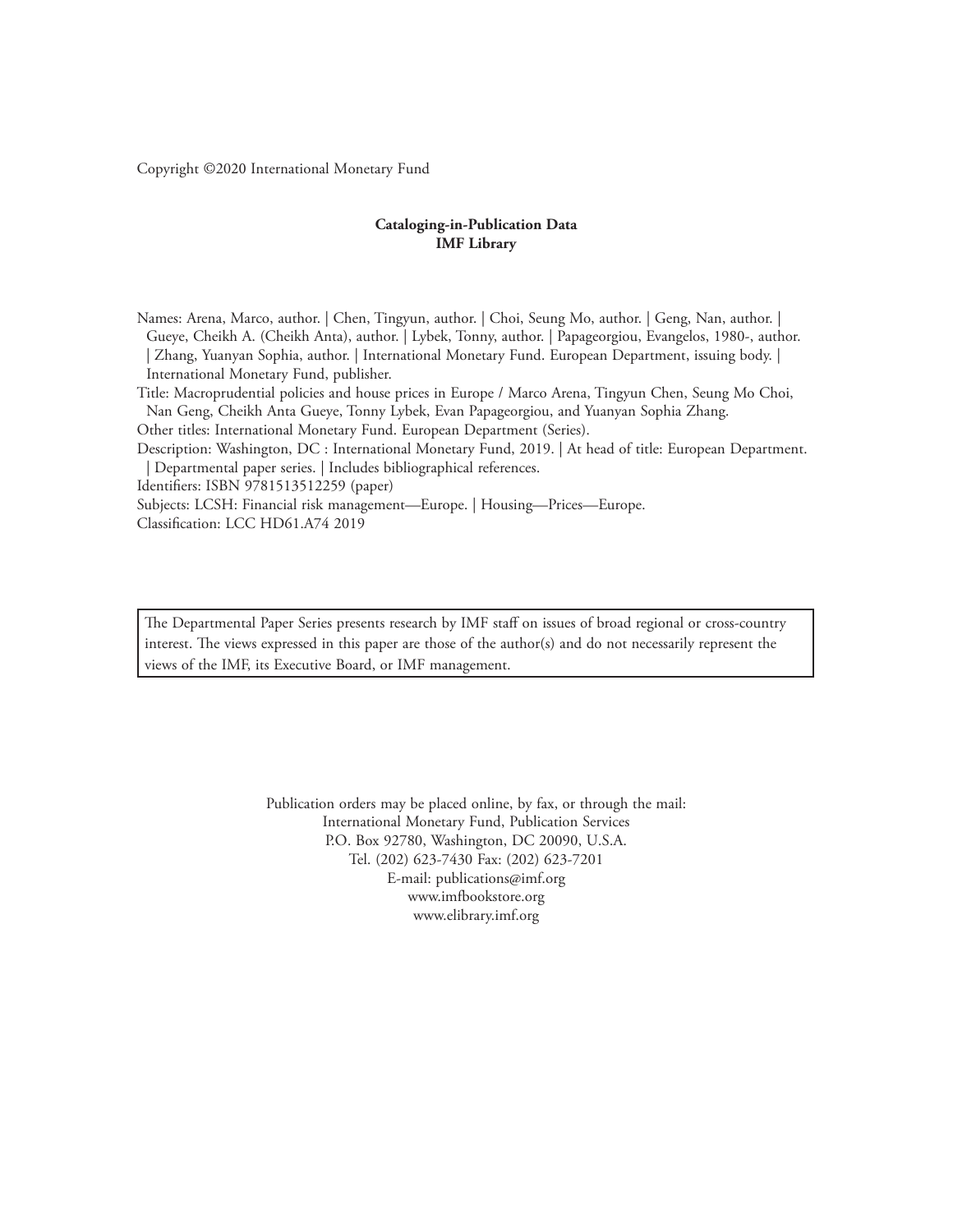## **Contents**

| 2.         |                                                                                    |  |  |
|------------|------------------------------------------------------------------------------------|--|--|
| 3.         |                                                                                    |  |  |
|            |                                                                                    |  |  |
|            |                                                                                    |  |  |
|            |                                                                                    |  |  |
|            |                                                                                    |  |  |
|            |                                                                                    |  |  |
|            |                                                                                    |  |  |
| 6.         |                                                                                    |  |  |
| 7.         |                                                                                    |  |  |
|            |                                                                                    |  |  |
|            |                                                                                    |  |  |
| <b>Box</b> |                                                                                    |  |  |
|            | Box 1. The Impact of MaPPs in Norway and Sweden—Counterfactual Analyses 19         |  |  |
|            | <b>Figures</b>                                                                     |  |  |
|            |                                                                                    |  |  |
|            |                                                                                    |  |  |
|            | Figure 3. Frequency of Selected MaPP Measures by Reported Intermediate Objectives3 |  |  |
|            |                                                                                    |  |  |
|            |                                                                                    |  |  |
|            |                                                                                    |  |  |
|            |                                                                                    |  |  |
|            | Figure 8. Residential Housing Loan-to-Value Ratio, in Domestic Currency  10        |  |  |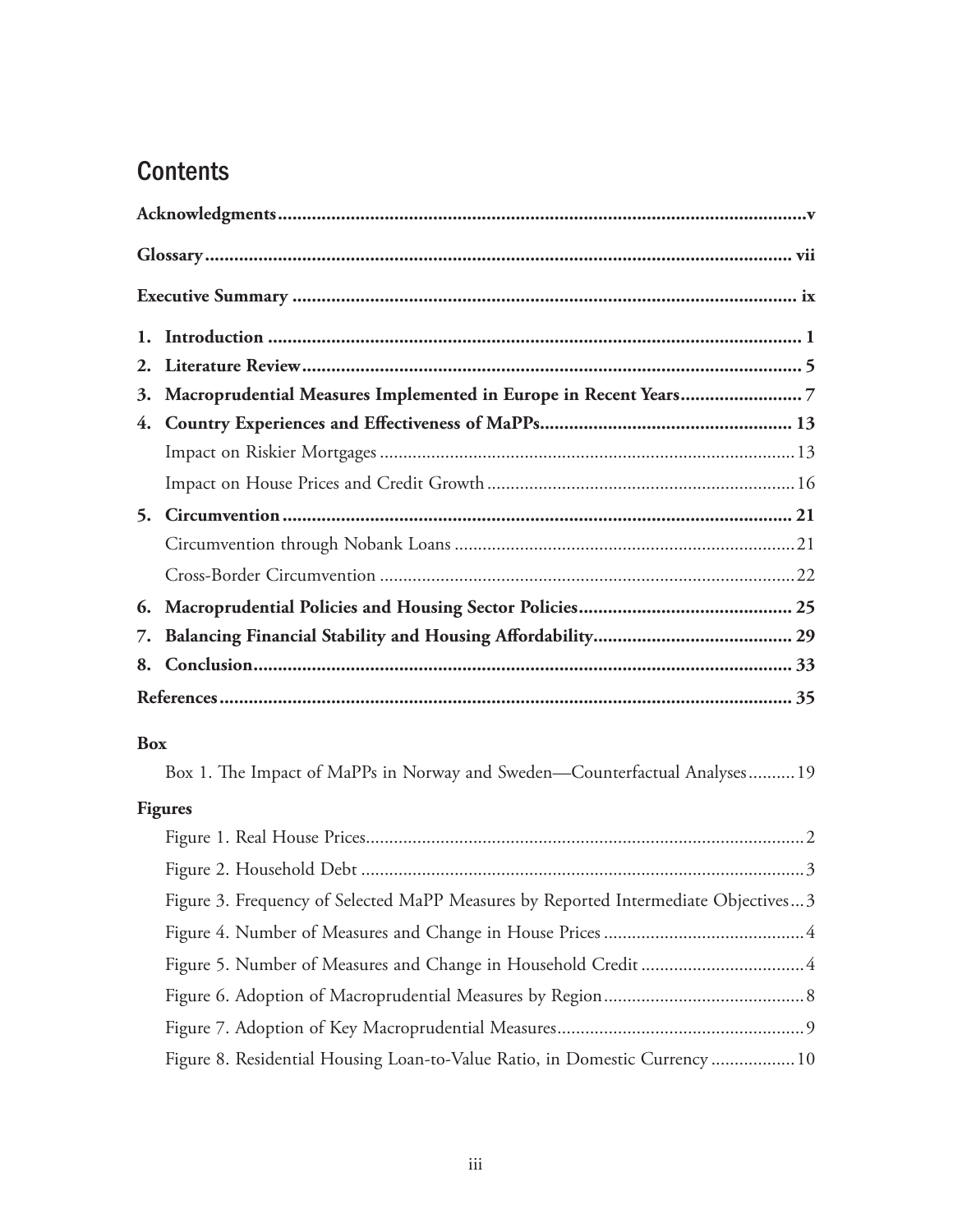|               | Figure 9. Residential Housing Debt-Service-to-Income Caps, in Domestic Currency 10 |  |  |  |  |
|---------------|------------------------------------------------------------------------------------|--|--|--|--|
|               |                                                                                    |  |  |  |  |
|               | Figure 11. MaPPs, Household Credit Growth, and House Prices in                     |  |  |  |  |
|               | Figure 12. The Impact of MaPPs in Norway and Sweden—Counterfactual Analyses  20    |  |  |  |  |
|               |                                                                                    |  |  |  |  |
|               |                                                                                    |  |  |  |  |
| <b>Tables</b> |                                                                                    |  |  |  |  |
|               | Table 1. Property Tax Reforms That Were Implemented, Legislative or Announced      |  |  |  |  |
|               |                                                                                    |  |  |  |  |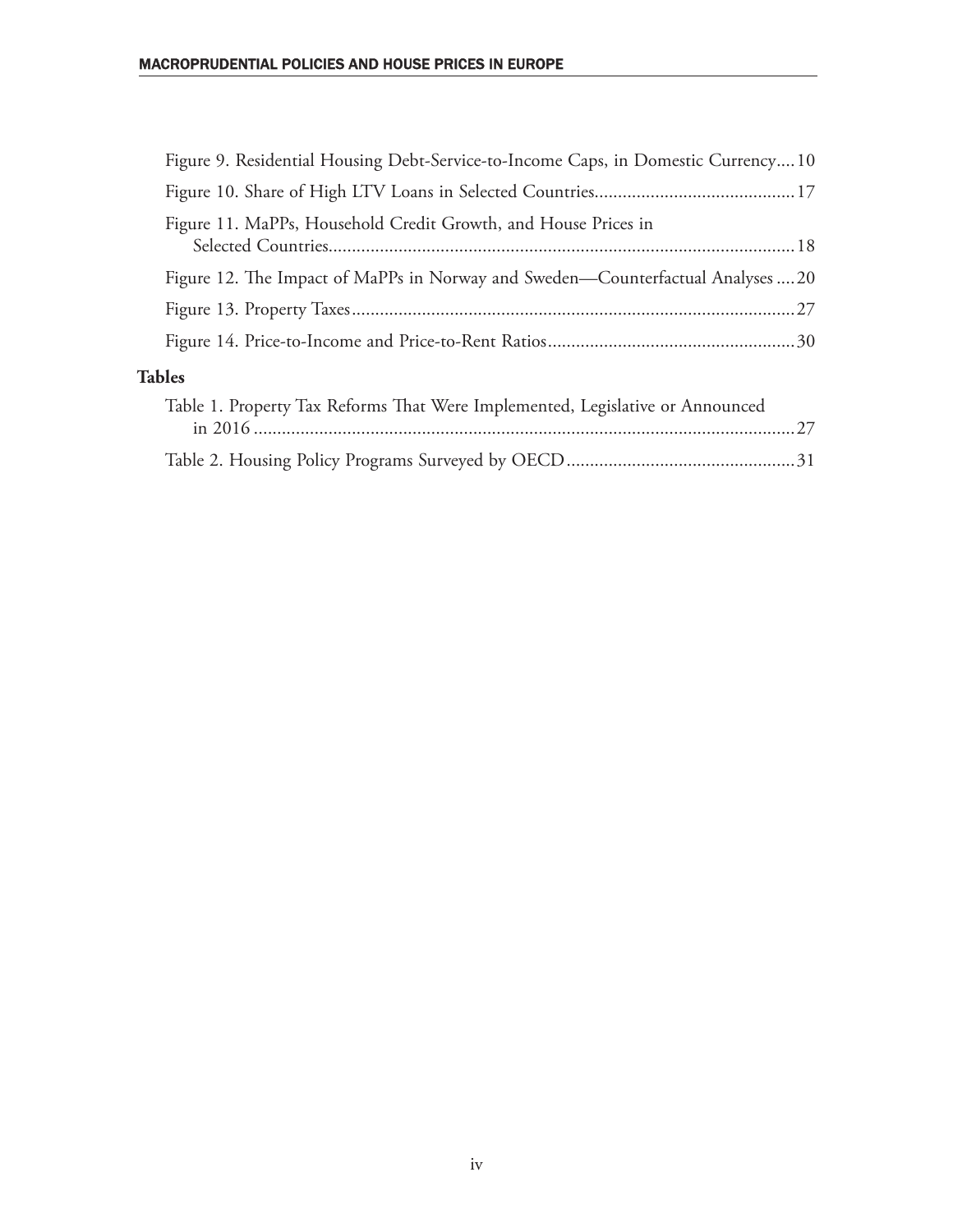### Acknowledgments

This IMF Departmental Paper was completed under the overall guidance of Jörg Decressin and Enrica Detragiache. The authors are grateful for comments and suggestions from participants of the IMF European Department seminar; the 12th Edition of the Seminar on Financial Stability Issues of the National Bank of Romania, held in Sinaia, Romania, November 14–17, 2018; and the European Systematic Risk Board–European Central Bank– IMF workshop held October 31, 2018, on the topic of a macroprudential framework. The authors would also like to thank Hannah Jung and Ben Park for formatting services. Thanks are also due to [\_\_\_] of the Communications Department for leading the editorial and production process.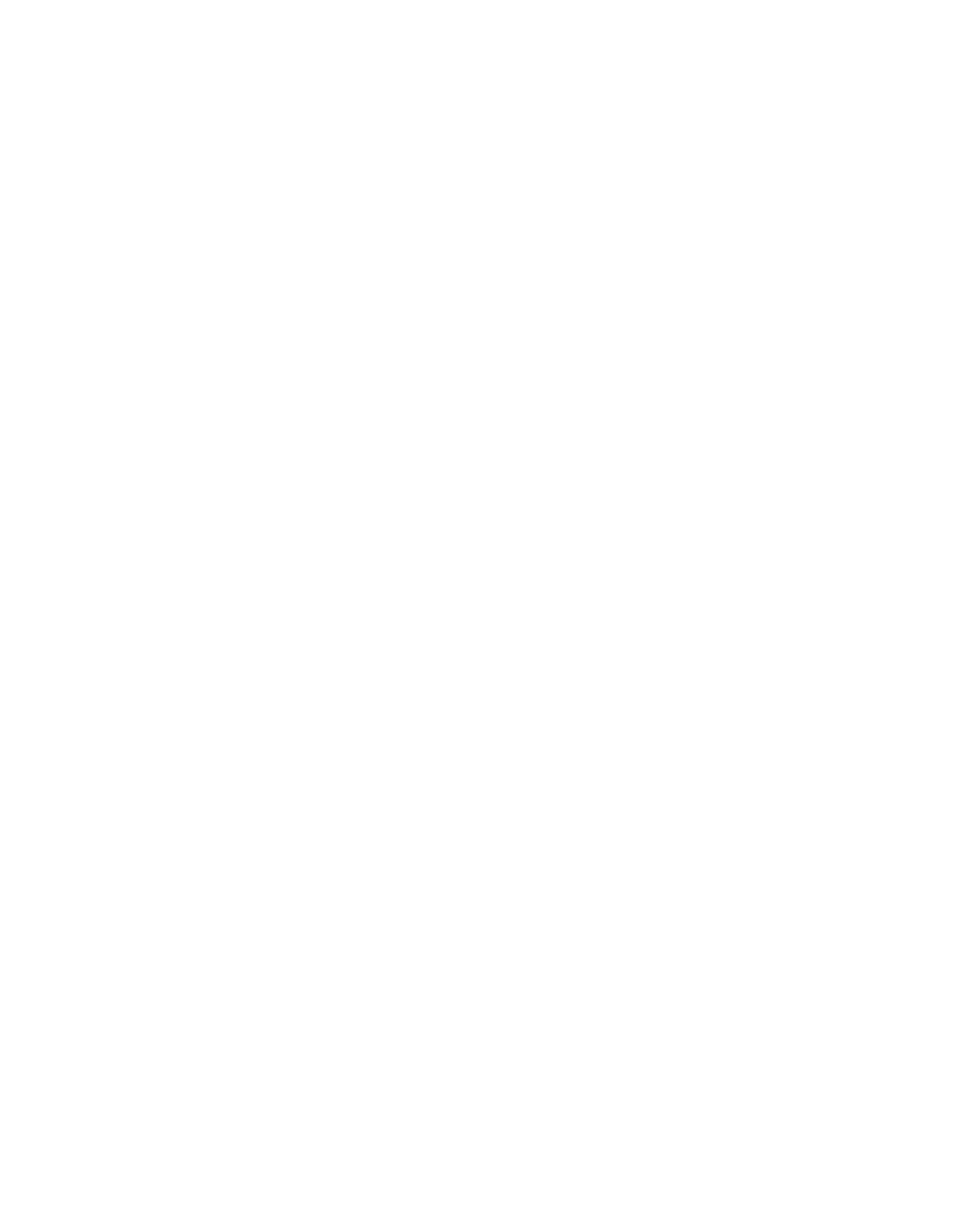## **Glossary**

| CB           | capital conservation buffer               |
|--------------|-------------------------------------------|
| CCB          | countercyclical capital buffer            |
| <b>CESEE</b> | Central, Eastern, and Southeastern Europe |
| <b>CRD</b>   | capital requirements directive            |
| <b>CRR</b>   | capital requirements regulation           |
| <b>DSTI</b>  | debt service-to-income                    |
| <b>DTI</b>   | debt-to-income                            |
| <b>ESRB</b>  | European Systemic Risk Board              |
| <b>GFC</b>   | global financial crisis                   |
| <b>LTV</b>   | loan-to-value                             |
| <b>LTI</b>   | loan-to-income                            |
| MaPP         | macroprudential policy                    |
| PTI          | payment-to-income                         |
| <b>SRB</b>   | systemic risk buffer                      |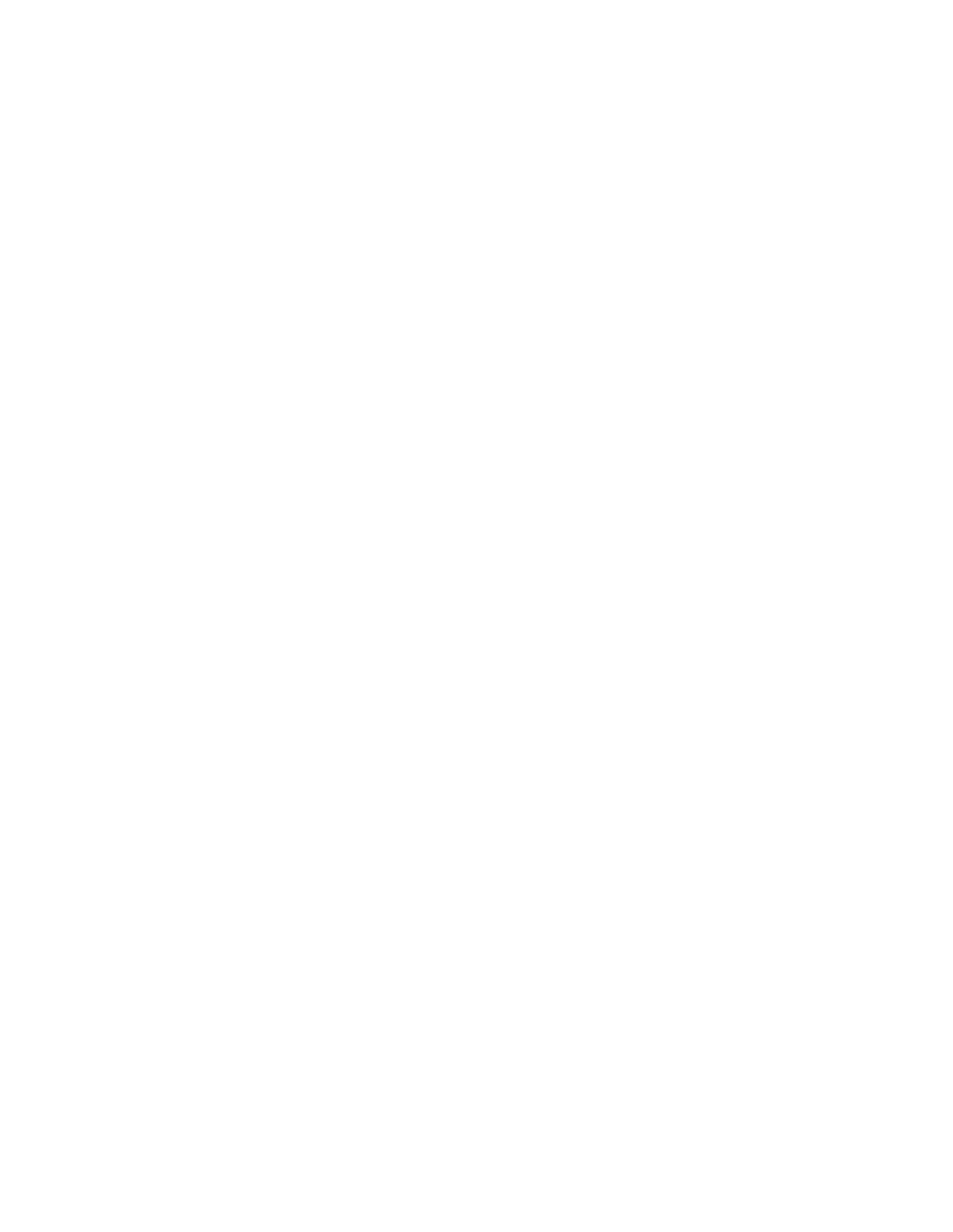### Executive Summary

Recent years have seen an increasing use of macroprudential policies (MaPPs) in Europe. Since the global financial crisis, many European countries have implemented macroprudential frameworks and tools, producing an expanding body of empirical research on their effectiveness. In part, the goal of this research is to evaluate the effectiveness of macroprudential policy. This paper discusses how MaPPs have been used in Europe to address risks from the housing market and growing household indebtedness. It also documents developments in riskier mortgages, as well as house prices and credit related to the adoption of MaPPs.

Macroprudential policy in Europe aligns with the objective of limiting systemic risk, namely the risk of widespread disruption to the provision of financial services that is caused by an impairment of all or parts of the financial system and that can cause serious negative consequences for the real economy.

The paper presents evidence suggesting that MaPP implementation successfully limited systemic risk that could emerge from riskier mortgages and helped to build resilience. That said, many European countries' experiences have not yet spanned a full financial cycle, so any ensuing lessons and empirical evidence remain tentative. Overall, the findings suggest that borrower-based measures, supported by lender-based measures, helped limit the share of riskier mortgages. However, results are more mixed as to the ability of MaPPs to contain house prices and overall credit growth against the backdrop of still-accommodative monetary policy and other factors. This trend supports the notion that macroprudential policies are mainly aimed at strengthening resilience and containing systemic financial risks, rather than steering house prices and overall credit growth. Further, the wide range of institutional arrangements and policies being adopted across countries suggests that there is no one-size-fits-all approach.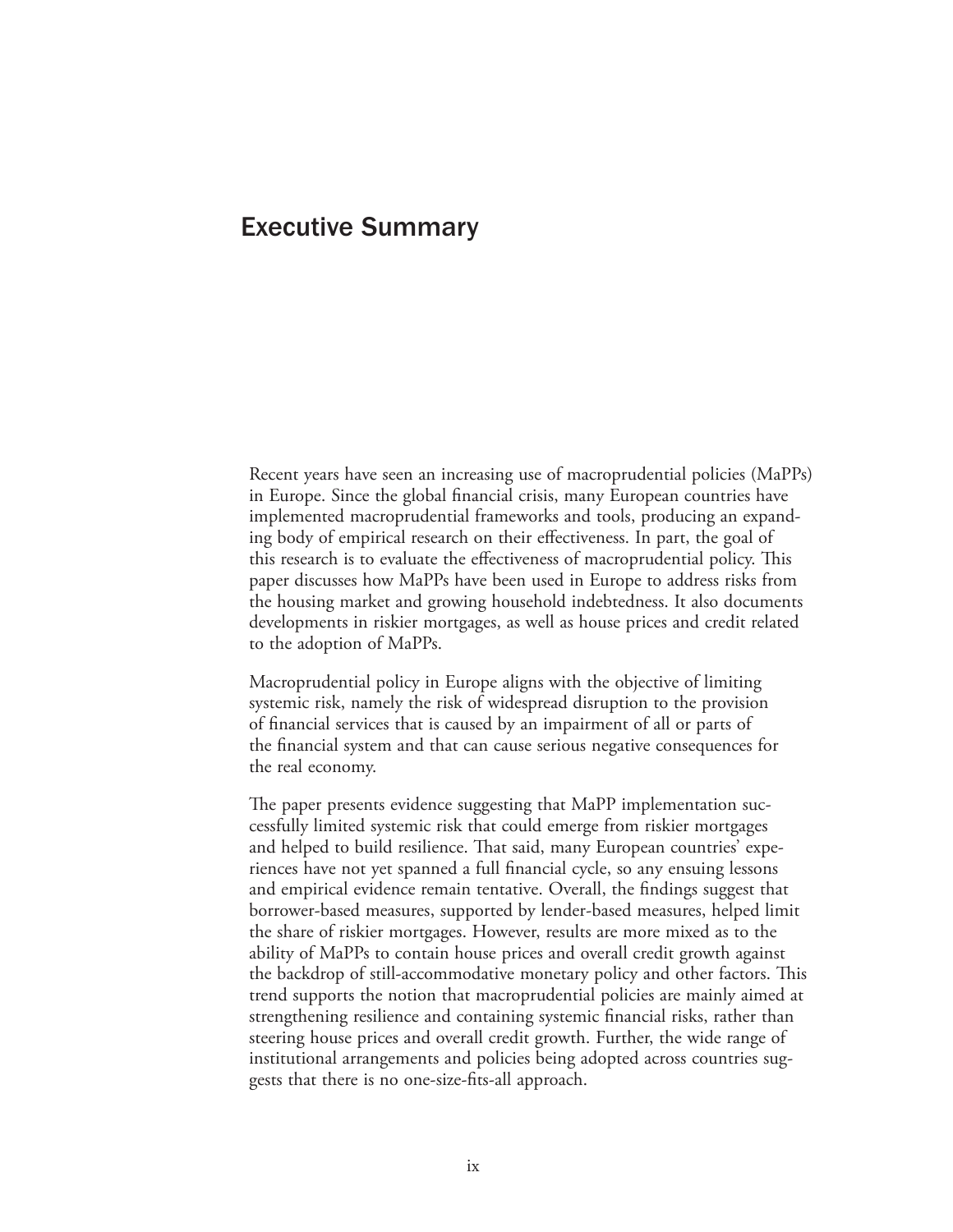The paper also notes that macroprudential policy effectiveness in influencing house prices through credit should be assessed in the context of other policies affecting house prices. House prices are a function of many drivers, such as supply of land, zoning, tax policy, etc. It should be also noted that to the extent that MaPPs are effective in contributing to reducing housing price growth, the reduction in price will come about via a reduction in demand, as MaPPs make (some) mortgages more expensive. To protect affected households, policymakers can strengthen various policies that promote housing affordability.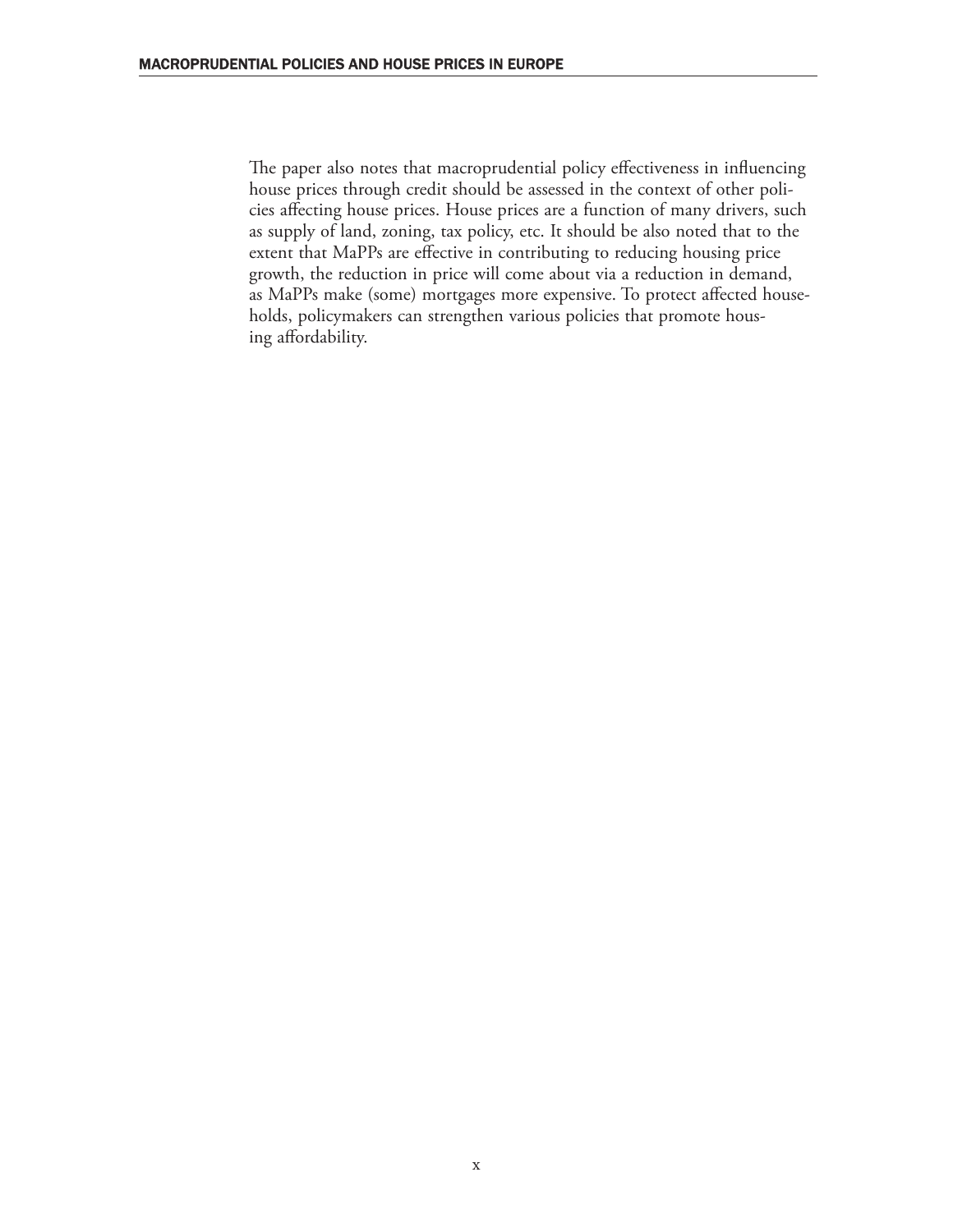#### **CHAPTER**

## Introduction 1

Many European economies are experiencing continued or renewed housing booms, accompanied by rising household indebtedness (Figures 1 and 2). Housing prices have increased substantially across Europe over the past few years. Both of these demand factors (for example, growing household incomes and wealth, rising population, migration, lower interest rates, availability of credit) supply, policy, and structural factors (for example, supply responsiveness, tax incentives for home ownership and debt financing, and rental market regulations) are the source of the observed behavior of house prices.<sup>1</sup> Higher house prices have been accompanied in some countries by lower housing affordability and rising household debt. Accommodative monetary policy in most countries is expected to be removed slowly, implying that low interest rates will remain an important driver of high house prices for some time. These developments pose challenges and risks to financial stability.

Addressing these risks and enhancing resilience have led to the increased use of macroprudential policies (MaPPs). MaPP instruments have been introduced in many European countries since the global financial crisis (GFC). Although there are some measures (for example, stamp duties) that could directly tackle house prices, MaPPs' main objective is to tackle systemic risk by taming lending practices and/or generating buffers. The impact on prices, then, is indirect and comes from the effect of MaPPs on credit (Figure 3). In European Union (EU) countries, various capital buffer/lender-based measures aimed at increasing resilience and indirectly containing housing sector imbalances were primarily adopted from 2013, in line with the Cap-

<sup>1</sup>See Girouard and others (2006), Egert and Mihaljek (2007), Kholodilin and Ulbricht (2015), and Geng (2018).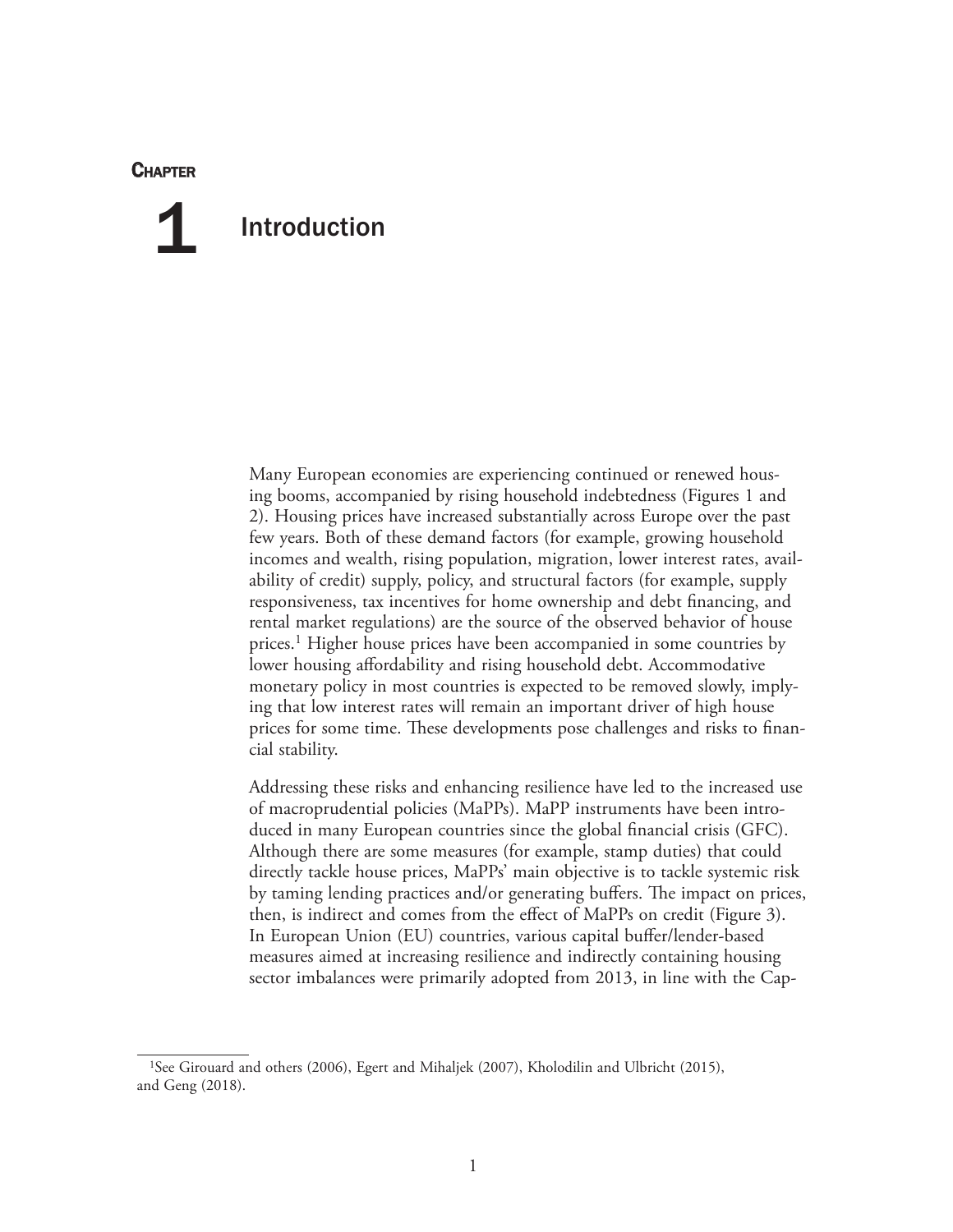





Sources: Country authorities; Haver Analytics; Organisation for Economic Co-operation and Development; and IMF staff calculations.

ital Requirements Directive (CRD IV).<sup>2</sup> Several countries also introduced loan origination (or borrower-based) measures. While MaPPs were adopted with varying objectives, in general countries with larger post-GFC increase in house prices and household debt tended to adopt more MaPPs (Figures  $4$  and  $5$ ).

Implementation of MaPPs is challenging. Many countries are facing challenges with the adequacy and effectiveness of tools—especially the recently adopted measures. In particular, there is ongoing discussion as to the intermediate objectives of MaPPs, how to assess the effectiveness of MaPPs, and the extent to which circumvention and policy spillovers can weaken the impact of MaPPs. In addition to the extent that MaPPs are effective in contributing to reducing housing price growth, they will also make housing more affordable. However, the reduction in price will come about via a reduction in demand, as MaPPs make (some) mortgages more expensive. So MaPPs may also prevent some households from becoming homeowners, though this impact can be contained by introducing in their design, for instance, exemptions for first-time buyers. The effects may be especially strong on lower-income households, and policymakers will need to strive to

 $2$ Note that such requirements are expected to phase in step-by-step from 2013 until full implementation by 2019, although many countries have opted for earlier full implementation.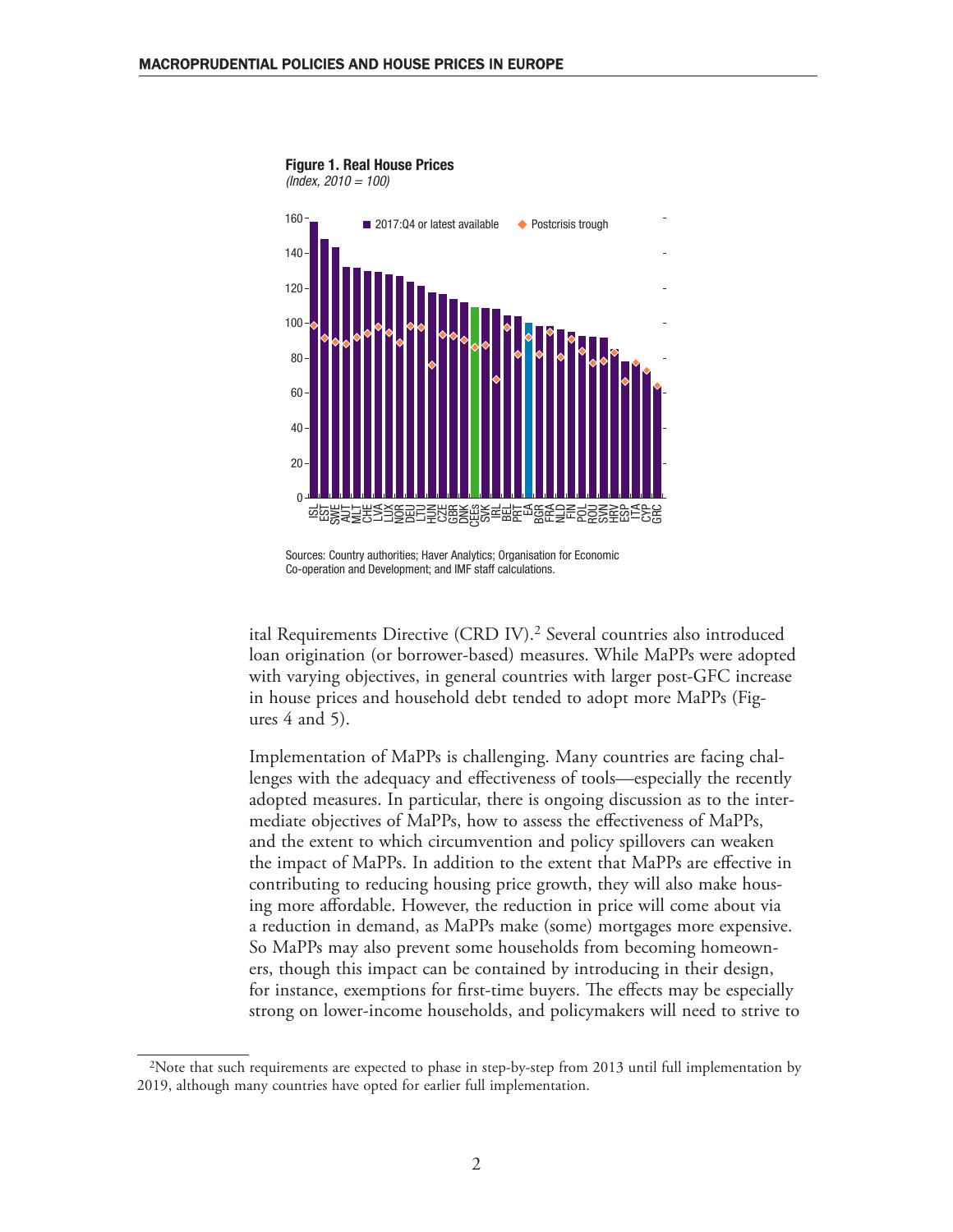#### Figure 2. Household Debt

(Percent of household net disposable income)



Sources: Organisation for Economic Co-operation and Development; and IMF staff calculations.

Note:  $CEE =$  Central and Eastern Europe;  $EA =$  earliest available. Country acronyms are International Organization for Standardization (ISO) codes. <sup>1</sup>Due to data availability, CYP and MLT are excluded for EA average, and BGR, HRV, and ROU are excluded for CEE. 2 Earliest available dates: IRL: 2001; LUX: 1999; ESP: 1999.

Figure 3. Frequency of Selected MaPP Measures by Reported Intermediate Objectives (Number of measures)



Sources: ECB = ???; European Systemic Risk Board; and IMF staff calculations.

Note: CCoB = Capital Conservation Buffer; CCyB = Contercyclical Capital Buffer; DSTI = Debt Service-To-Income ratio; DTI = Debt-To-Income ratio; LTV = Loan-To-Value ratio; SRB = Systemic Risk Buffer.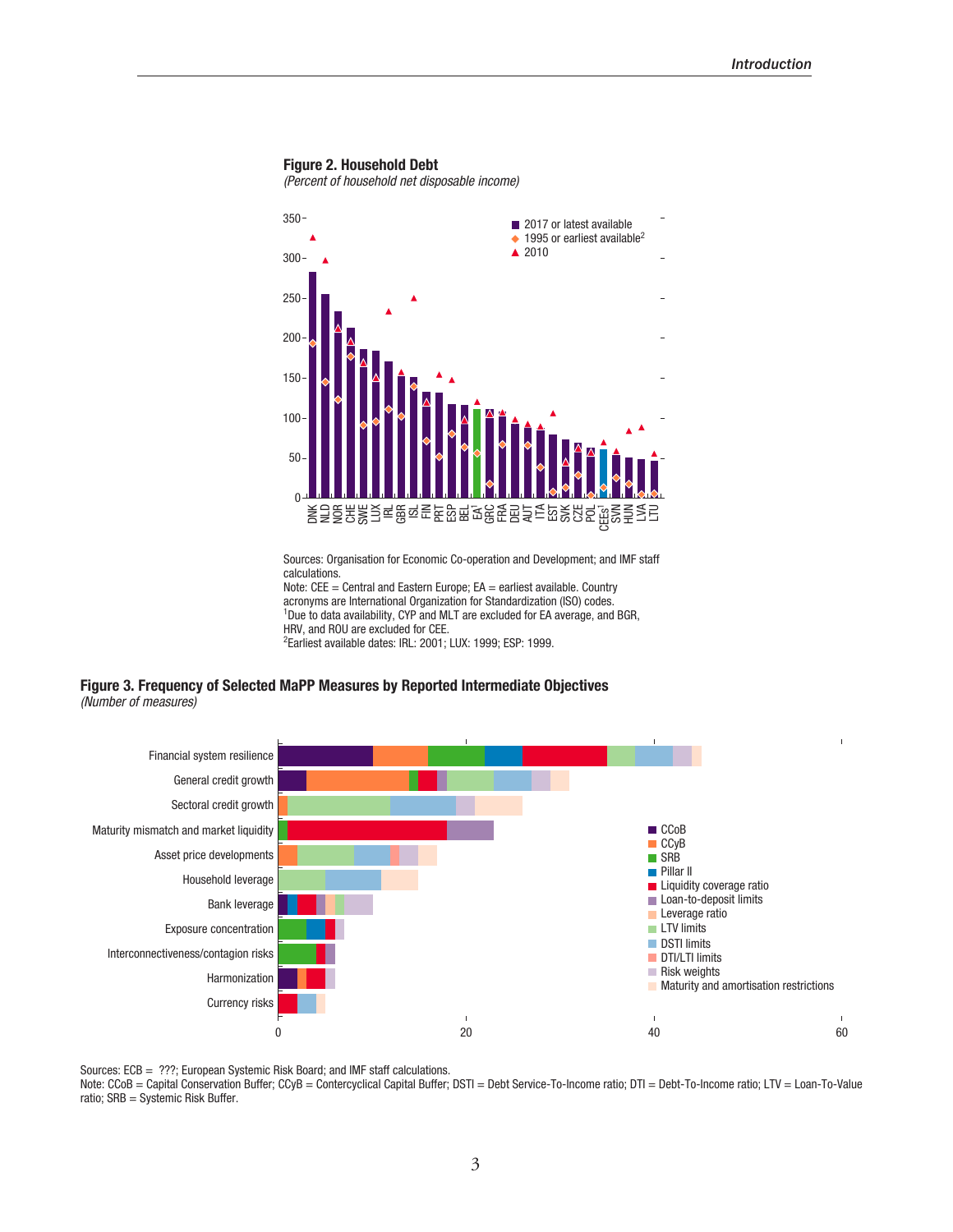

#### Figure 4. Number of Measures and Change in House Prices1

#### Figure 5. Number of Measures and Change in Household Credit<sup>1</sup>



Sources: European Systemic Risk Board; Eurostat; Organisation for Economic Cooperation and Development; and IMF staff calculations. Note: Country acronyms are International Organization for Standardization (ISO) codes.

<sup>1</sup>Comparability of number of policies implemented across countries might not be possible in all cases since some countries implement MaPP as packages, for example, Denmark.

Sources: European Systemic Risk Board; Eurostat; Haver Analytics; and IMF staff calculations.

Note: Country acronyms are International Organization for Standardization (ISO) codes.

<sup>1</sup>Comparability of number of policies implemented across countries might not be possible in all cases since some countries implement MaPP as packages, for example, Denmark.

balance policies for financial stability with those aimed at promoting housing affordability.

With this background in mind, this paper informs our policy advice. This paper tracks the broader use of MaPP tools in Europe after the GFC. The main objective is to assess the effectiveness of MaPP policies and to draw on the experience of a sample of European economies to explain why some policies have been more or less effective. The case-study countries include Bulgaria, Czech Republic, Denmark, Estonia, Hungary, Iceland, Israel, Latvia, Lithuania, Norway, the Slovak Republic, Sweden, and Switzerland. Chapter 2 reviews the literature. Chapter 3 takes stock of MAPPs. Chapter 4 assesses the effectiveness of applied macroprudential measures based on the case studies. Chapter 5 deals with circumventions and external factors that can hinder macroprudential policies. Chapter 6 examines housing sector policies. Chapter 7 looks into how to balance financial stability and housing affordability. Chapter 8, in conclusion, offers policy lessons.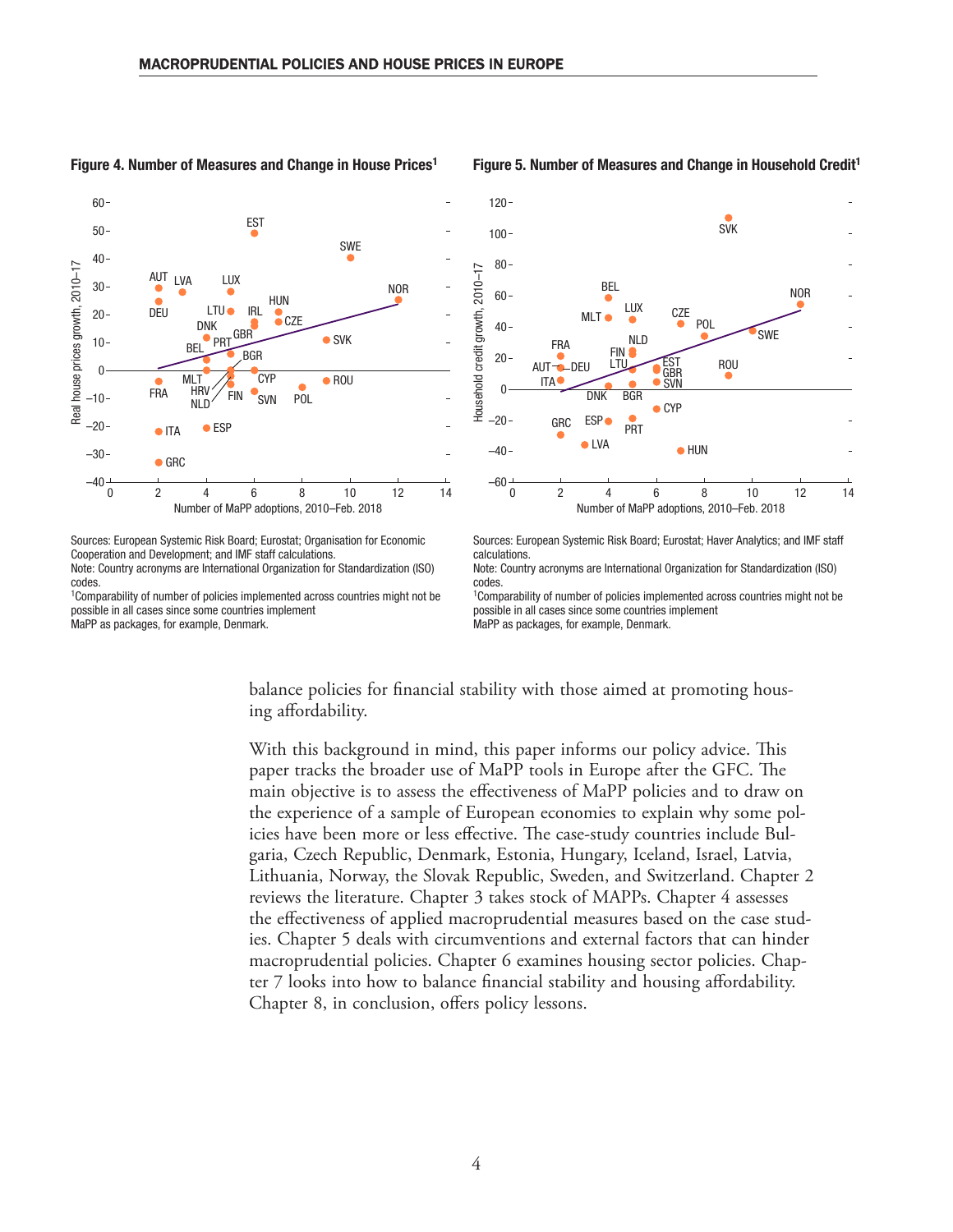#### **CHAPTER**

## Literature Review 2

The challenges highlighted by the GFC have heightened policymakers' attention to MaPPs, leading to a growing literature on the subject. The GFC has reminded policymakers that traditional macroeconomic policies are less effective in managing boom-bust cycles in asset prices, including in real estate markets (Crowe and others 2013, IMF 2013a). Microprudential regulation has also proved insufficient to prevent the buildup of systemic risks leading up to the GFC. Budnik and Kleibl (2018); Vandenbussche Vogel, and Detragiache (2012); and Dimova, Kongsamut, and Vandenbussche (2016) provide detailed databases of major prudential measures adopted since the 1990s in the EU1 and Central, Eastern, and Southeastern European (CESEE) countries.2 They show that an increased number of European countries developed or strengthened their macroprudential toolkits since the GFC. They also show that new EU member states have on average been more active users of macroprudential policy, both in terms of frequency and diversity of tools than the EU15.

MaPPs appear to have been useful in preventing the buildup of systemic risk. Herzberg and Watson (2014), IMF (2011a, 2013b), and He and others (2016) point to favorable effects of borrower-based tools— loan-to-value (LTV) and debt-to-income (DTI) caps—on house prices and, in some cases, the associated credit growth. Together with caps to credit growth, limits to foreign currency lending, reserve requirements, dynamic provisioning, and countercyclical capital requirements, they also seem to reduce the procyclicality of credit and/or bank leverage (Lim and others 2011). Measures that effectively build resilience during the upturn through the accumulation of buffers in bank balance sheets, such as capital-based tools, contribute to a softer credit crunch during downturns, see IMF (2013b) band Claessens, Ghosh, and Mihet (2013).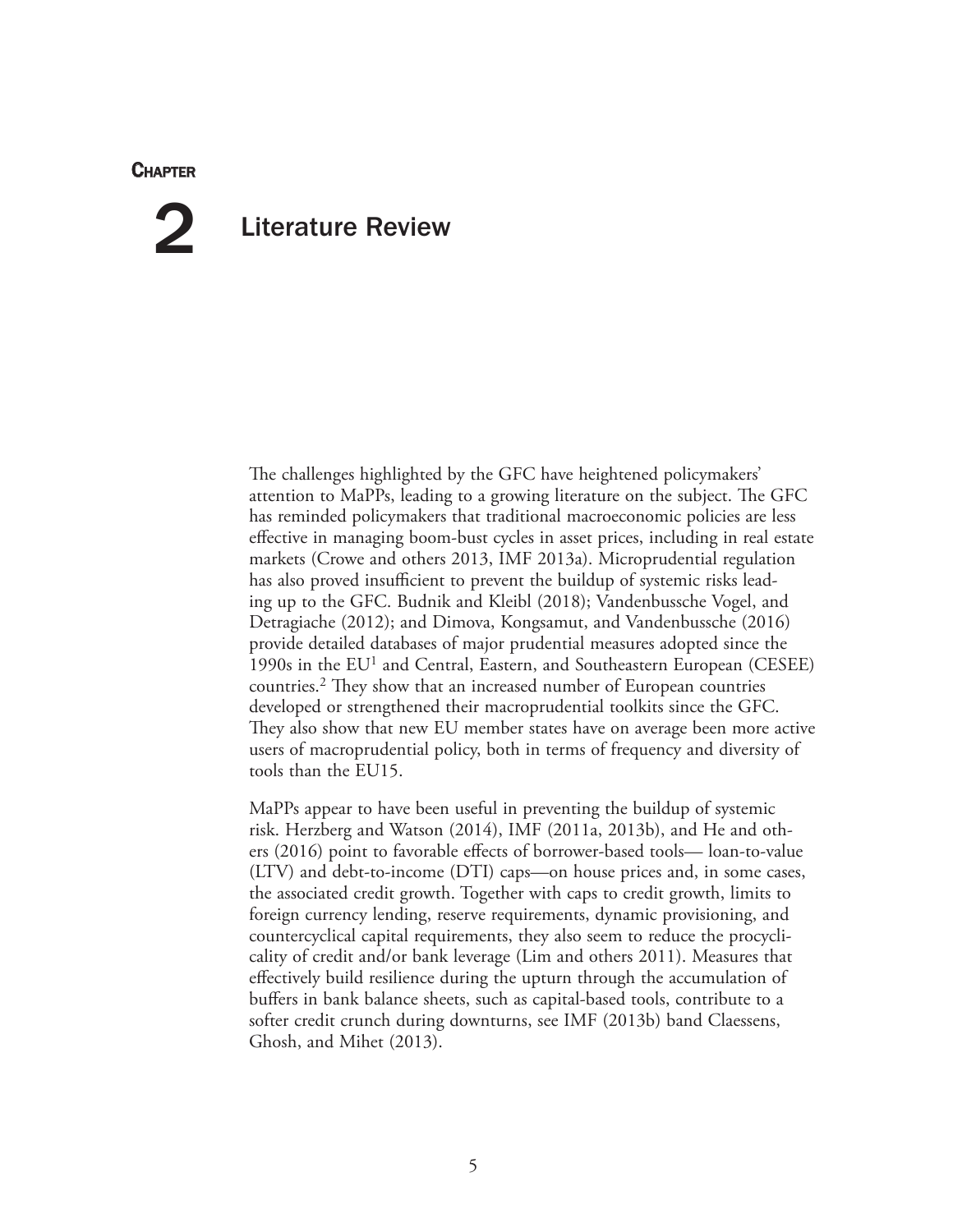The MaPP literature has been mostly tilted toward studying the effectiveness of demand-side measures. Early studies by Igan and Kang (2011) and Craig and Hua (2011) point to the successful implementation of LTV and DTI caps in Korea and Hong Kong SAR in the late 2000s, which limited house price acceleration and the number of real estate transactions, even if total mortgage lending seems unaffected. Nevertheless, using a large panel data set (57 countries), Kuttner and Shim (2016) conclude that the link between most MAPP measures—including LTVs—and house prices is not empirically robust, supporting similar findings by Vandenbussche, Vogel, and Detragiache (2012) in CESEE countries. Instead, Kuttner and Shim (2016) find that debt service-to-income (DSTI) caps are the most consistently effective tool in curbing housing-related credit growth. The effectiveness of DSTI limits (and LTVs) in containing household credit growth is also documented by Dimova Kongsamut, and Vandenbussche (2016) for a few Southeastern European countries.

Recent studies find more evidence for the effectiveness of MaPPs. For instance, Poghosyan (2019) provides evidence on how borrower-based measures (such as LTV and DSTI) affect house prices and credit growth in a sample of 28 EU countries. Unlike some evidence presented in this paper, Poghosyan (2019) finds that the borrower-based measures are generally effective in curbing house prices and credit growth. Alam and others (2019) use the latest macroprudential measures survey conducted by the IMF (covering 134 countries from January 1990 to December 2016) to posit that loan-targeted instruments have a significant impact on household credit.

Other empirical studies, however, found that capital-based measures dampen house price inflation and strengthen banks resilience. They thereby avert a credit crunch during busts. For CESEE countries, Vandenbussche, Vogel, and Detragiache (2012) conclude that only minimum capital adequacy ratios and changes in marginal reserve requirements on foreign funding or linked to credit growth have restrained house price inflation in the last decades. The three types of measures have a significant impact when tightened; however, when loosened only the easing of the minimum capital adequacy ratio has a relevant impact. Consistently, IMF (2013b); Claessens, Ghosh, and Mihet (2013); and Aiyar, Calomiris, and Wieladek (2014) provide cross-country evidence that capital-based tools can support credit growth during downturns by building up resilience during the upturn.

Some studies investigate effectiveness in the context of closely integrated economies. Evidence related to cross-border or cross-sector spillovers and leakages from macroprudential policies is provided in different studies, notably in the context of closely integrated EU members, see for example, Ahnert and others 2018; Forbes and others 2017; Aiyar, Calomiris, and Wieladek 2014; and Auer and Ongena 2016.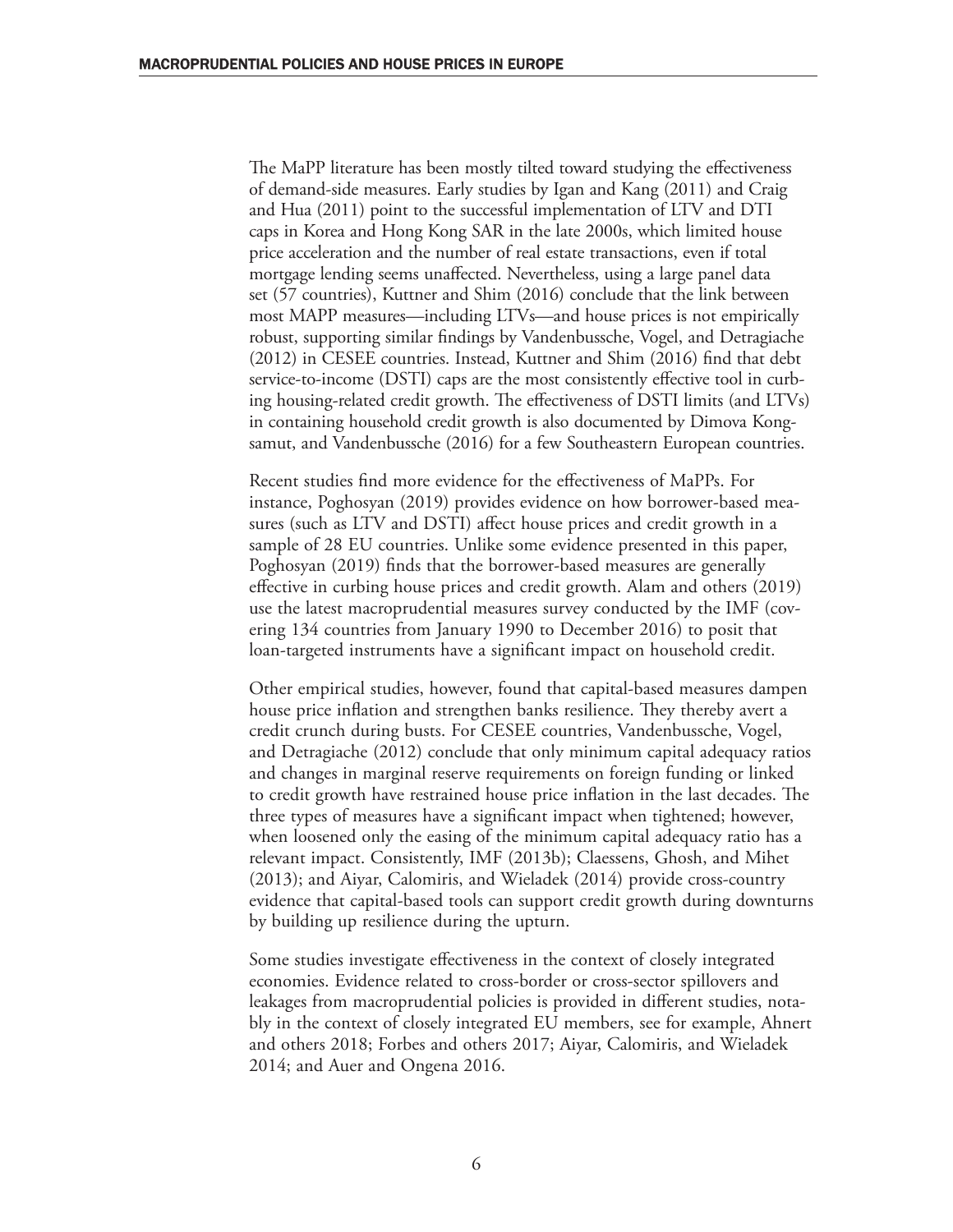#### **CHAPTER**

## 3

## Macroprudential Measures Implemented in Europe in Recent Years

The application of MAPPs across European countries varies significantly (Figure 6). Central and Eastern European countries are among the most active in applying MAPPs both in terms diversity and intensity of measures. Some major economies such as France, Germany, and Italy employ few macroprudential measures. Among borrower-based measures, LTV caps are the most common, with stress/sensitivity tests and DSTI caps used in slightly more than one-quarter of cases and DTI/loan-to-income (LTI) caps adopted in only five countries. Both LTV and DSTI were adopted the earliest in 2003 for Cyprus and 2011 for Lithuania and Romania, while implementation of DTI/LTI caps is a more recent phenomenon. Most countries that adopted DSTI caps are Central and Eastern European countries (excluding Cyprus and Portugal); the five countries with DTI/LTI caps largely are spread across Western and Eastern Europe. Although the capital conservation buffer has been adopted by all, the systemic risk buffer is used by about one-half of countries, and only a handful of countries have applied non-zero countercyclical buffers.

The design of policy instruments differs across countries, reflecting countries' circumstances and policy objectives (Figure 7):

• **LTV caps** (Figure 8). As of July 2018, 19 European countries have LTV caps ranging from 35 to 100 percent, but most between 60 to 95 percent. In general, caps are higher on primary residences (Cyprus); for first-time buyers (Finland and Ireland); or for mortgages with collateral, guarantees, or insurance (Estonia, Latvia, Poland, and Romania). Mortgages in foreign currencies (Hungary, and Romania) or for non-primary residences in the capital city (Norway) are subject to lower caps. Since adoption, LTV caps have been tightened in the Czech Republic, the Netherlands, Norway, Poland, and Slovakia.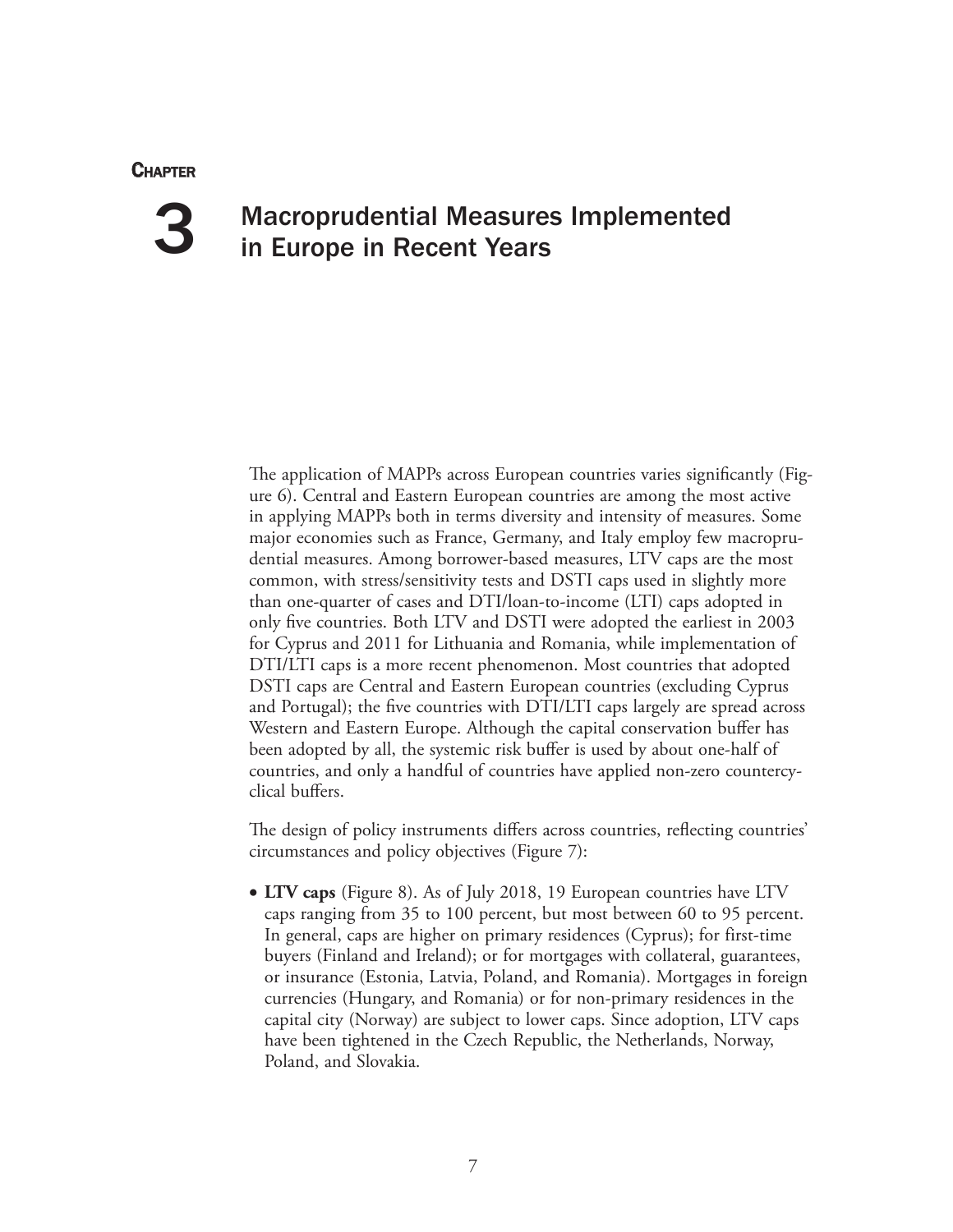

Figure 6. Adoption of Macroprudential Measures by Region (Share of countries adopting the measures)

Sources: European Systemic Risk Board Database; and IMF staff calculations.

- **DTI/LTI and DSTI caps** (Figure 9). As of July 2018, 15 countries in the sample have imposed either DTI/LTI or DSTI cap (except for *Slovakia*, which adopted both LTI and DSTI caps). DSTI caps vary by borrowers' income level (*Czech Republic, Hungary, Poland, Portugal, Slovakia,* and *Slovenia*), loans with different currency denomination (*Cyprus,* Hungary), LTV ratio (*Lithuania*), or interest fixation period/debt serving frequency (*Hungary,* and *Slovakia*). *Romania*'s DSTI caps are determined by scenario analysis that consider currency, interest rate, and income risks. The DTI (*Norway*) or LTI (*Czech Republic, Ireland, Slovakia,* and *UK*) caps are calibrated between 3.5 (*Ireland*) to 8 (*Czech Republic, Slovakia*) with exemption limits ranging from 8 (*Oslo, Norway*) to 20 (*Ireland, Slovakia*) percent of newly approved loans. However, it is hard to compare the magnitudes across countries due to differences in the coverage of the measure (for example, overall debt vs. a specific loan, and gross income vs. net disposable income vs. certified income) and varying degree of exemptions allowed.
- **Capital requirements.** So far, 16 out of 32 countries have adopted the full capital conservation buffer of 2.5 percent of risk-weighted asset, whereas others are phasing in step-by-step. All countries have introduced the countercyclical capital buffer, but only *the Czech Republic, Iceland, Norway, Slovakia, Sweden, Switzerland, Lithuania,* and *UK* have non-zero buffers of 0.5 to 2 percent. Systemically important banks are subject to additional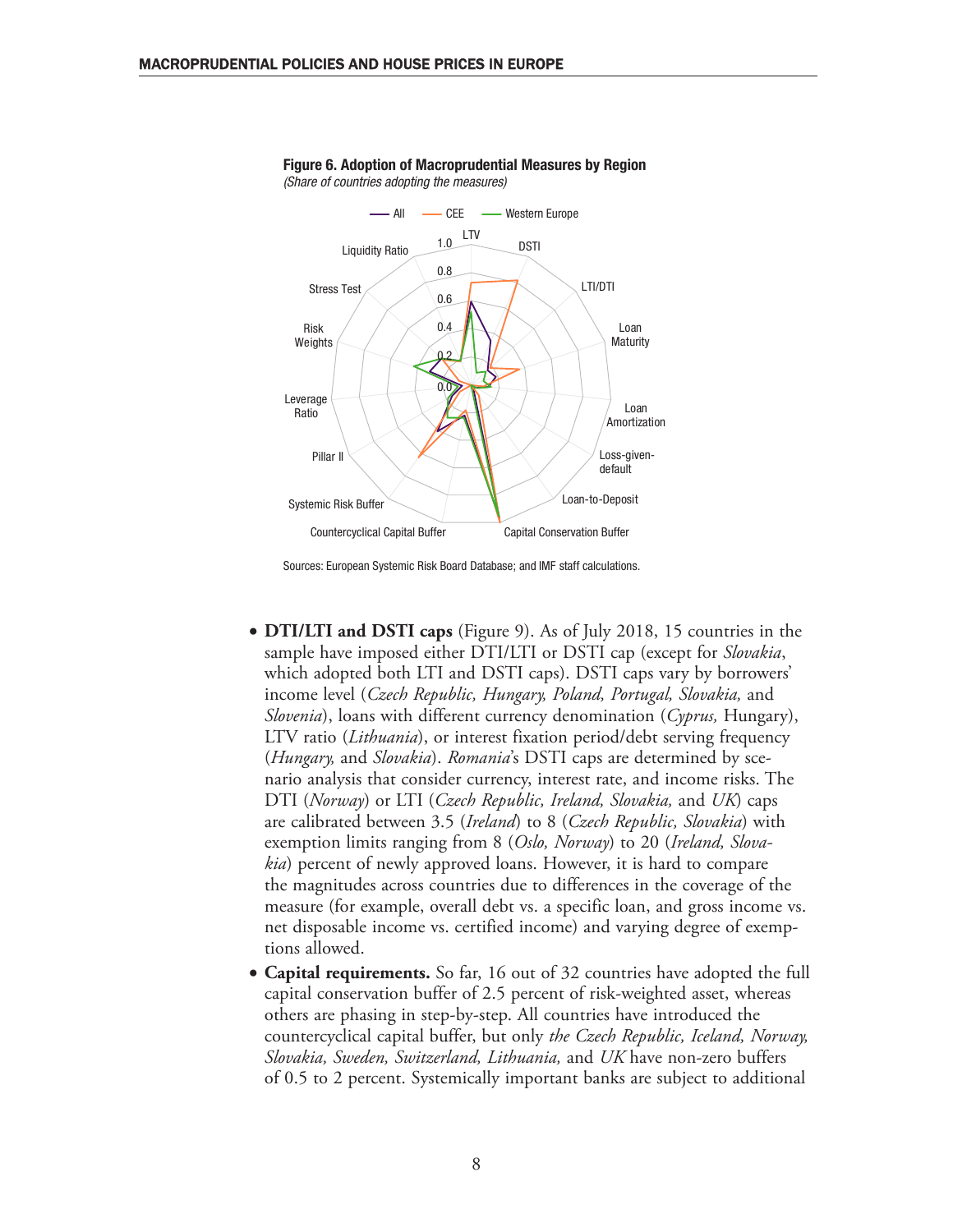#### Figure 7. Adoption of Key Macroprudential Measures

(As of July 2018; Number of countries adopting the measures)



Sources: European Systemic Risk Board Database; and IMF staff calculations.

Notes: Country acronyms are International Organization for Standardization (ISO) codes.

1 Countries with full implementation of capital conservation buffer of 2.5 percent are shown in the figure. The rest have adopted the measure, which is gradually phasing in. All countries have adopted countercyclical buffers, but only the shown countries have adopted non-zero buffers. Finland adopted SRB in June 2017, but it is only to be activatedin July 2019.

2 At the end of 2018, Luxembourg adopted a countercyclical capital buffer of 0.25 percent to be actived on 1/1/2020.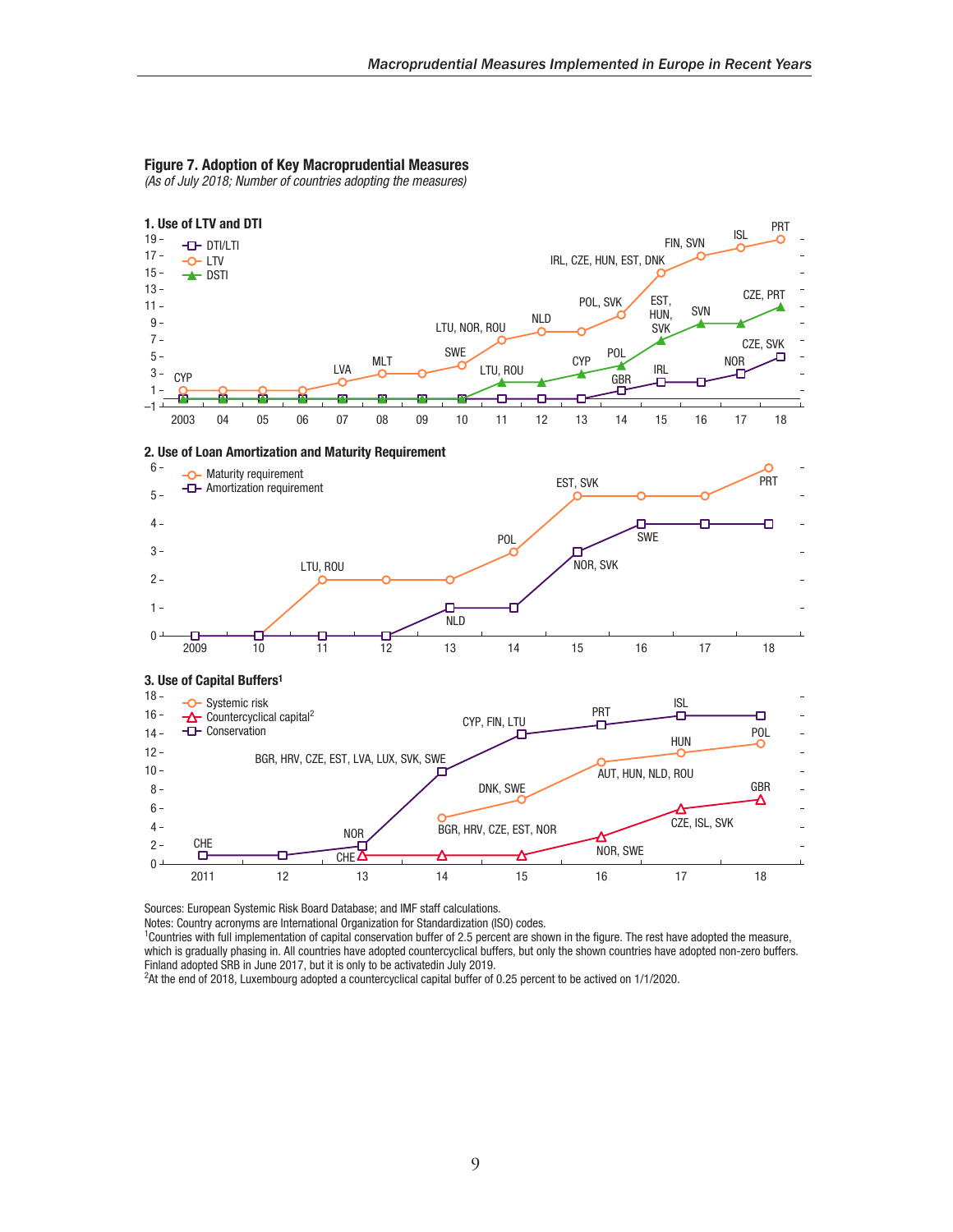

#### Figure 8. Residential Housing Loan-to-Value Ratio, in Domestic Currency (Percent)

Sources: European Systemic Risk Board Database; and IMF staff calculations.

#### Figure 9. Residential Housing Debt-Service-to-Income Caps, in Domestic Currency1 (Percent)



Sources: European Systemic Risk Board Database; and IMF staff calculations.<br><sup>1</sup>For the Netherlands, data are unavailable. LTV, DSTI, and amortization measures are not aimed at banks and are thus in essence not exposure-bas they only apply to Dutch mortgages de facto, they only apply to domestic exposures for Dutch banks. (See ECB MaPPeD database).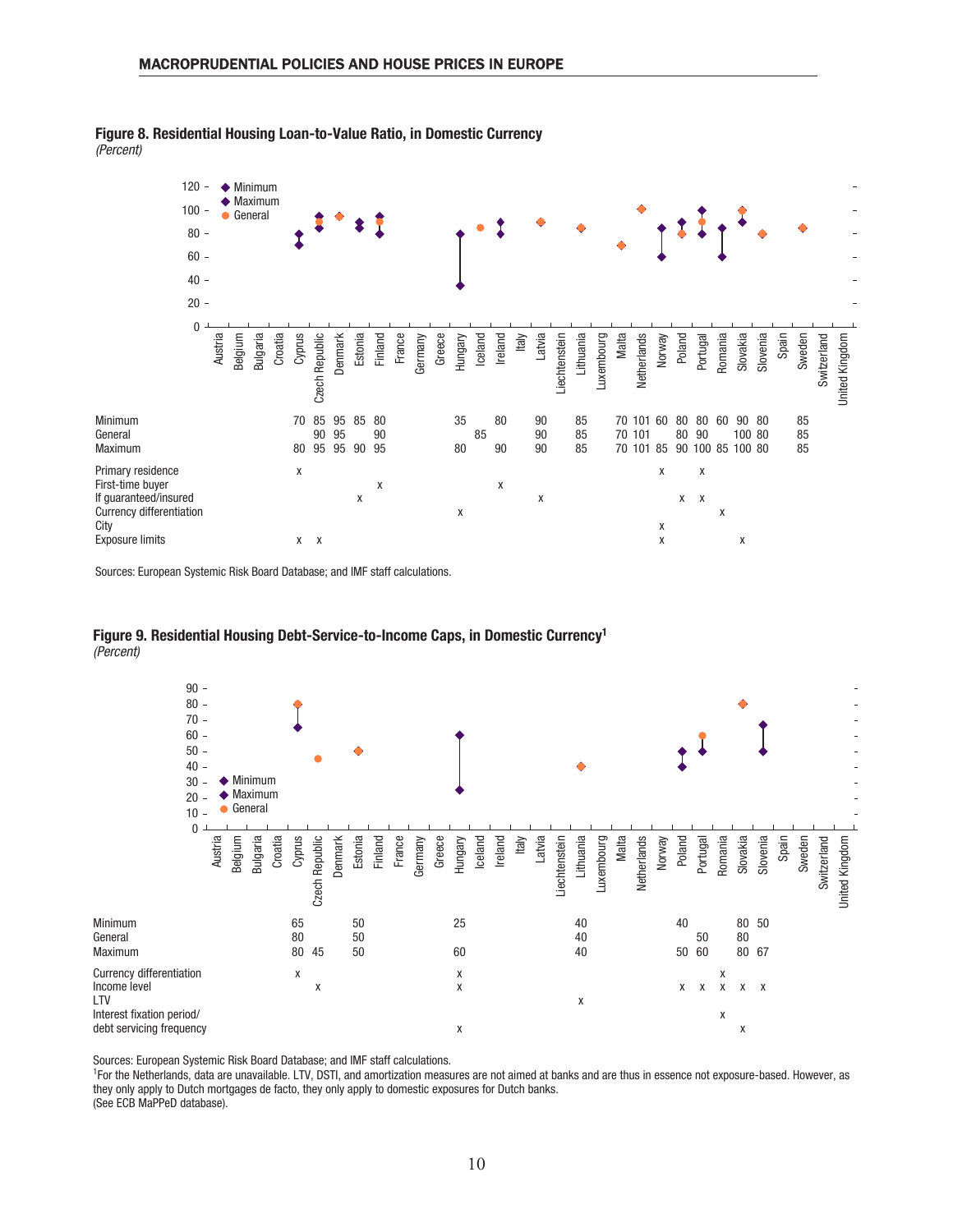capital requirements that vary across systematically important financial institutions by systemic importance (*Austria, Croatia, Czech Republic, Denmark, Hungary, Iceland, Lithuania*).1 A total of 13 countries have adopted the systemic risk buffer (SRB). Some countries have also imposed sectoral risk weight floors on commercial real estate (*Croatia, Finland, Ireland, Norway, Romania, Sweden, UK*)2 and residential mortgages (*Belgium, Croatia, Luxembourg, Norway, Slovenia, Sweden*). Among this group, *Sweden* and *Norway* have applied most of the existing balance sheet measures, and their required aggregate capital buffers are among the highest.

<sup>&</sup>lt;sup>1</sup>Bulgaria, Estonia, the Netherlands, Norway, Romania, Slovakia, and Sweden apply one buffer to all banks; Hungary vary systemic risk buffers by the institution's exposure to commercial real estate loans.

<sup>2</sup>In the case of the UK, the Prudential Regulation Authority set certain criteria, based on EU law, that make it harder for firms to use the preferential risk weight of 50 percent for CRE **[please spell out CRE]** exposures. Instead, firms have to apply the default risk weight for CRE if they don't meet these criteria.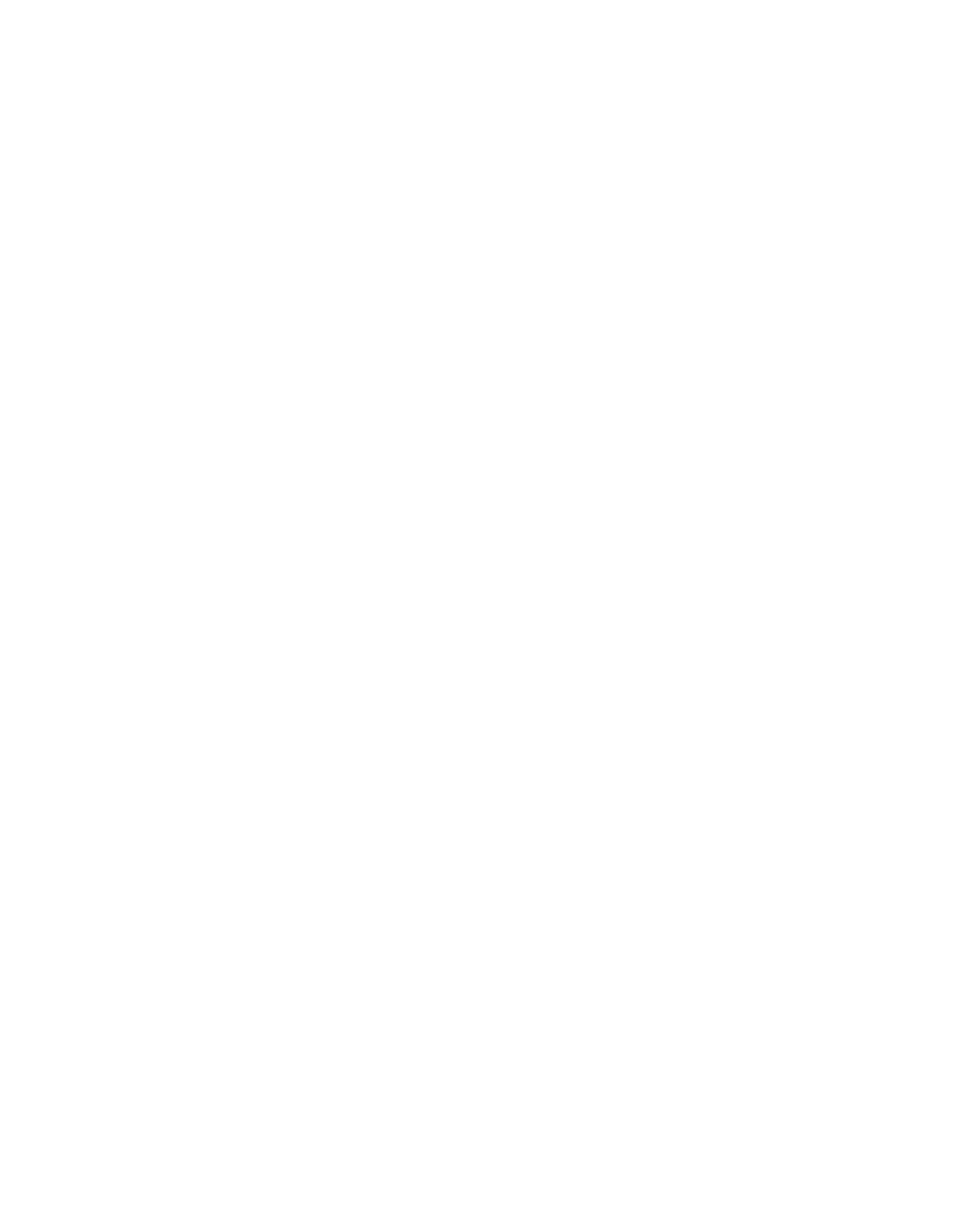**CHAPTER** 

# 4

## Country Experiences and Effectiveness of MaPPs

This section provides an assessment of the effectiveness of MaPPs by documenting their impact on riskier mortgages, primarily through eight case studies that analyze the evolution of the specific target variables these measures are meant to affect, as well as the dynamics of house prices and credit.

#### Impact on Riskier Mortgages

- **Czech Republic.** Macroprudential measures included lender-based measures (capital conservation buffer [CB] at 2.5 percent, countercyclical capital buffer [CCB] at 1 percent, and SRB ranging within 1–3 percent) put in place since 2014, as well as a tightening of the maximum recommended LTV ratio in the first quarter of 2017. Their implementation was followed by a clear decline in the share of new mortgages with LTVs above 80 percent and an increase in those with an LTV between 70 and 80 percent. This outcome, however, should be assessed carefully as it may have been partly offset by a more favorable valuation of collateral. Meanwhile, debt-servicing and loan-to-income ratios did not show a meaningful improvement over the period.
- **Denmark.** Restrictions on the borrowing capacity of households relative to their disposable income and their interest-rate sensitivity have been in effect since 2014. A consumer protection clause was introduced in 2015 mandating at least 5 percent down payment for residential estate purchases, translating into a 95 percent maximum LTV. After these measures, the share of new mortgages with an LTV above 95 percent declined markedly, while the share of mortgages with an LTV between 80 and 90 percent declined slightly. These measures were supplemented by guidelines on good business practices for housing credit (2017), which helped increase the resilience of borrowers, for instance by promoting a higher share of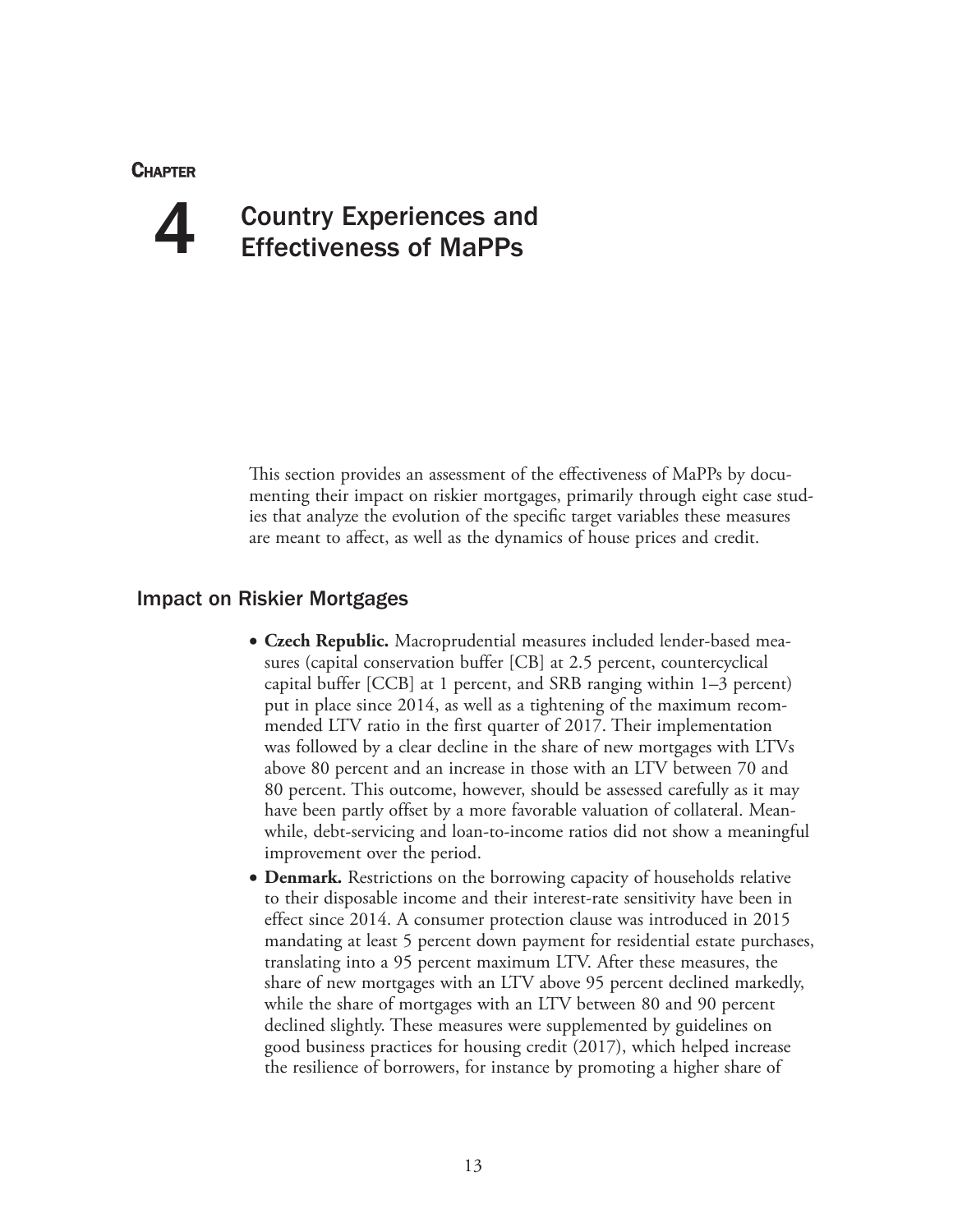fixed-rate mortgages, and by limiting excessive leverage by households with lower incomes.

- **Hungary.** Since the GFC, the authorities have been implementing a range of borrower-based MaPPs and the share of new housing loans with an LTV ratio over 70 percent more than halved, to about 30 percent in the first half of 2017. In March 2010, 75/60/45 percent maximum LTV ratios were adopted for mortgage loans denominated in, respectively, local currency, euros, and other currencies. In early November 2014, the central bank and the Bank Association agreed on a fast and orderly conversion of foreign exchange mortgage loans to local currency, to reduce the exposure of household balance sheet to exchange rate risk. Beginning in 2015, the maximum LTV ratios were, respectively, 80, 50, and 35 percent and were complemented by payment-to-income (PTI) ratios (akin to DSTI). For borrowers with a net monthly income below HUF 400,000 (about  $\epsilon$ 1,250), the PTI ratios are 50/25/10 percent. For borrowers with a higher income, the ratios are 60/30/15 percent. Effective October 2018, and to be further tightened from July 2019, the PTI ratios have been modified to encourage longer interest rate fixation periods. In April 2017, the mortgage funding adequacy ratio was introduced to ensure stable long-term funding for long-term mortgage lending. These measures—together with the central bank certified consumer-friendly housing loans introduced in 2017—have likely helped the quality and sustainability of housing loans.
- **Israel.** Measures included LTV caps adopted in November 2012 (75 percent for first-time buyers and 50 percent for mortgages for investment properties) and an increase in risk weights adopted in March 2013 (to 50 percent for those with an LTV ratio of 45–60 percent, and to 75 percent for those with an LTV ratio above 60 percent). The measures appear to have been effective, as the proportion of new mortgages with an LTV of more than 75 percent declined from 6 percent in October 2012 to 0.5 percent by February 2014, and the proportion of mortgages with an LTV between 60 and 75 percent also declined modestly. A significant drop in the latter in 2016 was likely due to new regulatory requirements fully implemented in 2015 as well as to fiscal measures aimed at discouraging investors' demand.
- **Norway.** In response to high house prices and growing household debt, the authorities implemented higher capital and liquidity requirements (CB, CCB, SRB, domestically systemic important institutions, and leverage ratio) in 2013–17 and borrower-based measures targeted to the mortgage market (LTV limit, DTI limit, amortization requirements). Following the implementation of the LTV cap, the share of new loans with an LTV ratio above 85 percent has declined. The DTI measure that came into force from the beginning of 2017 also led to a decline in the share of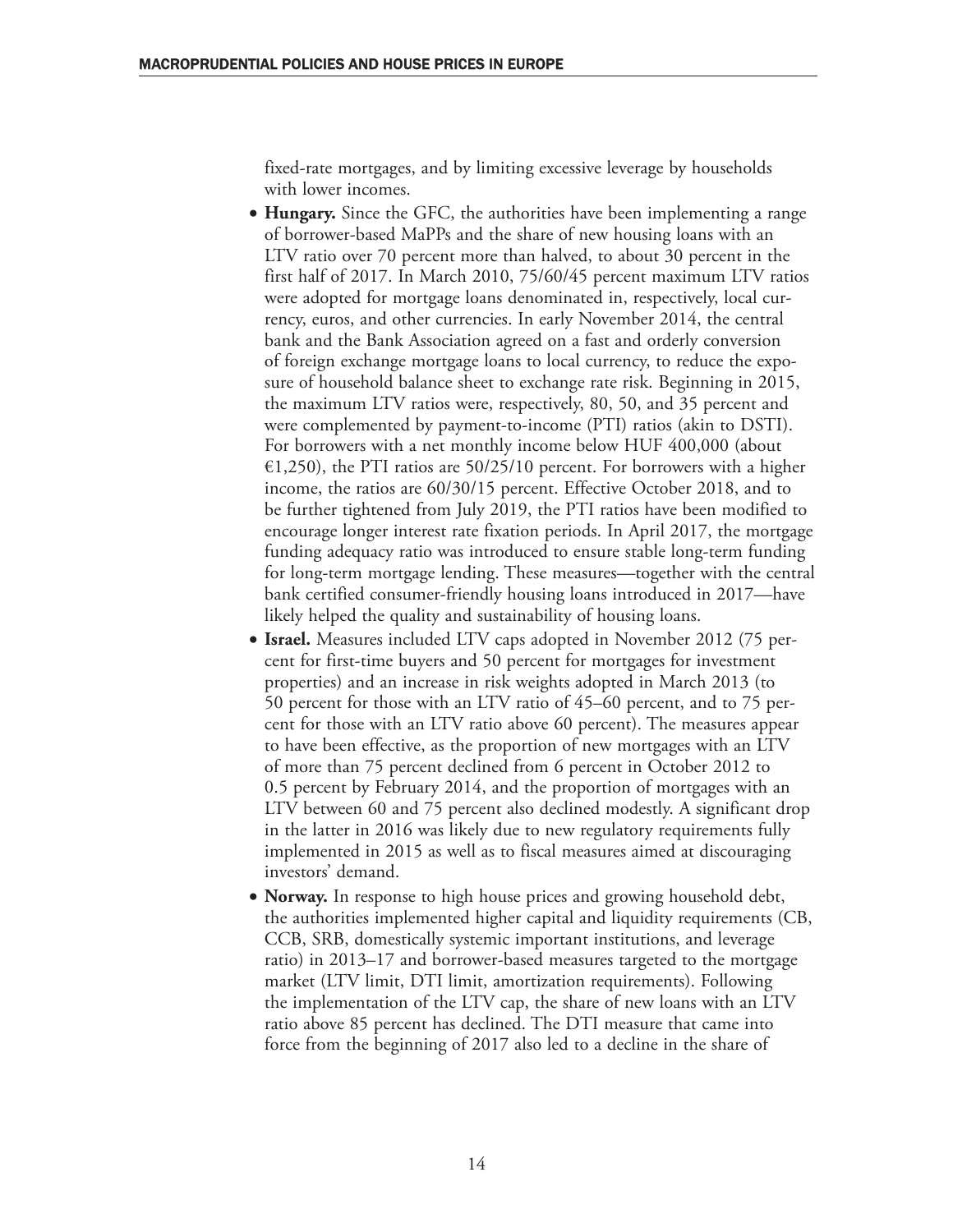new mortgages with a DTI of more than 500, from 9 percent in 2016 to 2 percent in 2017.

- **Slovakia.** Several MaPPs have been introduced to contain increasing household indebtedness, high concentration of residential mortgages in bank portfolios, and rapidly growing house prices. LTV measures implemented in 2014 and the recent decision to set the CCB to 0.5 percent have helped to improve lending standards and credit quality. Specifically, the share of new loans with an LTV ratio of more than 90 percent fell to below 20 percent by the second quarter of 2015 and continued to decline to 6.3 percent by the third quarter of 2016. The proportion of new mortgages with an LTV ratio of 80 to 90 percent initially increased but has since come down noticeably.
- **Sweden.** To counteract unhealthy lending practices and strengthen consumer protection, the authorities introduced a mortgage cap in 2010, mandating that new mortgage loans should not exceed 85 percent of the value of the home. The share of high-LTV mortgages declined after these measures. In addition, a study by the authorities using a difference-in-difference approach found that households limited by the mortgage cap borrowed approximately 13 percent less and purchased homes that were approximately 10 percent less expensive than what they would have otherwise done. The mortgage cap has had the greatest effect outside the metropolitan regions.
- **Switzerland.** Facing strong and prolonged growth in house prices, risk weights were raised for the part of a residential mortgage in excess of an 80 percent LTV ratio at the beginning of 2013. The proportion of new mortgages with an LTV ratio higher than 80 percent declined by about 5 percentage points in 2013. In addition, Switzerland was the first country in Europe to activate the CCB in 2013, targeting mortgage-backed positions secured by residential property. The buffer was set at 1 percent initially and raised to 2 percent in 2014. Following these measures, capital-constrained or mortgage-intensive banks raised their mortgage rates, and as a result, new mortgage loans were shifted to better-capitalized and less mortgage-intensive institutions.

All in all, the case studies provide some evidence that demand-side MaPPs targeted to the residential mortgage market helped curb the growth of riskier mortgages. A simple before-after comparison suggests that the introduction of borrower-based MaPPs, supported by lender-based measures, influenced the dimensions directly targeted by the measures, while their impact on house prices and overall growth was mixed. That said, a more conclusive evaluation of the effects of these policies has to await the completion of a full economic cycle. Also, some country experiences suggest that circumvention must be addressed, as discussed in Chapter 5.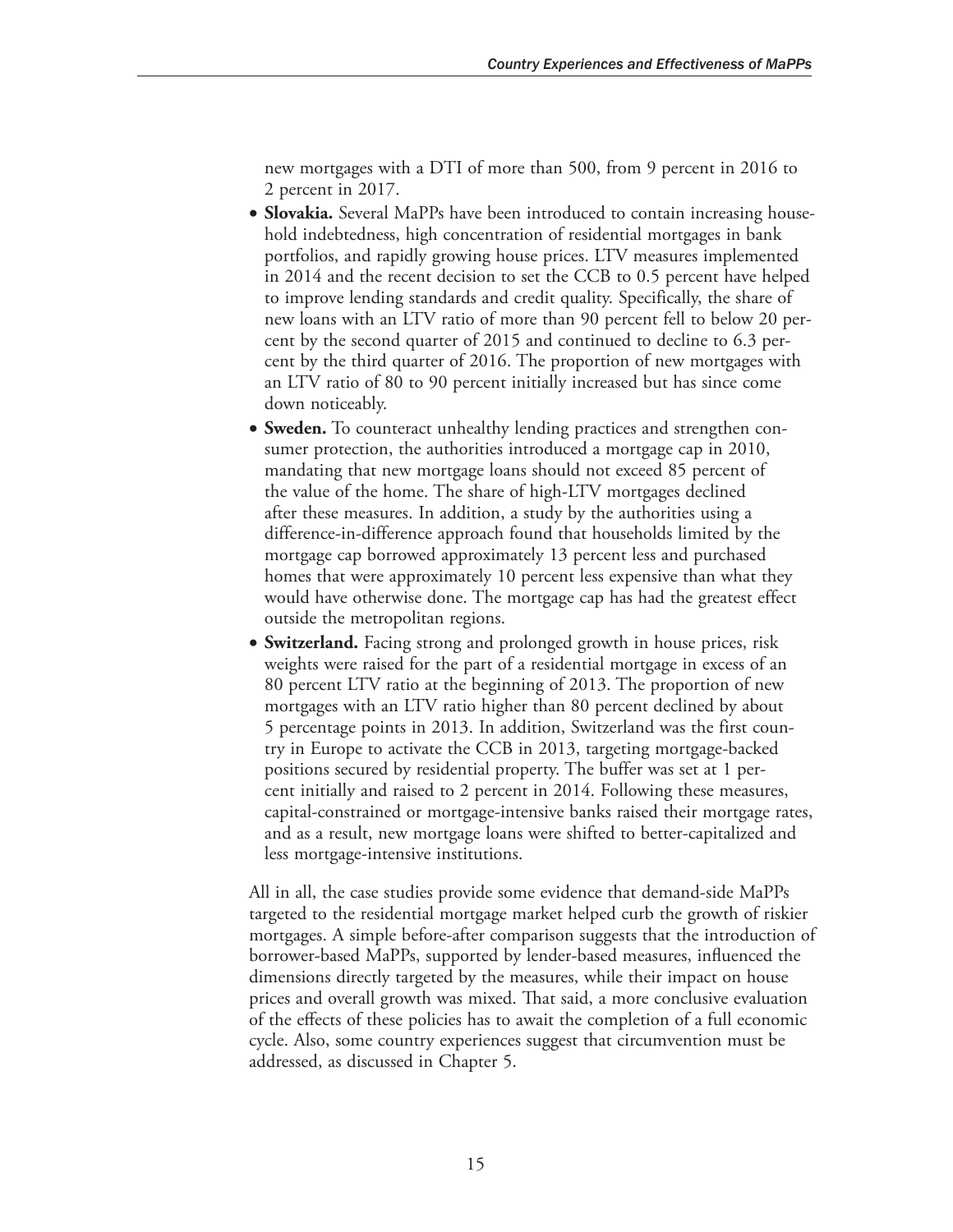#### Impact on House Prices and Credit Growth

Our assessment, however, provides a more mixed picture of the impact of macroprudential measures on house prices and overall credit growth (Figures 10 and 11). Although no country has explicitly framed MaPPs to target house prices, some countries used MaPPs borrower-side measures to limit the share or riskier mortgages. And these policies indirectly affected the development of housing markets. In some countries (for example, Denmark), house price growth was not accompanied by rapid growth in bank credit. Thus, measures that targeted mortgage credit were not likely to affect house price dynamics in these countries. In addition, circumvention may have played a role in some cases, as discussed in Chapter 5.

Conclusions differs somewhat across countries. In Switzerland, following several macroprudential measures, real estate price growth and the pace of mortgage lending have gradually eased. In contrast, house prices in the Czech Republic, Hungary, and the Slovak Republic continued to grow rapidly after macroprudential measures were introduced, though the measures may have helped to contain faster increases. In Israel, house prices—which were not a MaPP target in this case—continued to rise, partly reflecting low interest rates and housing supply impediments. However, a deceleration in house prices observed since 2016 reflects a combination of proposed fiscal measures to discourage investor demand, a rise in mortgage interest rates linked to capital surcharges on mortgage lending, and market uncertainty associated with the Buyer's Price program. In Norway, the impact on house prices appears to have been only transitory. This is also in line with the recent experience of Sweden, where amortization requirements and LTV requirements curbed credit growth, but had less of an impact on house prices. Amortization requirement measures seem to have dampened house prices at least initially, but other factors, such as prospects for increased housing supply, may have also played some role.<sup>1</sup>

Further assessment using model-based approaches provides another perspective of the impact of MAPPs on credit growth and housing prices. Controlling for macroeconomic environments following Price (2014), macroprudential measures appeared to contribute to containing credit growth in Norway and Sweden (Box 1). Lack of policy action amid strengthening economic activity, demographic and housing supply pressure and other factors would have driven housing prices and credit growth to significantly higher levels (or have prevented their decline) thereby increasing financial stability risks further. Similarly, a difference-in-difference approach suggests that Sweden's implementation of a mandatory amortization requirement in 2016 encouraged households to borrow less and to buy less-expensive houses.

<sup>1</sup>Næss-Schmidt and others (2017).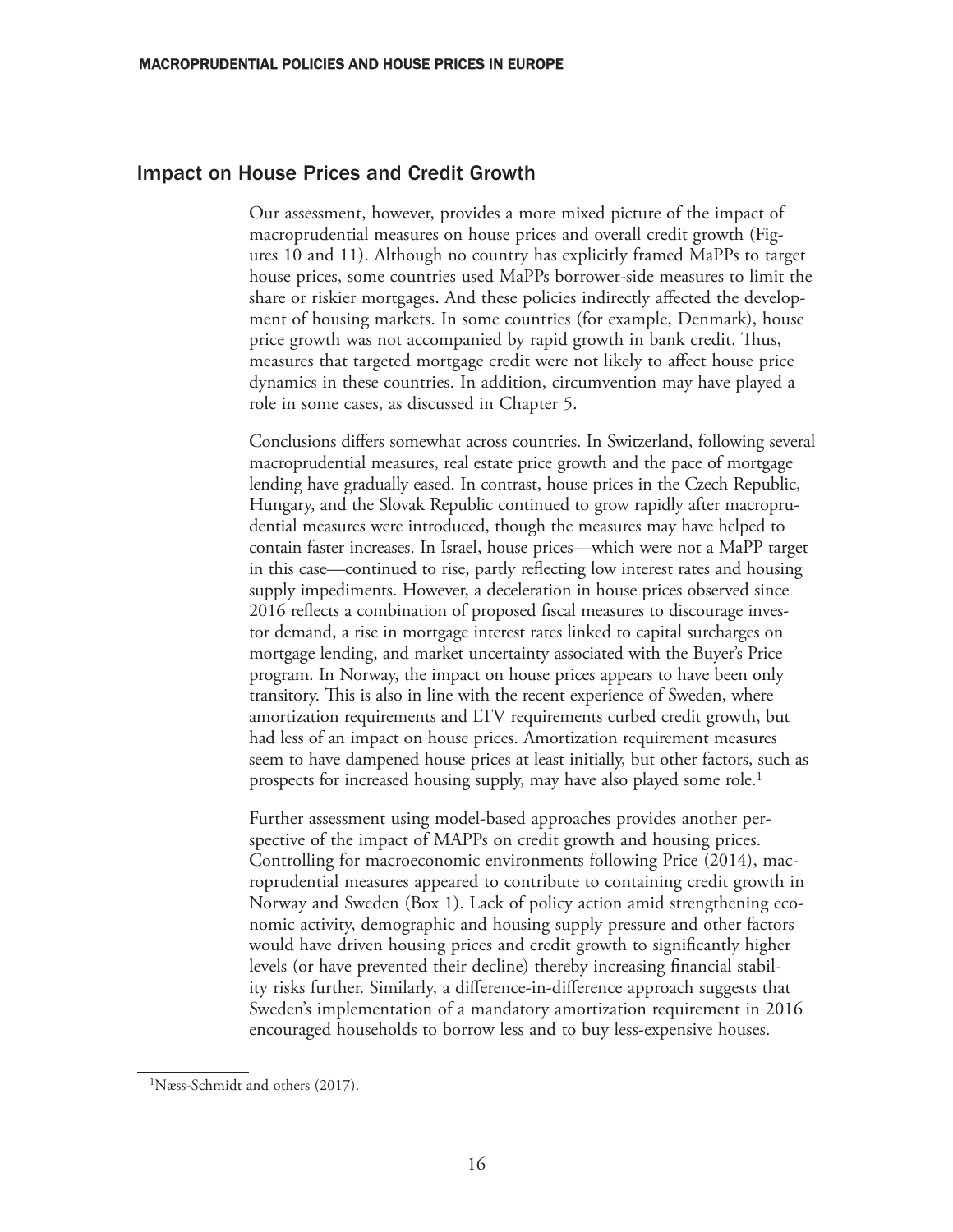

#### Figure 10. Share of High LTV Loans in Selected Countries

Sources: Bank of Israel; Central Bank of Hungary; Czech National Bank; Danmarks Nationalbank; Finansinspektionen; National Bank of Slovakia; the Norwegian FSA: Swiss National Bank; and IMF staff calculations.

<sup>1</sup>Effective March 2010, the following maximum LTV ratios came into force: 75 percent for retail mortgages in domestic currency, 60 percent for euros, and 45 percent for other currencies. The ratios were 5 percentage points higher on loans for residential leasing. The LTV caps on retail mortgage loans have since been adjusted to, respectively, 80 percent, 50 percent, and 35 percent. Regarding financial leases, 5 percentage points higher LTV limits can be applied. <sup>2</sup> LTV ratio does not include additional collateral. However, the mortgage regulation allows for the use of additional collateral.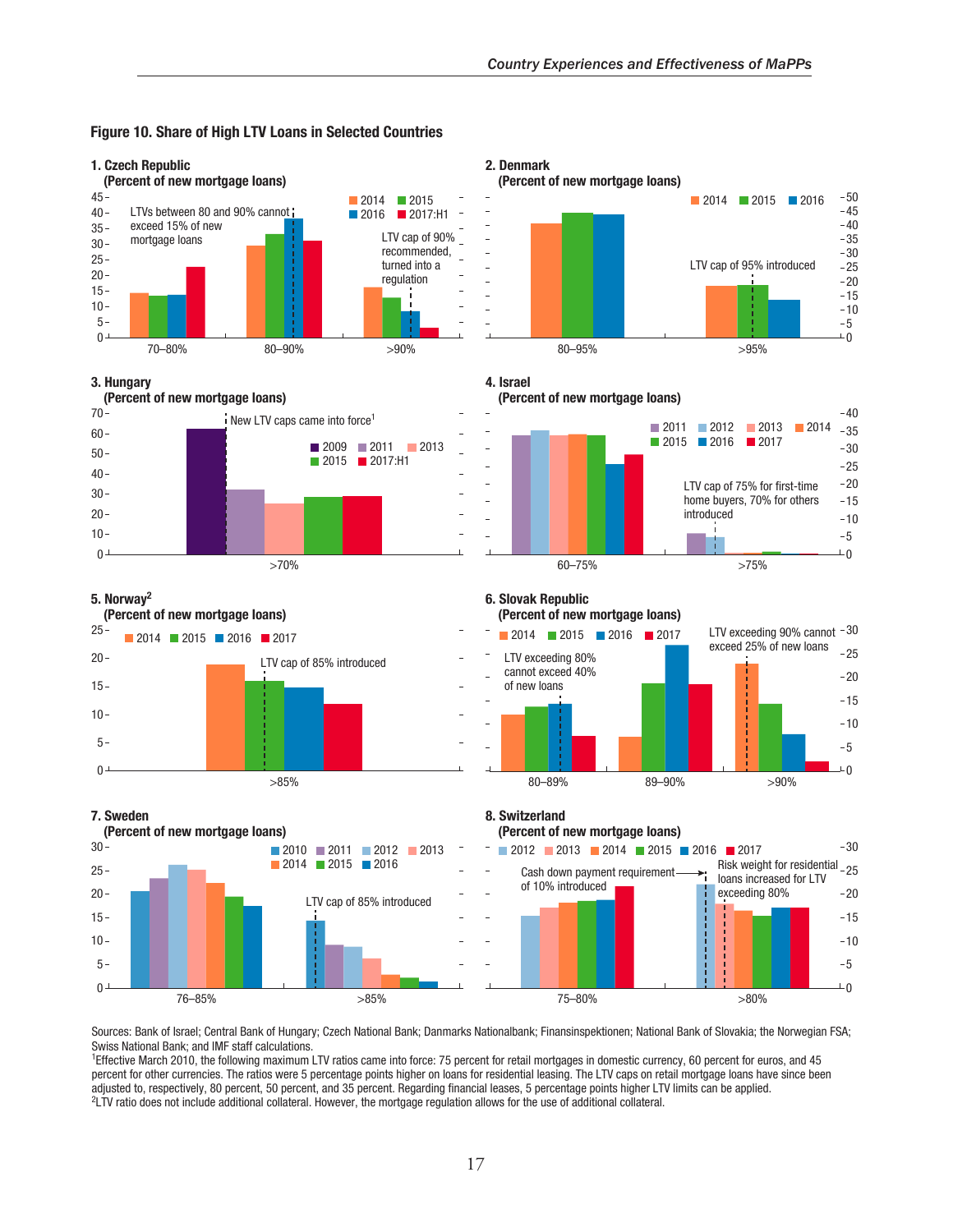#### Figure 11. MaPPs, Household Credit Growth, and House Prices in Selected Countries

Measures in 2014–15 (strengthened amortization requirement) helped to continue stabilizing credit growth, but growth of loans to household remains about at the same level as before.





Sources: Statistics Denmark; and IMF staff calculations.

Growth rate of house prices has decelerated since late 2016, reflecting changes in the regulatory requirements since 2015 and some fiscal measures ...

#### 3. Israel: House Prices and Housing Loans (Year-over-year percent change)



Sweden's amortization requirement measures seem to have dampened house prices at least initially, but other factors such as prospects for increased housing supply may have also played some role.

#### 5. Sweden: Amortization Measure Effect on Property Prices (SA, index level, in logarithm)



Sources: OMX Valueguard; and IMF staff calculations.

House price growth in Hungary appears to have stabilized, following the measures.

#### 2. Hungary: House Prices and Housing Loans



Sources: MNB, Hungarian Ministry for National Economy; and IMF staff calculations.

... while the impact of measures in Slovakia on credit growth seems to have been limited.

#### 4. Slovakia: House Prices and Housing Loans (Year-over-year percent change)



Source: Bank of Israel. Sources: Haver Analytics; and National Bank of Slovakia.

MaPPs have had a lasting moderating effect on the level of household debt, but real estate price growth and lending have eased progressively.

#### 6. Switzerland: House Prices and Housing Loans (Year-over-year percent change)



Sources: Haver Analytics; IMF Global Housing Watch; and IMF staff calculations.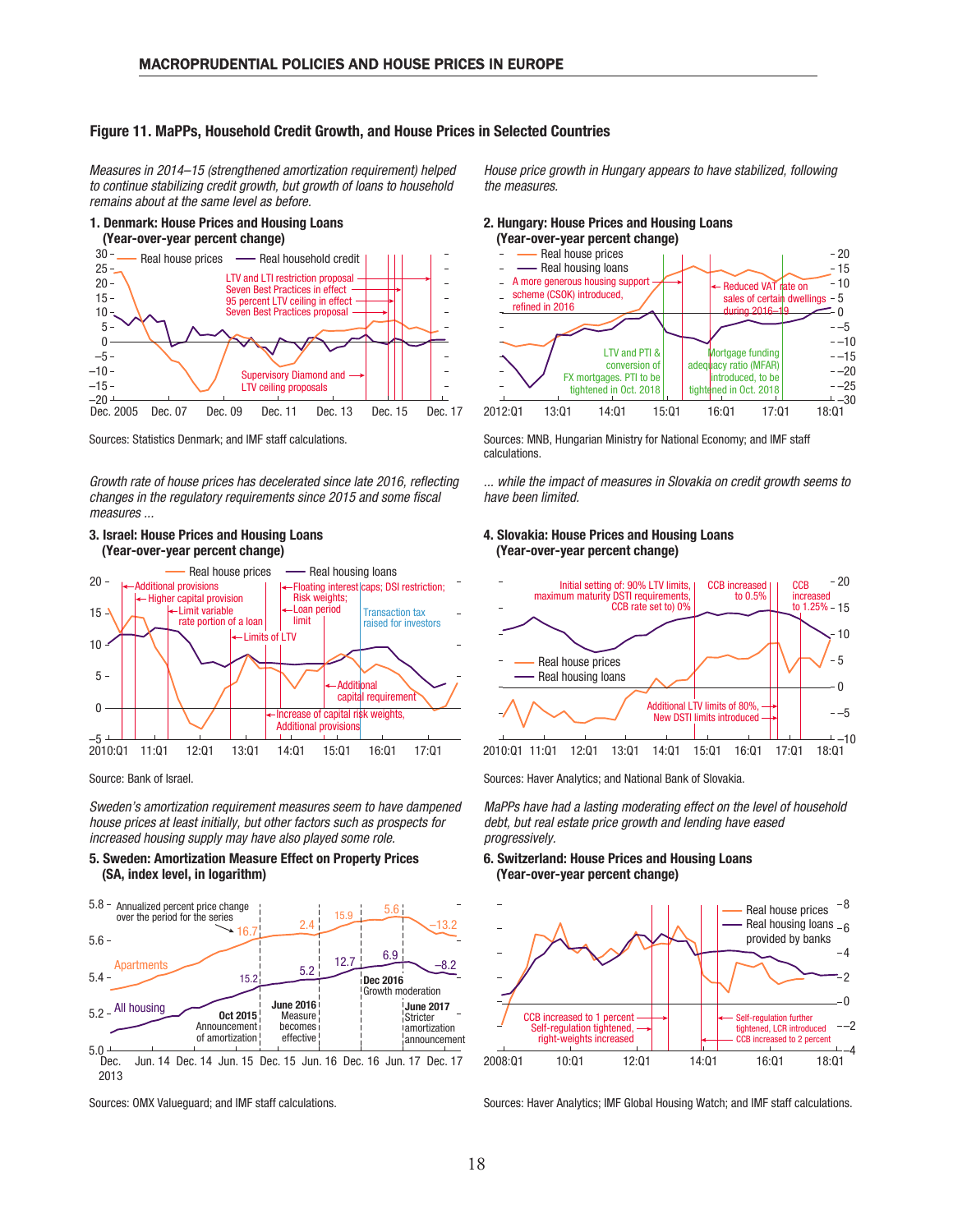#### Box 1. The Impact of MaPPs in Norway and Sweden—Counterfactual Analyses

To assess the effectiveness of MaPP measures, counterfactual analysis is used to gauge the impact of MaPPs specifically targeted at the housing market on containing household credit in Norway and Sweden. We estimated the effectiveness of these measures by projecting counterfactual growth rates of household credit and house prices using data from the first quarter of 2003 for Norway, and from the first quarter of 1981 in the case of Sweden. The estimation proceeded in two steps. First, a vector autoregression model was estimated consisting of housing-specific variables (household credit growth, house price growth, housing starts/completions, house sales) and macroeconomic variables (household income growth, output gap, net immigration rate, population growth, mortgage interest rate), using data prior to the implementation of the measures. Second, based on model predictions, the dynamics of housing-specific variables were projected conditional on the actual behavior of macroeconomic variables in the periods after the measures became effective.

The analysis suggests that the household credit growth would have been higher without the measures, but statistical significance is borderline. Actual credit growth paths are found to remain below counterfactuals in both cases, with the difference becoming statistically significant at the 95 percent confidence level in Norway starting several quarters after the introduction of MaPPs. In Sweden, actual credit growth is close to but still within—the lower bound of the confidence interval. Not surprisingly, MaPPs appear to affect house prices and household credit with delays, so over time the mitigating impact may become larger. Turning to house prices, counterfactuals are above actual values in Sweden, but not significantly so. In Norway, the difference is positive only in 2017 and the estimated confidence interval is very large. While these results are suggestive of some effect on household credit, they should be interpreted with care, bearing in mind the relatively short time since the implementation of some measures and the well-known empirical challenge in isolating the impact of policy changes from that of other intervening factors.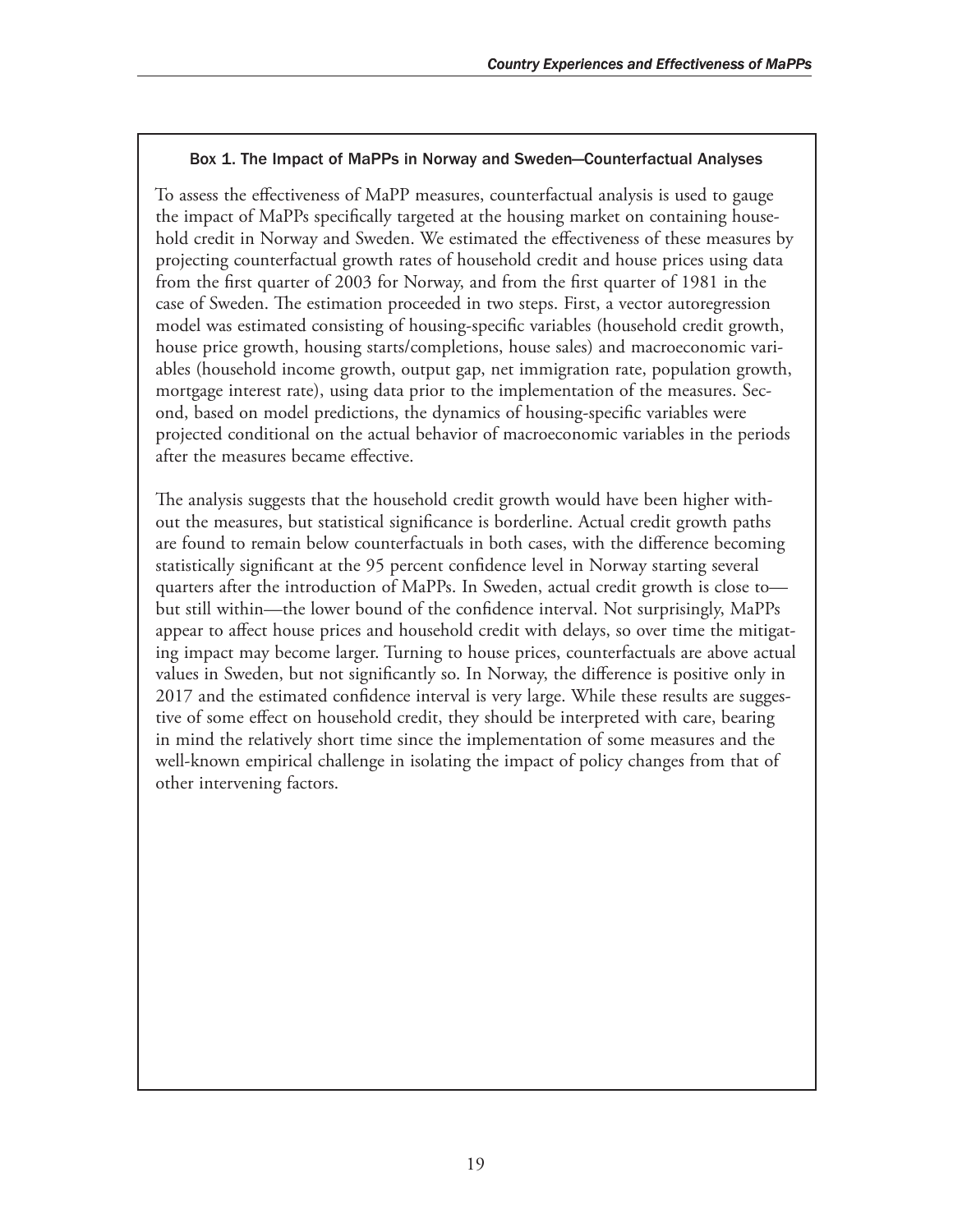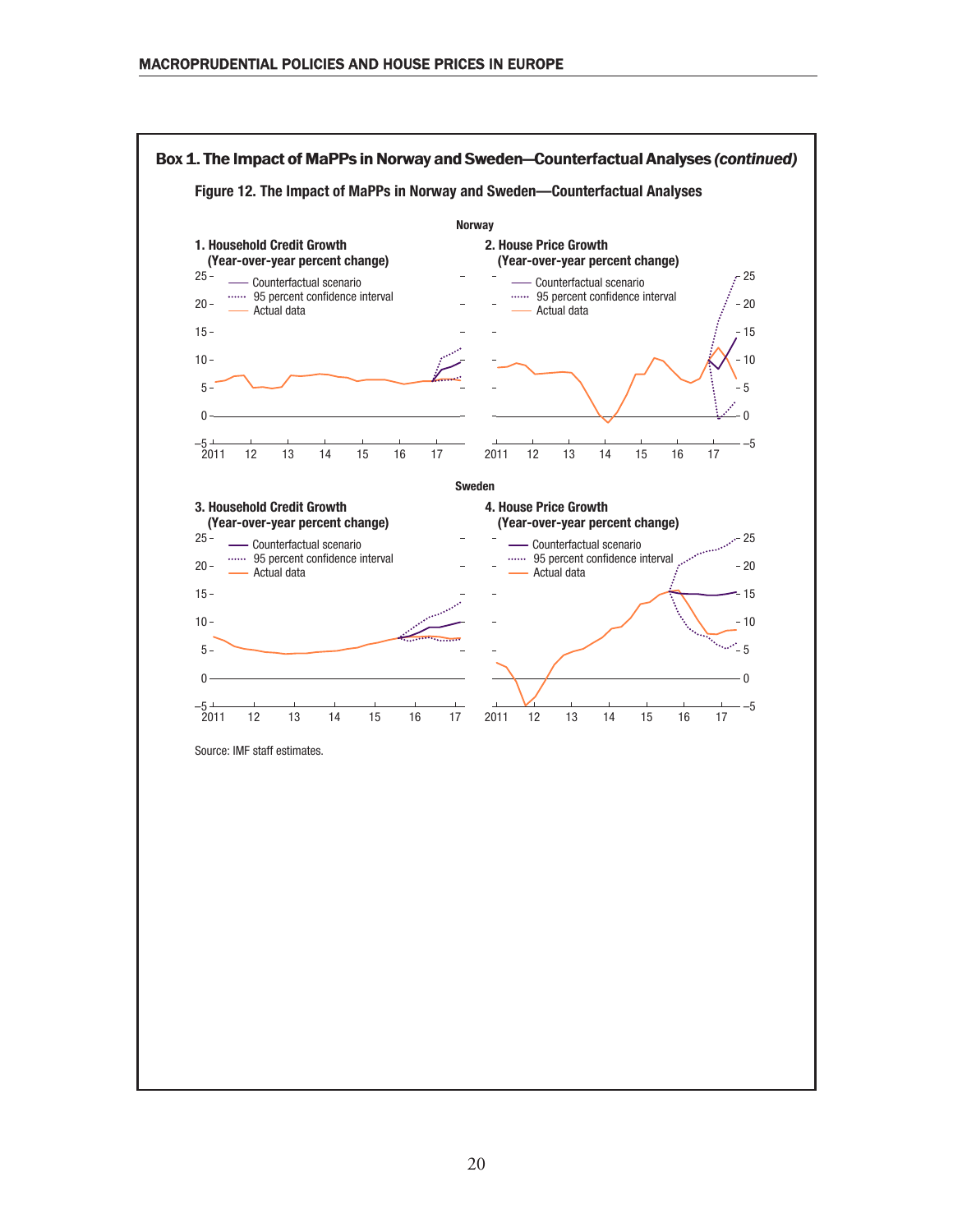#### **CHAPTER**

## **Circumvention** 5

The effectiveness of macroprudential policies may be limited by circumvention, particularly through the shadow banking system (nonbank loans) and cross-border loans. Other ways to circumvent regulations may be linked to inappropriate policy design—these approaches are not discussed in this paper.

#### Circumvention through Nonbank Loans

Macroprudential measures have been partly circumvented by nonbanks when nonbanks are subject to less-stringent regulation. For instance, Dimova, Kongsamut, and Vandenbussche (2016) show that some measures imposed on banks in *Bulgaria* and *Romania* to contain credit growth before the GFC were partly circumvented through loan booking with nonbank financial institutions. In Croatia, a credit growth cap was implemented on banks in 2003, but banks affiliated with leasing companies reacted by encouraging customers to take leases (IMF 2013a). Based on a data analysis of bank and nonbank credits in 40 countries, Cizel and others (2016) find evidence of a substitution effect toward nonbanks following MaPPs on banks. IMF (2014a) similarly documents that a tightening of banking regulation tends to foster nonbank activities.1

Regulatory parameters have been broadened in some jurisdictions to cover nonbanks (Annex V of IMF 2013a), but important gaps remain. In the Croatian example discussed earlier, the authorities responded by capturing the funding of leasing companies within the credit limit (IMF 2013a). Similarly, Finland, Hungary, Latvia, and the Netherlands expanded the scope of their LTV limits to cover nonbanks. Other policy responses to circumvention through nonbanks include closer cooperation with nonbank supervisors

<sup>&</sup>lt;sup>1</sup>Buchak and others (2017) find that in the US, tightening bank regulatory constraints is associated with a significant expansion of the shadow bank market share. This expansion is supported by technological progresses.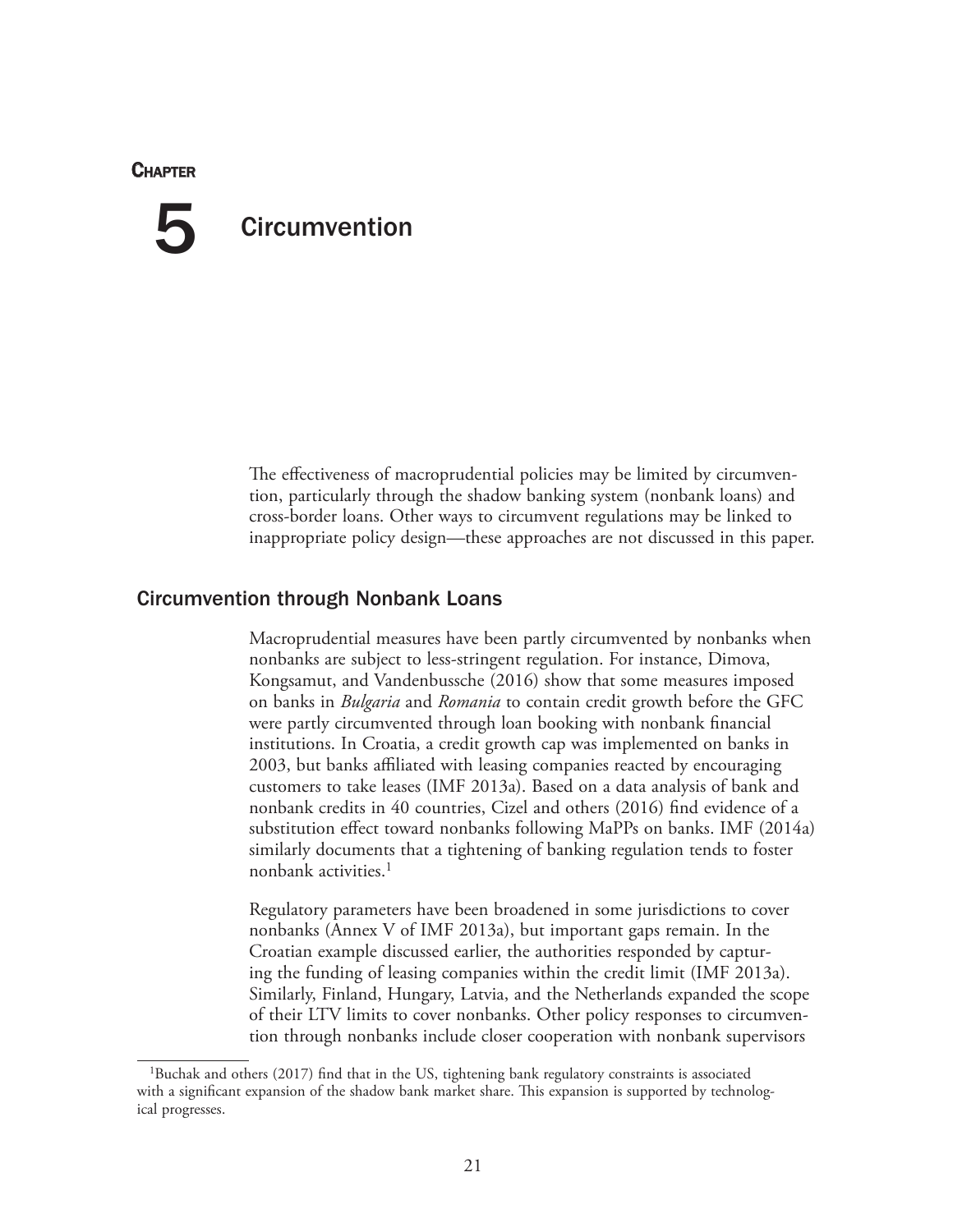(Jacome and Mitra 2015). However, important policy gaps remain in several countries. The scope of LTV limits does not include nonbanks in some European countries (European Systemic Risk Board 2016). The FSB (2016) calls for enhancing public disclosure to help market participants understand risks related to nonbanks.

#### Cross-Border Circumvention

Loans financed by internationally active banks have also been a source of circumvention, particularly in the Baltic and CESEE countries.2 For instance, in Estonia macroprudential measures implemented during 2005–06 are considered to have been less effective due to cross-border borrowing from foreign banks, largely channeled through local subsidiaries and branches (Kang and others 2017; Sutt, Korju, and Siibak 2011).<sup>3</sup> Cross-border circumvention was also experienced in Bulgaria, where risk weights were tightened on mortgages in 2005 and 2006, but credit growth remained broadly unchanged. Croatia and Poland had a similar experience (Bakker and Gulde 2010, Dimova, Kongsamut, and Vandenbussche 2016, as well as Annex I of Kang and others 2017). Kang and others (2017) find evidence of cross-border circumventions in their global sample, which is even stronger in their European sample, especially on sectoral measures (such as LTV and DTI limits). Empirical studies, such as Cerutti, Claessens, and Laeven (2015), Akinci and Olmstead-Rumsey (2015), Reinhardt and Sowerbutts (2015), and Buch and Goldberg (2017) broadly find that macroprudential tightening is associated with lower domestic credit but often with higher cross-border borrowing.4

Thus, policies for addressing circumvention should include foreign providers of financial services (IMF-FSB-BIS 2016). Reciprocity<sup>5</sup> is a cornerstone of the Basel-III agreement on the CCB (BCBS 2010). In the EU, the capital requirements regulation (CRR)/CRD IV mandates automatic reciprocity for the CCB, higher real estate risk weights, stricter lending criteria, and higher minimum exposure-weighted average loss given default, while reciprocity of

<sup>2</sup>Cross-border bank loans to Central Europe rose from about 10 to 30 percent of GDP from 2002 to 2008, while those to Southeastern Europe rose from about 10 to 80 percent of their GDP (Annex I, Kang and others 2017).

 $3$ These macroprudential measures included (1) an increase in risk weights for mortgage loans from 50 to 100 percent, (2) an increase in reserve requirements from 13 to 15 percent, and (3) an extension of the reserve requirement base.

<sup>4</sup>Choi, Kodres, and Lu (2018) argue that cross-country coordination of macroprudential policies could reduce the probability of banking crises.

<sup>5</sup>A buffer activated in one country requires supervisory authorities in all countries to apply the same buffer on their banks' exposures into the host country (as long as the buffer does not exceed 2.5 percent of risk-weighted assets).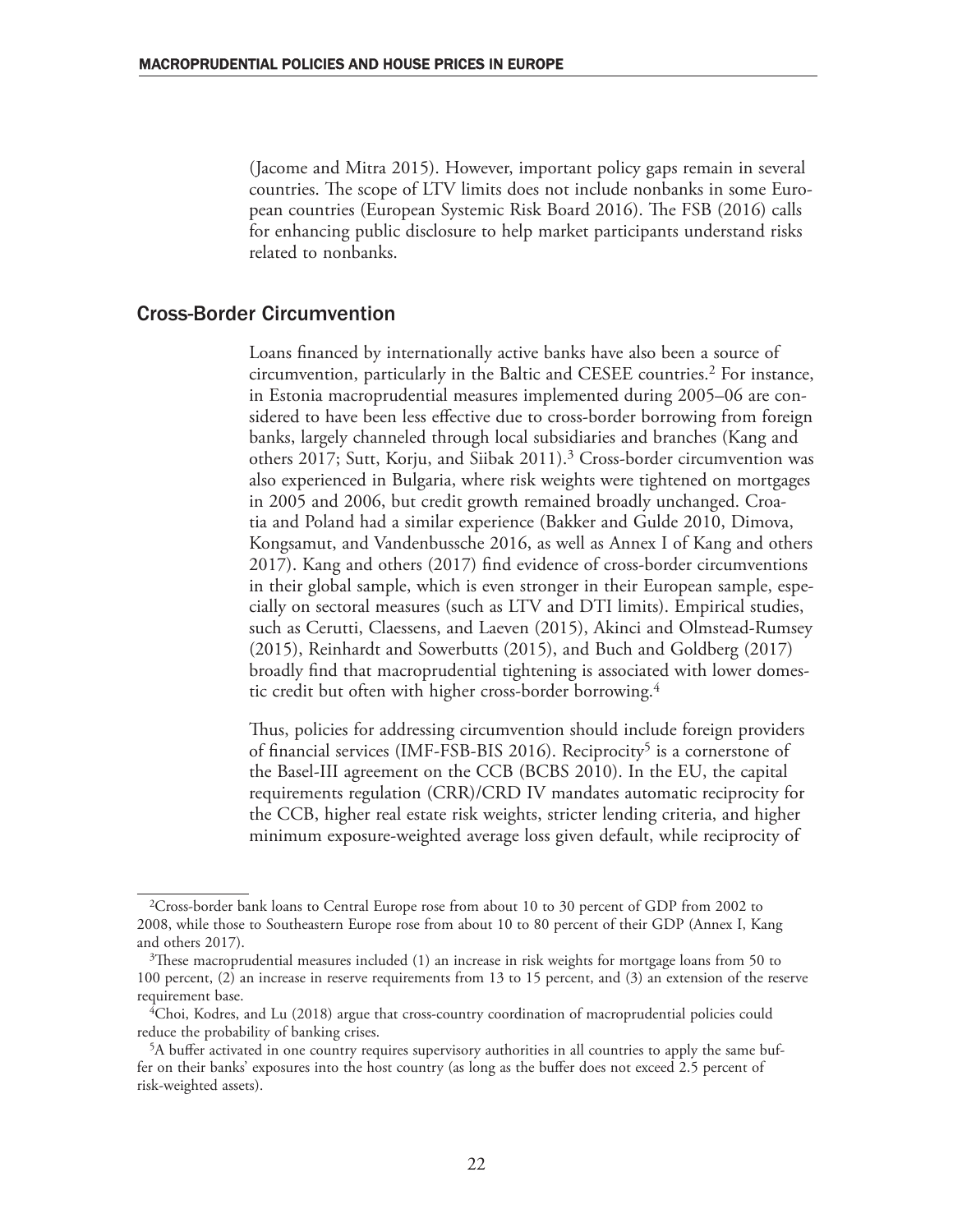the remaining instruments including LTV and DTI limits is voluntary.<sup>6</sup> In the European Systemic Risk Board's (ESRB's) December 2015 reciprocity framework, the ESRB decides whether to recommend reciprocation to all member states, at the request of member states that activate a measure (ESRB 2017). In 2016, the ESRB recommended for reciprocation a Belgian measure (higher risk weights on Belgian mortgage loan exposures<sup>7</sup>) and an Estonian measure (1 percent systemic risk buffer for domestic exposures of all credit institutions in Estonia).8 In other cases, the ESRB also recommended to reciprocate measures: renewed Belgian, Finnish, and Swedish measures (for more details see ESRB website).

Other strategies to address cross-border circumvention include greater host control and capital flow management measures. Generally, the development of macroprudential policies helps bolster resilience in the financial system, facilitating an effective intermediation of foreign capital inflows, even in the presence of shocks. Capital flow management measures are also used to limit cross-border borrowing by domestic entities, provided that they do not substitute for warranted macroeconomic adjustment and financial sector regulation (IMF 2014b). In the EU, legal constraints prevent host jurisdictions from forcing banks to convert local branches into subsidiaries (ESRB 2017). However, in the specific context of the housing sector, other policies such as sectoral capital requirements (for example, risk weights) on specific loans, notably those denominated in foreign currency, can be raised to induce banks to hold extra capital and protect against unexpected losses from currency depreciations. Various CESEE countries have implemented such policies (Poland, Romania, Russia, Serbia).

<sup>6</sup>The ESRB goes beyond CRR/CRD IV to recommend the reciprocation of buffer rates higher than 2.5 percent (ESRB 2017).

<sup>7</sup>Article 458(5) CRR foresees (mandatory) reciprocation by other member states only for exposures taken by branches but not for exposures held directly across borders.

<sup>8</sup>Some member countries reciprocated only for branches or exempted individual institutions from reciprocation. Also, some member countries decided not to reciprocate these, citing the lack of material exposures (ESRB 2017).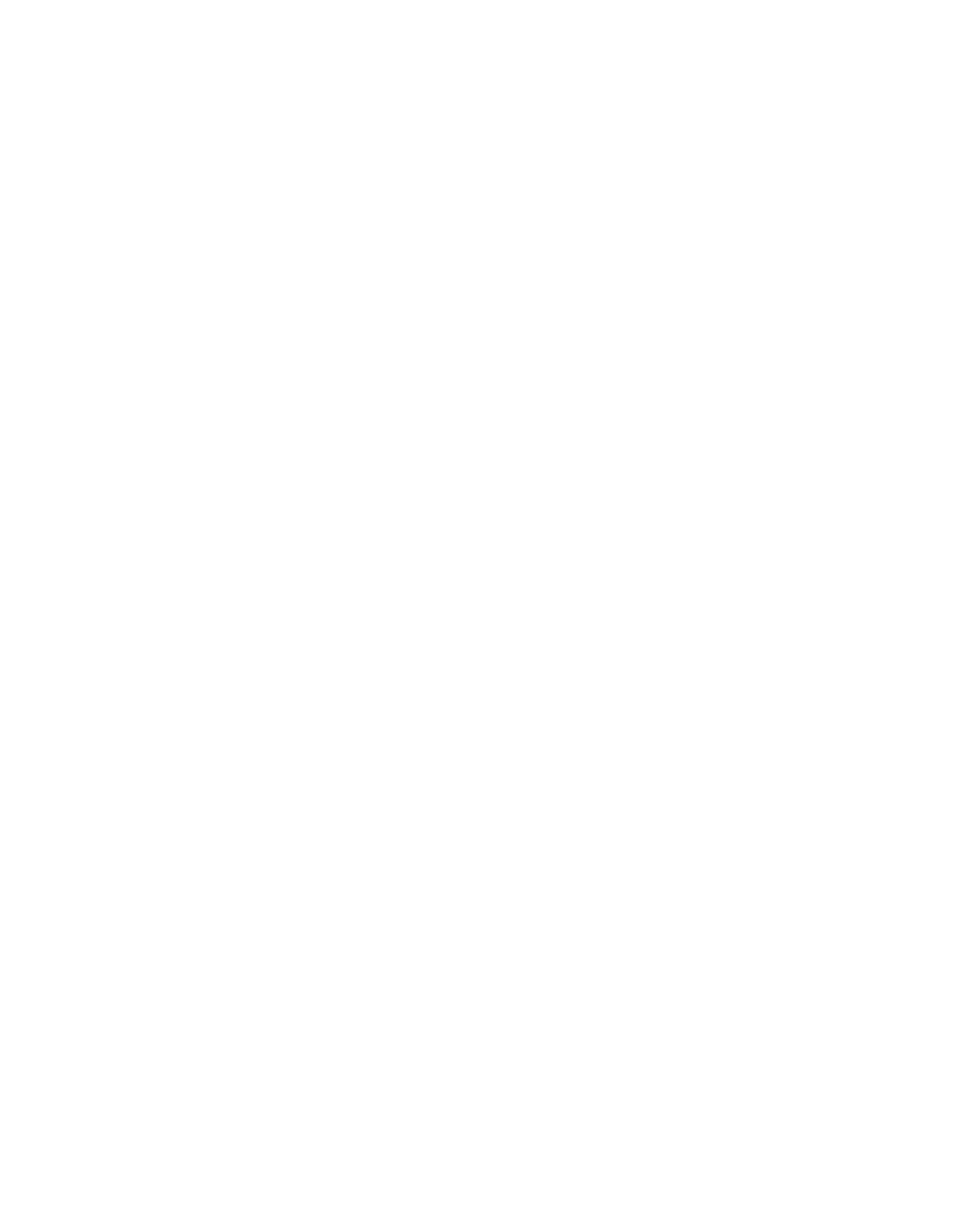#### **CHAPTER**



## Macroprudential Policies and Housing Sector Policies

Policies other than macroprudential can affect credit and housing markets and ultimately financial stability. In this section, we briefly discuss how housing taxation and other housing sector policies can have an impact on housing prices, residential mortgages, and financial soundness.

Subsidies and preferential mortgage interest deductions are used to regulate the real estate market in many European countries.<sup>1</sup> According to the Organisation for Economic Co-operation and Development Affordable Housing Database (OECD 2016b, pg. 1 and 2), "tax relief for access to homeownership mainly consists of tax exemptions for costs associated with the purchase of a house (for example, legal fees, stamp duty, property transfer tax) and deductibility of mortgage interests." Moreover, tax relief on costs associated with the purchase of a home are often reserved for first-time homebuyers (for example, Croatia).

Preferential mortgage interest deductibility is widely used and provides incentives to take on private debt to buy property. As mentioned by the European Commission (EC 2013, pg. 25), "housing taxation includes incentives to take on private debt to buy property by allowing the deduction of mortgage interest from personal income tax. This may—depending on the taxation of imputed rents—encourage household indebtedness, contribute to higher house prices and lead to an increased risk of financial instability, in particular in times of crisis."2 Thus, some countries such as Denmark and Finland are reducing mortgage interest deductibility and other European countries have

<sup>&</sup>lt;sup>1</sup>Besides tax preferences, other forms of government support to homebuyers include grants to home buyers, subsidized mortgages and mortgage guarantees for home buyers, and/or mortgage relief for over-indebted homeowners (OECD Affordable Housing Database Public Spending on Financial Support to Home Buyers).

<sup>2</sup>Neutral taxation of owner-occupied housing would require full taxation of imputed rents and capital gains on housing, combined with mortgage interest deductibility (Keen, Klemm, and Perry 2010).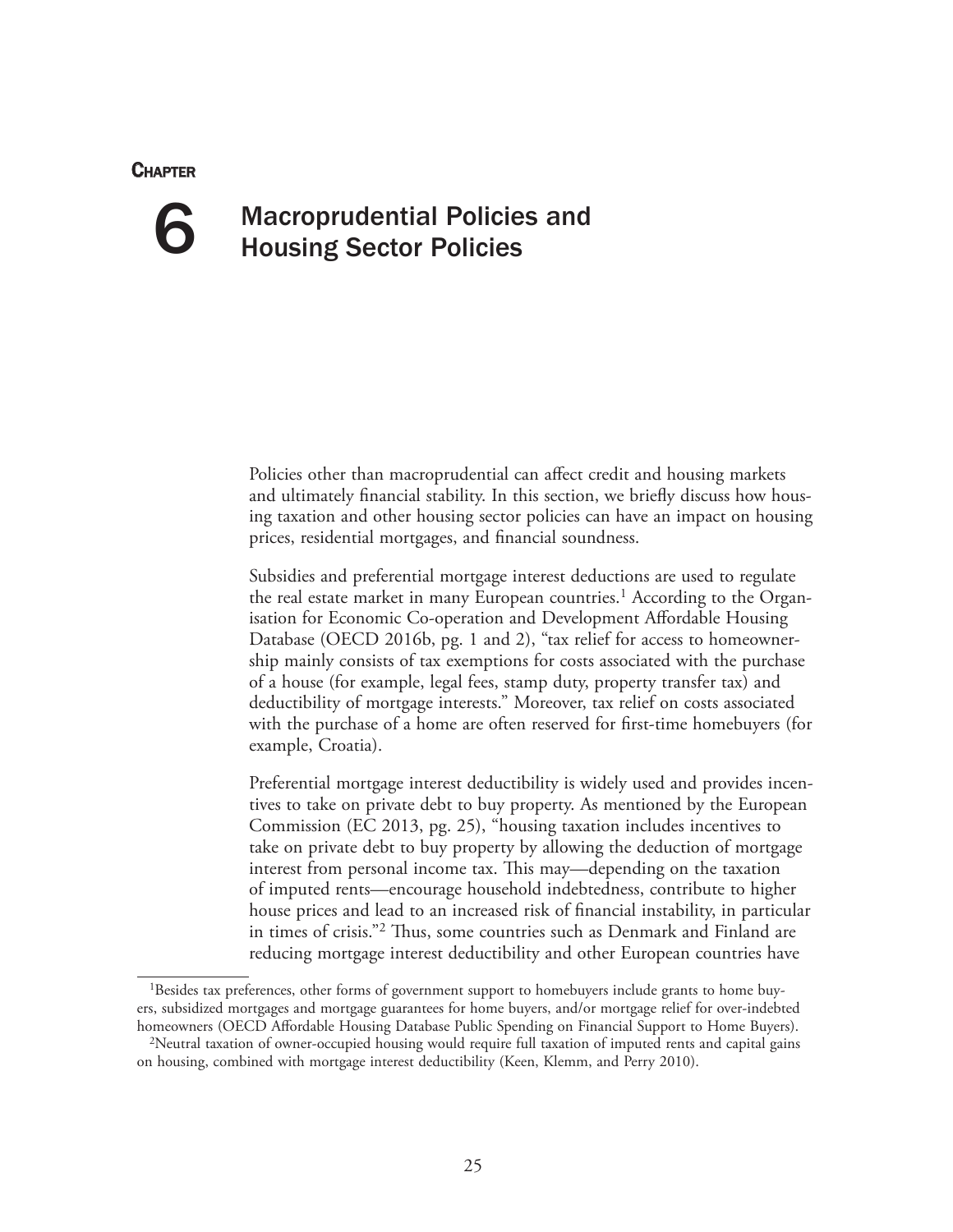eliminated tax deductibility in recent years (for example, Croatia in 2010) or are in the process of phasing it out (Ireland, Spain, United Kingdom).3

To better address financial systemic risks, some European countries are shifting the tax burden toward recurrent property taxes (Figure 13). The share of immovable property taxes, relative to total tax revenues, has passed from 1.9 percent in 2005 to 2.6 percent in 2015 for a sample of 30 European countries (from 3.3 percent to 4.3 percent for EU-28). This trend would reflect that recurrent property taxes are considered to be among the least detrimental to economic growth, and could impact house prices. Table 1 presents the property tax measures adopted by European countries over the last two years and measures adopted in previous years, respectively, property taxes (for example, taxes on net wealth, taxes on property transfers, and transactions). In Denmark, for instance, upcoming property tax increases (and land reforms) are expected to reduce house price levels and volatility.4 Where foreign investment is a relevant driver of housing valuations, stamp duties on house purchases by foreigners have successfully been used to curb house price appreciation (IMF 2013a). Taxation of empty houses and other levies to discourage purchase for investment purposes (as in Israel) could have a similar effect. However, stamp duties on house purchases by foreigners and other similar measures should be periodically assessed and government should seek measures that avoid discrimination between residents and non-residents to address relevant systemic financial risks.

Countries can also use a range of structural policies to affect the real estate market and cycles. Some countries have low home ownership because the government supports investment in housing for rental purposes (for example, Germany). In Switzerland, constraints to purchase second homes, restrictions to foreign ownership, and rent controls dampen house prices. Land use policies, such as tight zoning restrictions and building codes, etc., reduce the elasticity of housing supply in some countries. Credit cycles may also be exacerbated by policies aimed at developing the mortgage market, for instance through direct government participation (IMF 2011b).

 $3$ The empirical literature is inconclusive as to the effect of interest tax deductibility on real estate cycles (see Crowe and others 2013).

<sup>&</sup>lt;sup>4</sup>In Hungary, on the other hand, a lower value-added tax currently applies to the sale of certain types of dwelling, which contribute to the recovery in the real estate market. Aregger, Brown, and Rossi (2013) find no effect of transaction taxes or capital gains taxes on house price dynamics in Switzerland.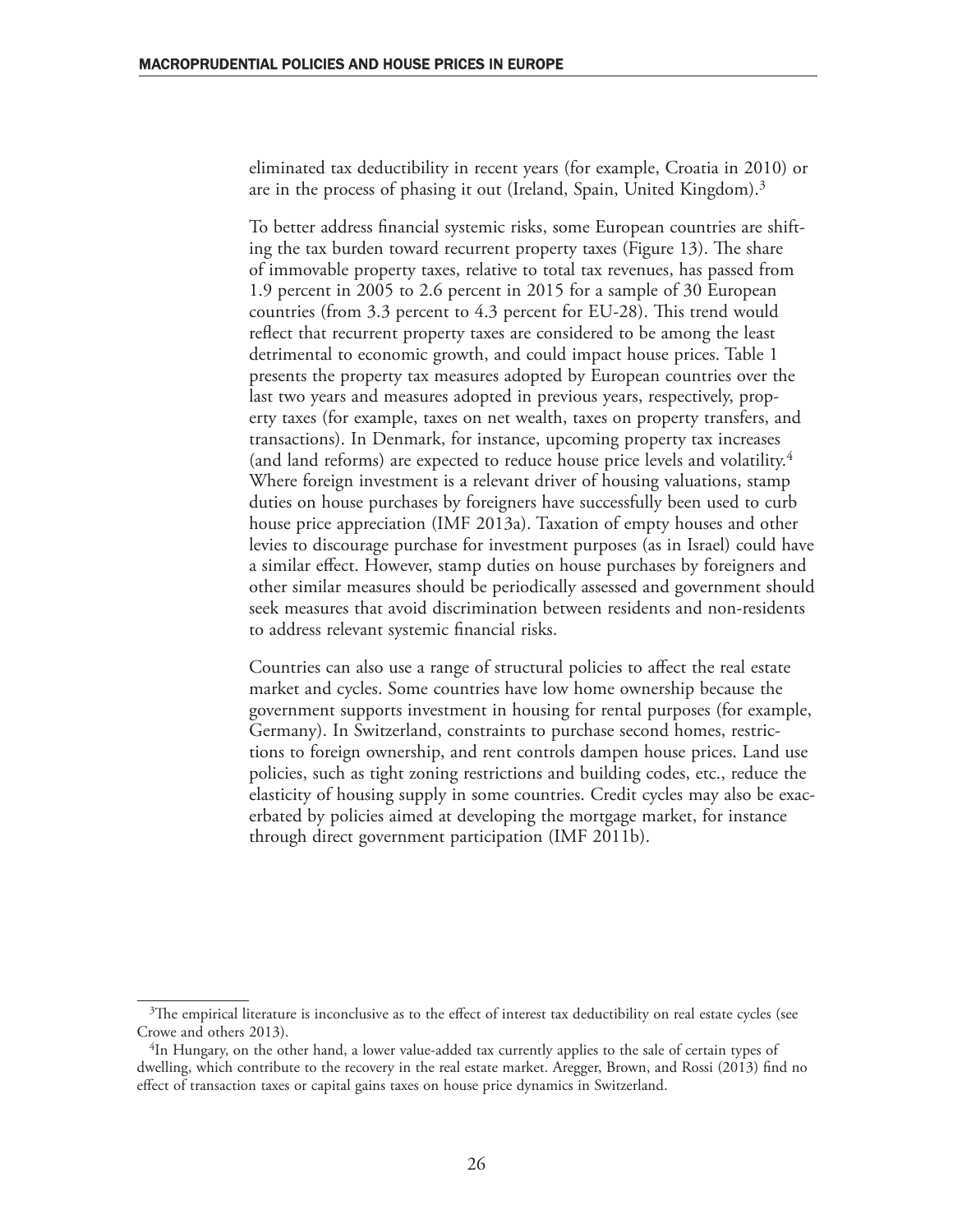#### Figure 13. Property Taxes





Sources: European Commission; and DG Taxation and Customs Union (Tab.73,75,77).

Sources: European Commission; and DG Taxation and Customs Union (Tab.74,76,78).

#### Table 1. Property Tax Reforms That Were Implemented, Legislative or Announced in 2016

|                                                     | Rate/Base (Increase) |                       | Rate/Base (Decrease) |                              |
|-----------------------------------------------------|----------------------|-----------------------|----------------------|------------------------------|
| Into Effect In                                      | 2016                 | 2017 or Later         | 2016                 | 2017 or Later                |
| Estate duties, inheritance and gift taxes           |                      | GER                   | <b>DNK IRL</b>       | DNK FIN GBR NLD <sup>2</sup> |
| Transaction taxes on movable and immovable property | AUT GBR              | <b>BEL FRA</b>        |                      |                              |
| Recurrent taxes on immovable property               | <b>FIN</b>           | <b>FIN PRT</b>        | <b>ITA TUR</b>       |                              |
| Recurrent taxes on (net) wealth                     | ESP.1 LUX            | ESP. <sup>1</sup> LUX | <b>NOR</b>           | N <sub>OR</sub>              |

Source: Tax Policies Reforms in 2017: OECD and Selected Partner Economies (OECD 2017, pg. 84) .

<sup>1</sup>In Spain, the wealth tax was maintained.

<sup>2</sup>In the Netherlands, the reform was enacted in 2015 and became effective in 2017.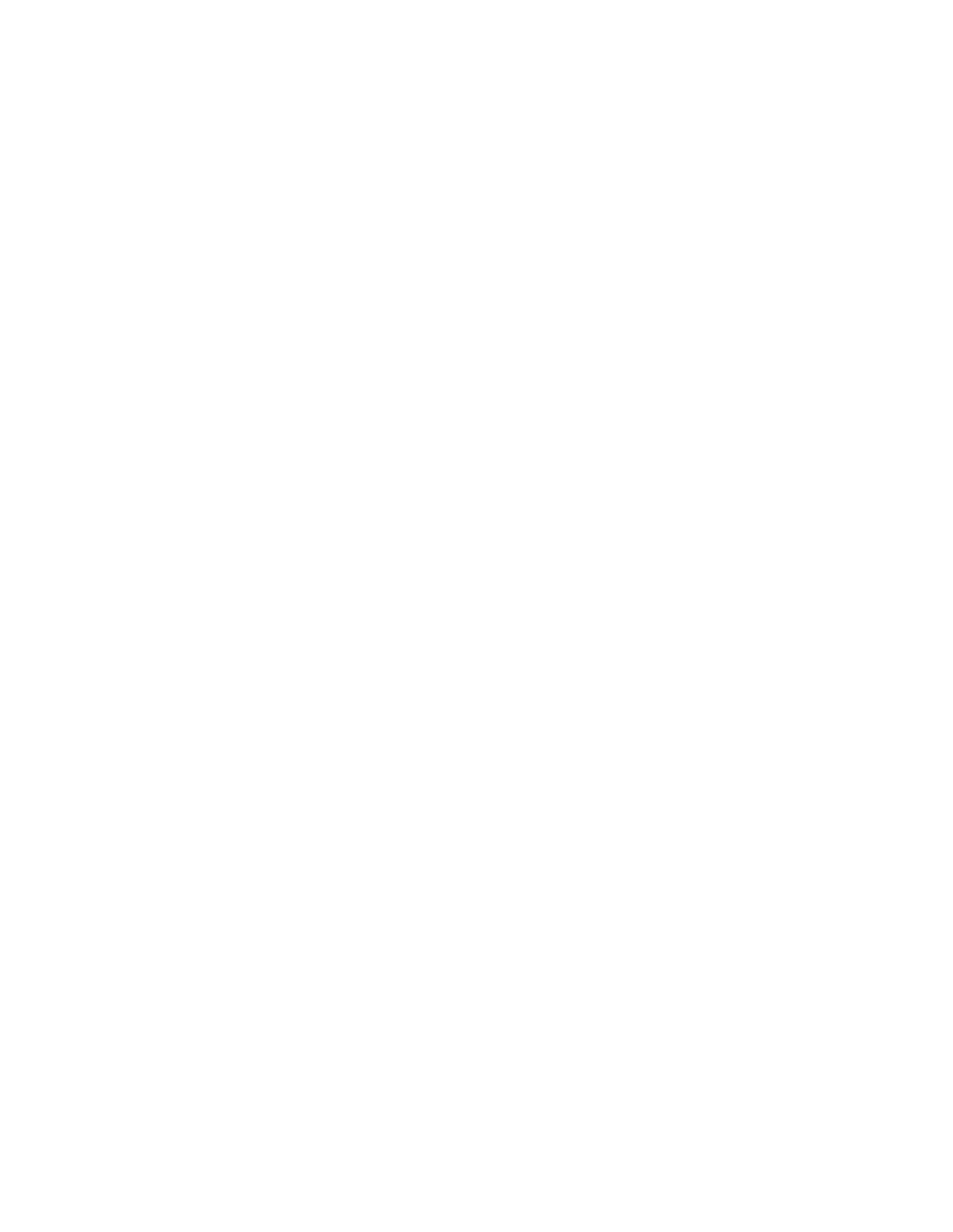**CHAPTER** 

7

## Balancing Financial Stability and Housing Affordability

MaPPs can have a positive or adverse effect on housing affordability. Although in some instances MaPPs can improve affordability by taming house prices through their impact on credit—hence tackling both policy objectives—in others they can adversely affect consumption and investment and, possibly, affordability (through their effect on broader economic activity and income). However, in practice, conflicting objectives can be addressed as long as homeownership is not the primary housing tenure choice; well-functioning rental markets could play an important role here.

In addition to financial stability concerns, the rise in housing prices has led to the deterioration of affordability in a number of European economies. As shown in Figure 14, compared to their 2010 levels the price-to-income and the price to rent ratios have increased in a large proportion of European economies, where the highest increases were observed in countries such as Australia, Austria, Israel, Luxemburg, and Sweden, (an increase of about 28 percent, on average, since 2010). Moreover, in recent years, the observed deviation of the price-to-income from its long-term average has been the largest over the last 15 or 20 years for many European and non-European countries (see Figure 14).<sup>1</sup> Similar results are also observed when analyzing the price-to-rent ratio. The highest increases were observed in countries like Israel, Luxemburg, Norway, and Sweden, (an increase of 31 percent, on average, since 2010).

Because housing affordability is an important policy goal, policymakers are often conflicted about balancing it with MaPPs. To the extent that MaPPs are

<sup>1</sup>As discussed by Osorio-Buitron and Denis (IMF 2013a), cross-country comparisons of housing valuations should internalize the effect of supply rigidities, because house prices tend to raise faster in the presence of supply constraints. One way to address this issue is to express deviations of the price-to-income and price-to-rent ratios from their long-term average in percentiles.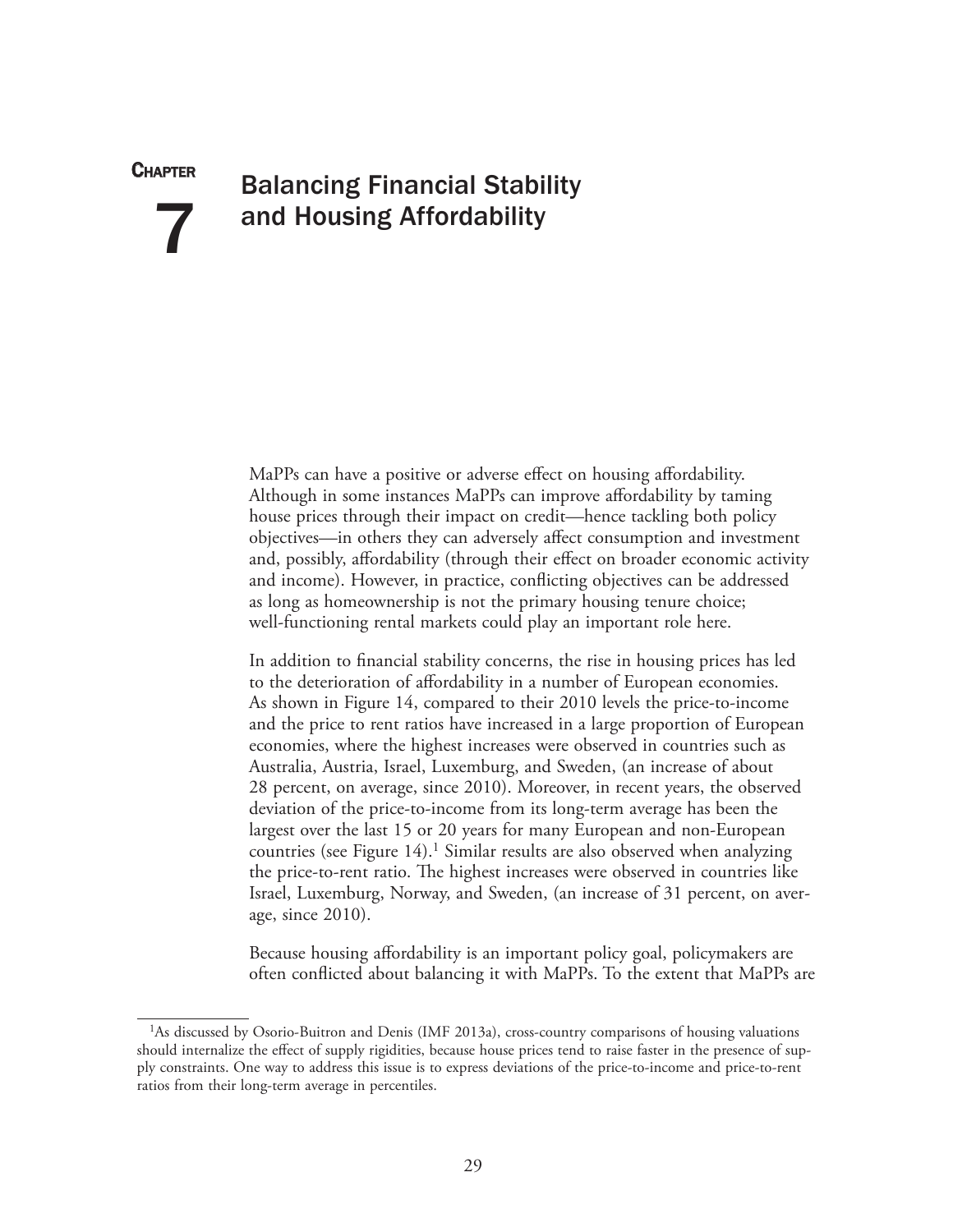

#### Figure 14. Price-to-Income and Price-to-Rent Ratios





4. Price-to-Rent Ratio Percentile, 2017:Q3 or Latest Available  $(100 =$  highest in history;  $0 =$  lowest in history)



3. Price-to-Rent Ratio



Sources: Organisation for Economic Co-operation and Development; and IMF staff calculations.

effective in reducing housing price growth, they will also make housing more affordable. However, the reduction in price will come about via a reduction in demand, as MaPPs make (some) mortgages more expensive. MaPPs will also prevent some households from becoming homeowners. The effects may be especially strong on lower-income households, which are more likely to rely on riskier mortgages (for example, high LTV/high DTI mortgages). To protect these households, policymakers can strengthen already-established policies to promote housing affordability without compromising financial stability (Table 2). These policies include (1) homeownership subsidies, (2) housing allowances, (3) social rental housing, and (4) rental support and regulation. A useful classification could divide subsidies into supply and demand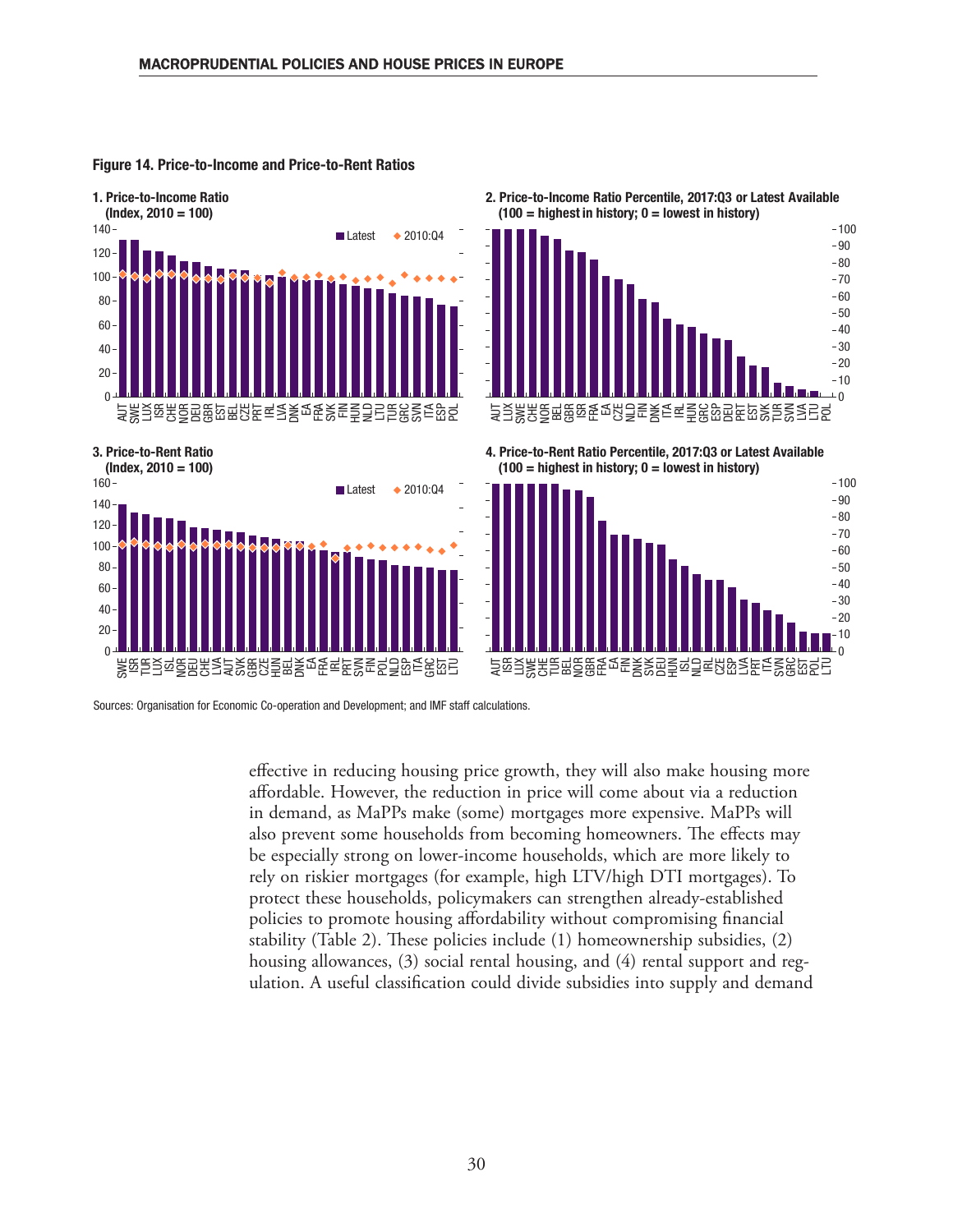| Category                      | <b>Policy Instrument</b>                                 |  |  |  |
|-------------------------------|----------------------------------------------------------|--|--|--|
| Homeownership subsidies       | Grants for access to homeownership                       |  |  |  |
|                               | Financial assistance for access homeownership            |  |  |  |
|                               | Tax relief for access to homeownership                   |  |  |  |
|                               | Construction subsidies for owner-occupied housing        |  |  |  |
|                               | Rent-to-buy schemes                                      |  |  |  |
|                               | Relief for distressed mortgages                          |  |  |  |
|                               | Subsidies for energy efficiency and housing regeneration |  |  |  |
|                               | Taxation of residential housing                          |  |  |  |
| Housing allowances            | Housing allowances in cash and vouchers                  |  |  |  |
| Social rental housing         | Social rental housing                                    |  |  |  |
|                               | Taxation of social rental housing                        |  |  |  |
| Rental support and regulation | Construction subsidies for social housing                |  |  |  |
|                               | Taxation of rental housing                               |  |  |  |
|                               | Tax relief on paid rent for tenants                      |  |  |  |
|                               | Rent controls in the market rented sector                |  |  |  |
|                               | Rent quarantees                                          |  |  |  |
|                               | <b>Tenancy law</b>                                       |  |  |  |

Table 2. Housing Policy Programs Surveyed by OECD

Source: Salvi del Pero et al. (2016, pg. 29).

side (Salvi del Pero and others 2016, pg. 28), which are directed to develop $ers<sup>2</sup>$  of housing and home buyers,<sup>3</sup> respectively.

Demand-side measures have been widely implemented in the many European countries. Owner-occupied housing receives public support in many European countries, reflecting the expected economic and social benefits associated with homeownership. However, non-targeted subsidies for homeownership could encourage household indebtedness, contribute to higher house prices and lead to an increased risk of financial instability. Policies such as housing allowances provide assistance to low income households in renting and other housing costs.<sup>4</sup> Implemented subsidies have included, among other measures, grants to home buyers and mortgage relief for over-indebted homeowners (Salvi del Pero and others 2016).<sup>5</sup>

<sup>2</sup>Supply-side subsidies are directed at producers of housing and can consist of direct government grants or subsidies, and land and tax concessions for provision of housing.

<sup>3</sup>Demand-side subsidies are directed at consumers; common forms of demand-side housing subsidies include housing allowances, upfront grants for homebuyers, financial assistance such as subsidized interest-rate loans or mortgage guarantees and of course mortgage and property tax relief.

<sup>4</sup>Based on the OECD Affordable Housing Database (OECD 2016a, pg.1), in 2015, public spending on housing allowances is the highest in the UK at 1.4 percent of GDP, followed by France and Finland. In the case of Denmark, Germany, the Netherlands, and Sweden, public spending on housing allowances is about 0.5 percent of GDP, and between 0.1 and 0.3 percent of GDP in Austria, Bulgaria, Croatia, Czech Republic, and Ireland. No housing allowance programs were reported for Romania, the Slovak Republic, and Slovenia.

<sup>5</sup>Slavi del Pero and others (2016, pg. 36) reports that the social rental sector accounts for less than 4 percent of the total dwelling stock in Estonia, Hungary, Latvia, Portugal, and Switzerland. It accounts for between 4 and 6 percent of the stock in Germany and Norway. The Czech Republic, Finland, and the UK have an intermediate-size social rental housing sector, while the sector is relatively large in Austria, Denmark, and the Netherlands. According to the OECD Affordable Housing Database, there is no social rental housing in Croatia, Cyprus, Greece, Sweden, and Turkey.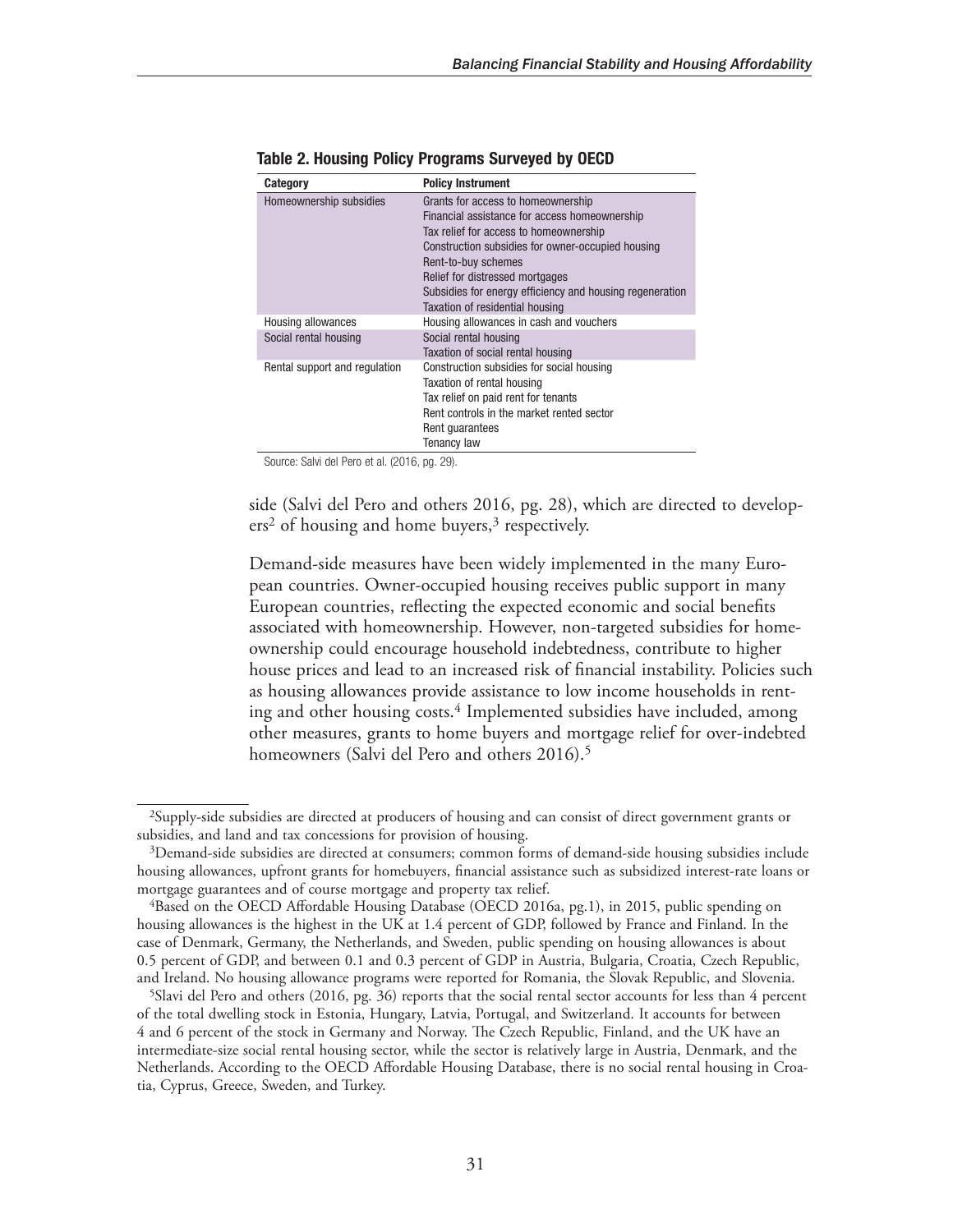Tax deductions of mortgage interest payments, a widespread instrument of tax relief for home buyers, tend to be poorly targeted. Based on the OECD Affordable Housing Database (OECD 2016b pg. 2), for countries that apply this kind of tax relief, tax deductions of mortgage interest payments are "rarely means-tested, although they are generally, but not always, capped. Furthermore, these deductions are not always restricted to first-time home buyers."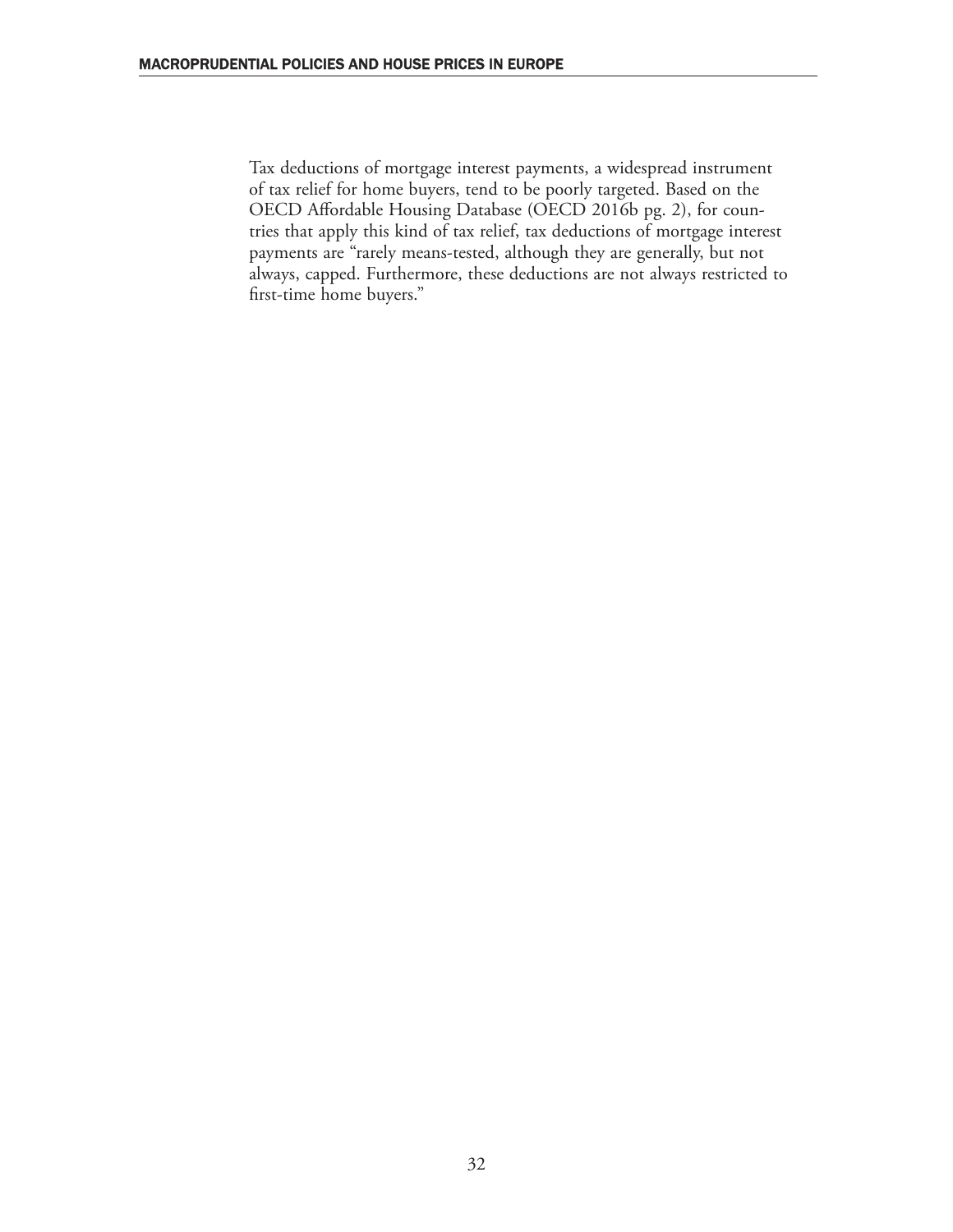#### **CHAPTER**

# 8

## **Conclusion**

This paper documents the increasing use of MaPPs in Europe, which deal mainly with containing systemic risks across the financial system. Using MaPPs, European policymakers aimed to: (1) increase the resilience of the financial system to aggregate shocks by building and releasing buffers that help maintain the ability of the financial system to function effectively, even under adverse conditions; (2) contain the buildup of systemic vulnerabilities over time by reducing procyclical feedback between asset prices and credit and containing unsustainable increases in household debt; and (3) control structural vulnerabilities within the financial system that emerge through interlinkages, and mostly from exposures to the housing markets.

To achieve these objectives, different measures were implemented across jurisdictions. Among the most-used measures are borrower-side measures (LTVs, DTIs/LTIs, stepped-up amortization requirements) as well as bank capital requirements (countercyclical capital buffers, systemic risk buffers, systematically financial institution buffers, floors on risk weights). While some countries have introduced a comprehensive set of measures, potential leakages and circumvention seem to pose challenges, as even borrower-based measures are not always applied to all types of loans.

The case studies presented in this paper attempt to assess the effectiveness of MaPPs in addressing policy concerns mainly related to spillovers from housing markets. There is evidence that borrower-side measures, supported by lender-based measures, help limit the share of riskier mortgages, which can make economies more resilient. Specifically, in most countries following the introduction of MaPPs, the growth of high-LTV mortgages slowed down, suggesting that the measures may have been helpful. But whether MaPPs can contain the formation of house price and credit bubbles as monetary policy remains accommodative is more difficult to establish. However, lessons and empirical evidence based on these case studies remain tentative as the expe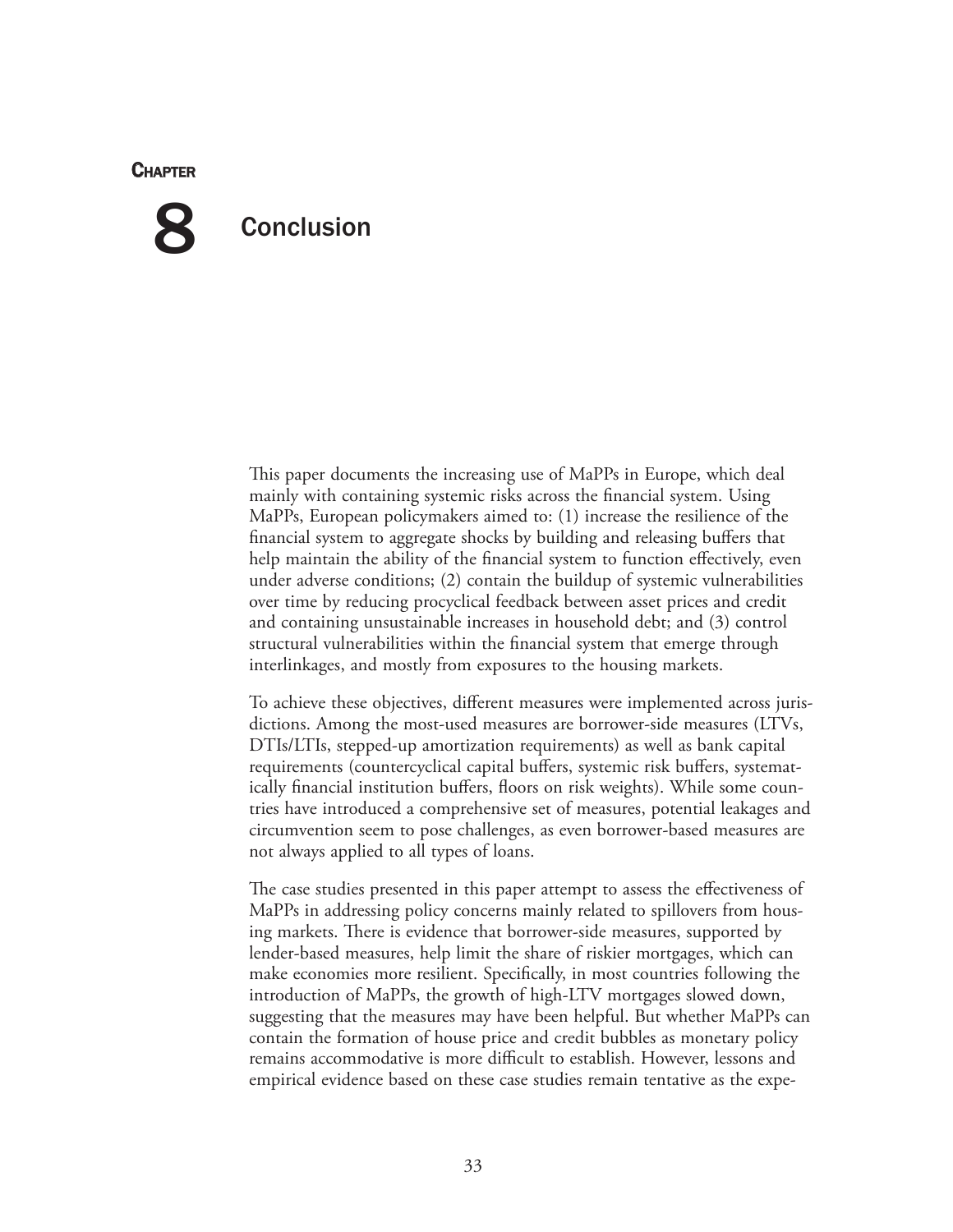rience gained in many European countries does not yet span a full financial cycle, and the wide range of institutional arrangements and policies being adopted across countries suggests that there is no one-size-fits-all approach.

MaPPs' effectiveness has, however, been circumvented, and their implementation has also generated affordability concerns. Macroprudential measures' effectiveness has been partly circumvented by nonbanks when nonbanks are subject to less-stringent regulation. Loans financed by internationally active banks have also been a source of circumvention, particularly in the Baltic and CESEE countries; thus regulatory parameters have been broadened in some jurisdictions to cover nonbanks (Annex V of IMF 2013a), but important gaps remain. In addition to financial stability concerns, the rise in housing prices has led to the deterioration of affordability in a number of European economies and in view of the importance of housing affordability as a policy goal, policymakers are often conflicted on balancing it with MaPPs.

Overall, the main policy conclusions are three-fold: (1) Fundamental drivers of house prices are often beyond the scope of MaPPs. Although a low-interest environment can affect the housing market, house prices are often the function of many other factors (supply of land, zoning restrictions, tax policy, etc.). Therefore, policymakers may remain unconcerned about housing price rises, if they are not driven by unsustainable debt level. (2) Against the accommodative monetary policy stance, this paper's findings show that MaPPs can limit riskier mortgages and contribute to stronger bank balance sheets. The question that is more difficult to answer: can MaPPs can contain the formation of house price and credit bubbles as monetary policy remains accommodative? (3) Given the many other drivers of house prices, additional policies (tax policy, mortgage-interest deductibility, zoning, construction, and planning restriction) may be needed to contain house-price bubbles, particularly if affordability becomes a concern.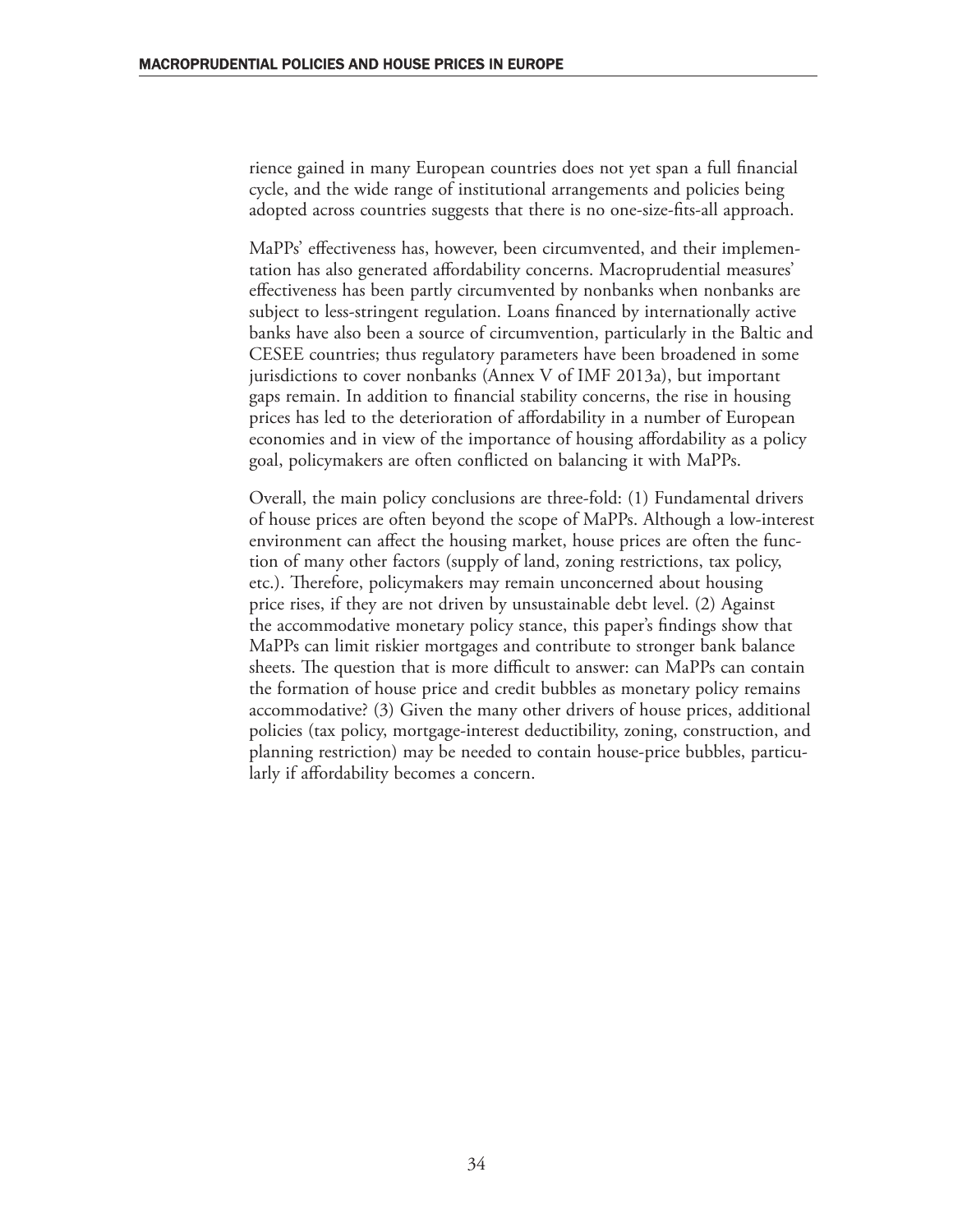### References

- Aiyar, S., C.W. Calomiris, and T. Wieladek. 2014. "Does Macro-Prudential Regulation Leak? Evidence from a UK Policy Experiment." *Journal of Money, Credit, and Banking* 46 (1): 181–214.
- Akinci, O., and J. Olmstead-Rumsey. 2015. "How Effective are Macroprudential Policies? An Empirical Investigation." International Finance Discussion Paper, No. 1136 Board of Governors of the Federal Reserve System, Washington, DC.
- Alam and others. 2019. "Digging Deeper—Evidence on the Effects of Macroprudential Policies from a New Database." IMF Working Paper No. 19/66, International Monetary Fund, Washington, DC.
- Aregger, N., M. Brown, and E. Rossi. 2013. "Transaction Taxes, Capital Gains Taxes and House Prices." Swiss National Bank Working Papers 2013–2, Zurich.
- Bakker, B. B., and A.-M. Gulde. 2010. "The Credit Boom in the EU New Member States: Bad Luck or Bad Policies?" IMF Working Paper, No. 10/130 International Monetary Fund, Washington.
- Basel Committee on Banking Supervision (BCBS). 2010. *Guidance for National Authorities Operating the Countercyclical Capital Buffer*. Basel: Bank for International Settlements.
- Buchak, G., G. Matvos, T. Piskorski, and A. Seru. 2017. "Fintech, Regulatory Arbitrage, and the Rise of Shadow Banks." NBER Working Paper No. 23288, National Bureau of Economic Research, Cambridge, MA.
- Budnik, K., and J. Kleibl. 2018. "Macroprudential Regulation in the European Union in 1995–2014: Introducing a New Data Set on Policy Actions of a Macroprudential Nature." ECB Working Paper No. 2123, European Central Bank, Frankfurt.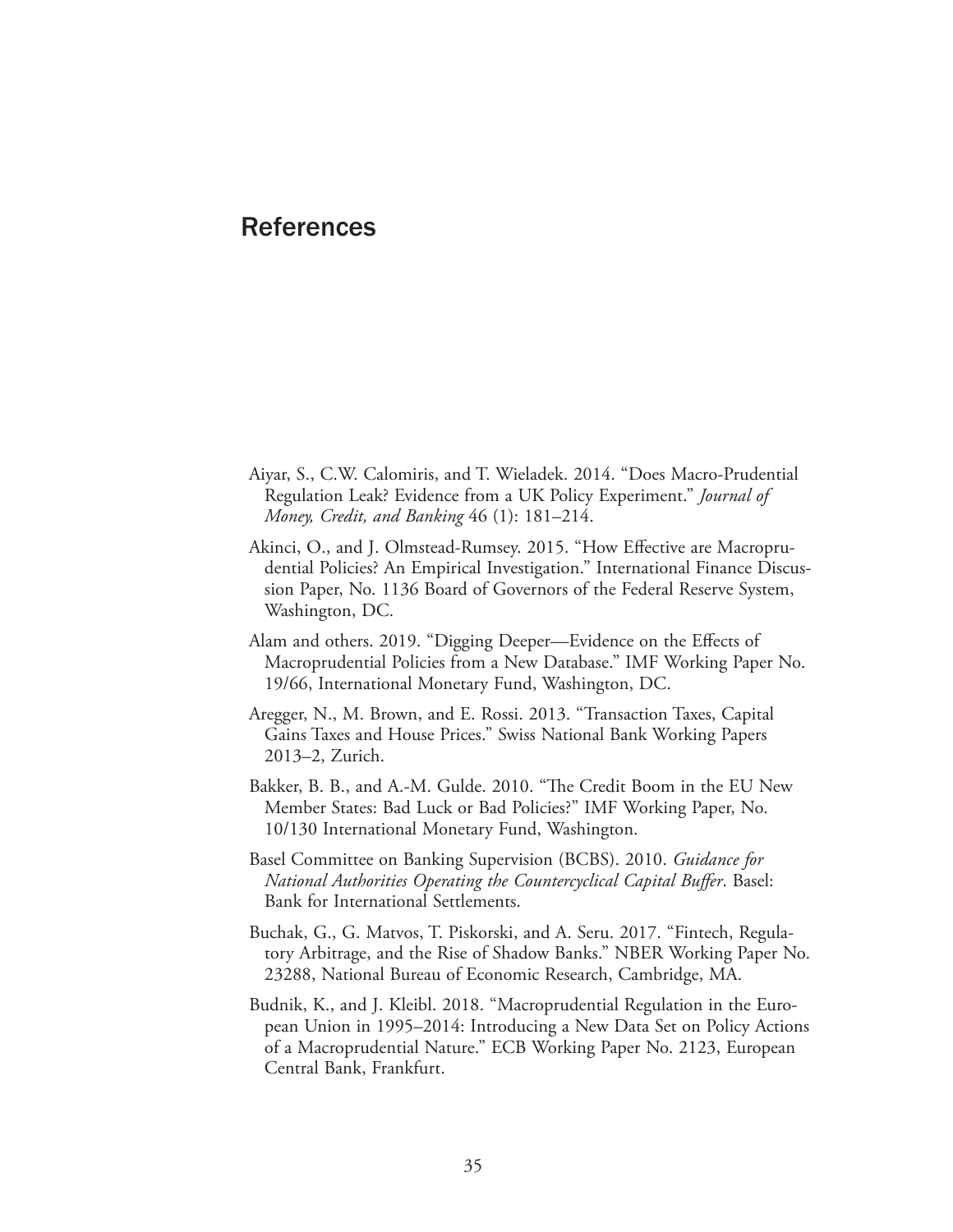Buch, C., and L. S. Goldberg. 2017. "Cross-Border Prudential Policy Spillovers: How Much? How Important? Evidence from the International Banking Research Network." International Journal of Central Banking 13(S1): 505–58.

Cerutti, E., J. Dagher, and G. Dell'Ariccia. 2015. "The Use and Effectiveness of Macroprudential Policies: New Evidence." IMF Working Paper 15/61, International Monetary Fund, Washington, DC.

———. 2017. "Housing Finance and Real-Estate Booms: A Cross-Country Perspective." *Journal of Housing Economics* 38 (December): 1–13.

Choi, S.M., L. Kodres, and J. Lu. 2018. "Friend or Foe? Cross-Border Linkages, Contagious Banking Crises, and 'Coordinated' Macroprudential Policies." IMF Working Paper, No. 18/9, International Monetary Fund, Washington, DC.

Cizel, Janko, J. Frost, A. Houben, and P. Wierts. 2016. "Effective Macroprudential Policy: Cross-Sector Substitution from Price and Quantity Measures." IMF Working Paper No. 16/94 International Monetary Fund, Washington, DC.

Claessens, S., S. R., Ghosh, and R. Mihet. 2013. "Macro-Prudential Policies to Mitigate Financial System Vulnerabilities." *Journal of International Money and Finance* 39: 153–85.

Craig R. S., and C. Hua. 2011. "Determinants of Property Prices in Hong Kong SAR: Implications for Policy." IMF Working Paper 11/277, International Monetary Fund, Washington, DC.

- Crowe, C., G. Dell'Ariccia, D. Igan, and P. Rabanal. 2013. "How to Deal with Real Estate Booms: Lessons from Country Experiences." *Journal of Financial Stability* 9 (3): 300–19.
- Dimova, D., P. Kongsamut, and J. Vandenbussche. 2016. "Macroprudential Policies in Southeastern Europe." IMF Working Paper 16/29, International Monetary Fund, Washington, DC.
- Egert, B., and D. Mihaljek. 2007. "Determinants of House Prices in Central and Eastern Europe." *Comparative Economic Studies* 49(3): 367–88.
- European Commission (EC). 2012. "Tax Reforms in EU Member States: 2012: Tax Policy Challenges for Economic Growth and Fiscal Sustainability." European Economy 6–2012, Brussels.

\_\_\_\_\_. 2013. "Tax Reforms in EU Member States 2013: Tax Policy Challenges for Economic Growth and Fiscal Sustainability." Taxation Papers, Working Paper N. 38–2013, Brussels.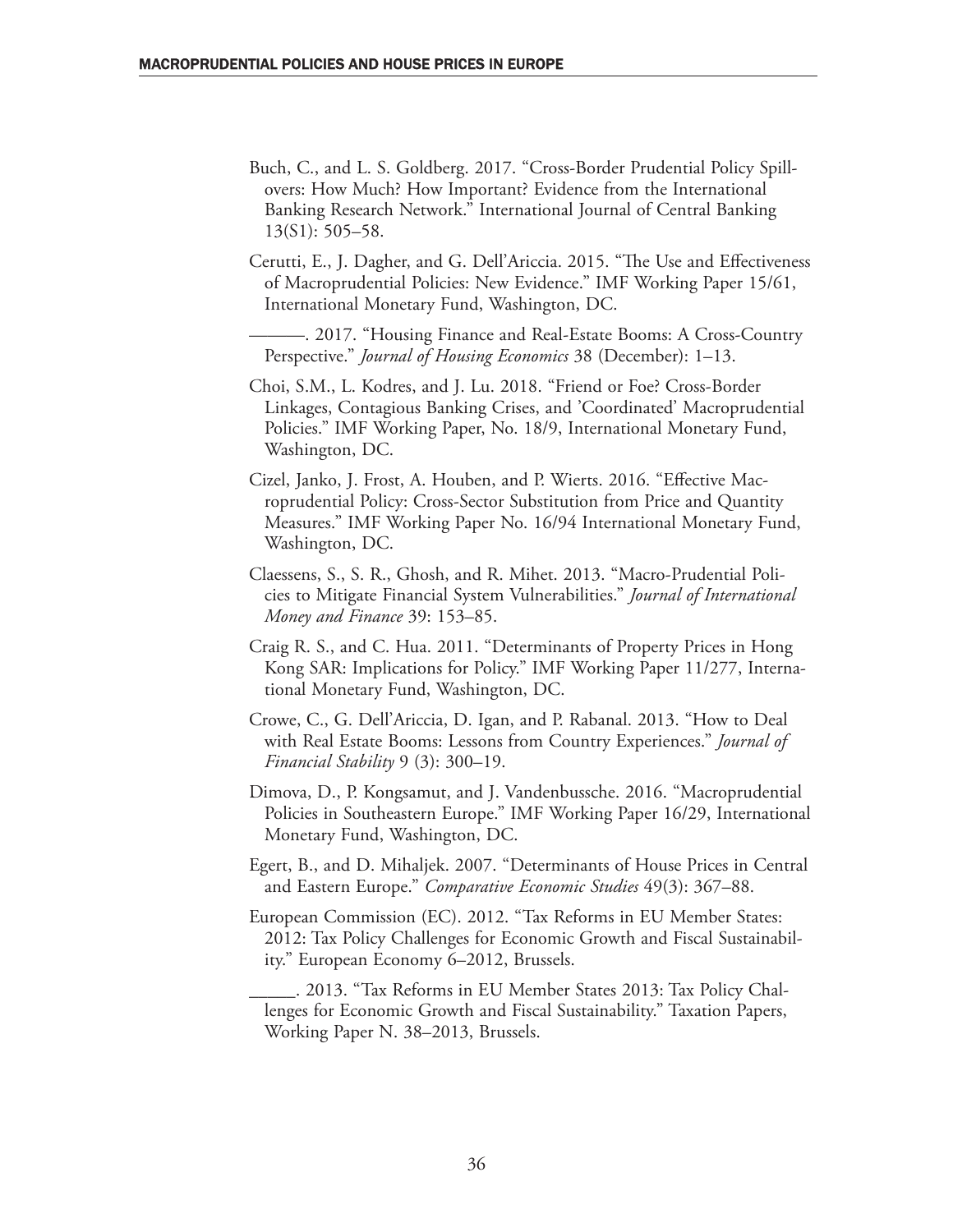\_\_\_\_\_. 2014. "Tax Reforms in EU Member States 2012: Tax Policy Challenges for Economic Growth and Fiscal Sustainability." European Economy 6–2012, Brussels.

———. 2015. "Tax Reforms in EU Member States: 2015 Report." Taxation Papers, Working Paper N. 58–2015, Brussels.

———. 2017. "Taxation Trends in the European Union." DG Taxation and Customs Union, Brussels.

European Systemic Risk Board (ESRB). 2016. "Macroprudential Policy beyond Banking: An ESRB Strategy Paper." ESRB Strategy Paper, Frankfurt.

———. 2017. *A Review of Macroprudential Policy in the EU*. Frankfurt.

Financial Stability Board (FSB). 2016. "Thematic Review on the Implementation of the FSB Policy Framework for Shadow Banking Entities." FSB Peer Review Report, Basel.

- Gambacorta, L., and A. Murcia. 2017. "The Impact of Macroprudential Policies and Their Interaction with Monetary Policy: An Empirical Analysis Using Credit Registry Data." BIS Working Paper, No. 636, Bank for International Settlements, Basel.
- Geng, N. 2018. "Fundamental Drivers of House Prices in Advanced Economies." IMF Working Paper, No. 18/164, International Monetary Fund, Washington, DC.
- Girouard, N., M. Kennedy, P. van den Noord, and C. André. 2006. "Recent House Price. Developments: The Role of Fundamentals." OECD Economics Department Working Papers, No. 475, Organisation for Economic Co-operation and Development, Paris.
- Herzberg, V., and M. Watson. 2014. "Macroprudential Policies in the Euro Area: Issues for the Next Ten Years." University of Oxford, Oxford.
- Igan, D., and H. Kang. 2011. "Do Loan-to-Value And Debt-to-Income Limits Work? Evidence from Korea." IMF Working Paper 11/297, International Monetary Fund, Washington, DC.
- International Monetary Fund, Financial Stability Board, and Bank for International Settlements (IMF-FSB-BIS). 2016. "Elements of Effective Macroprudential Policies: Lessons from International Experience." August 31.
- International Monetary Fund (IMF). 2011a. "Macroprudential Policy: An Organizing Framework." IMF Policy Paper, International Monetary Fund, Washington, DC.

\_\_\_\_\_. 2011b. *Global Financial Stability Report*. Washington, DC, April.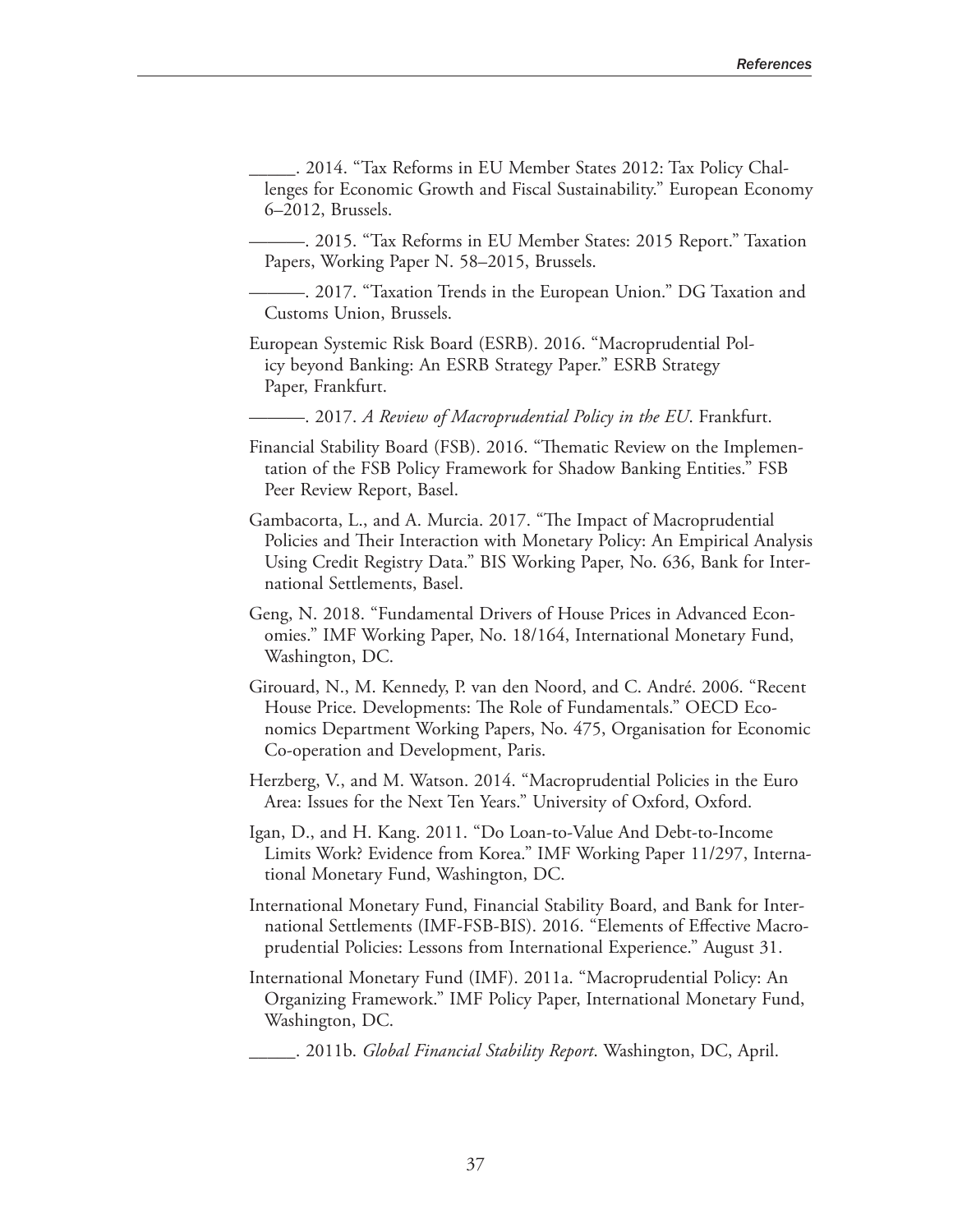\_\_\_\_\_. 2013a. "Key Aspects of Macroprudential Policy." IMF Policy Paper, Washington, DC.

\_\_\_\_\_. 2013b. "Key Aspects of Macroprudential Policy–Background Paper." IMF Policy Paper, Washington, DC.

\_\_\_\_\_. 2013c. "The Interaction of Monetary and Macroprudential Policies." IMF Policy Paper, Washington, DC.

\_\_\_\_\_. 2014a. *Global Financial Stability Report*. Washington, DC, October.

\_\_\_\_\_. 2014b. "Staff Guidance Note on Macroprudential Policy." Washington, DC.

\_\_\_\_\_. 2014c. "Staff Guidance Note on Macroprudential Policy." IMF Policy Paper, Washington, DC.

\_\_\_\_\_. 2014d. "Staff Guidance Note on Macroprudential Policy–Detailed Guidance on Instruments." IMF Policy Paper, Washington, DC.

\_\_\_\_\_. 2016. "Tax Policy, Leverage, and Macroeconomic Stability." IMF Policy Paper, Washington, DC.

\_\_\_\_\_. 2017. *Global Financial Stability Report*." Washington, DC, October.

\_\_\_\_\_. 2014. "Staff Guidance Note on Macroprudential Policy." IMF Policy Paper, December Washington: International Monetary Fund.

\_\_\_\_\_. 2014. "Staff Guidance Note on Macroprudential Policy–Detailed Guidance on Instruments." IMF Policy Paper, Washington, DC.

\_\_\_\_\_. 2016. "Iceland: Selected Issues." Washington, DC.

\_\_\_\_\_. 2016. "Sweden: Selected Issues." Washington, DC.

\_\_\_\_\_. 2017. "Norway: Selected Issues." Washington, DC.

\_\_\_\_\_. 2017. "The Netherlands: Selected Issues." Washington, DC.

\_\_\_\_\_. 2017. "Sweden: Staff Report." Washington, DC.

\_\_\_\_\_. 2017. "Israel: Staff Report." Washington, DC.

\_\_\_\_\_. 2017. "Housing Market Developments in Advanced Economies and Policy Issues." SPR Department Paper, Washington, DC.

Jacome, L. I., and M. Srobona. 2015. "LTV and DTI Limits—Going Granular." IMF Working Paper 15/154, International Monetary Fund, Washington, DC.

Kang, H., and others. 2017. "Macroprudential Policy Spillovers: A Quantitative Analysis." IMF Working Paper, 17/170, International Monetary Fund, Washington, DC.